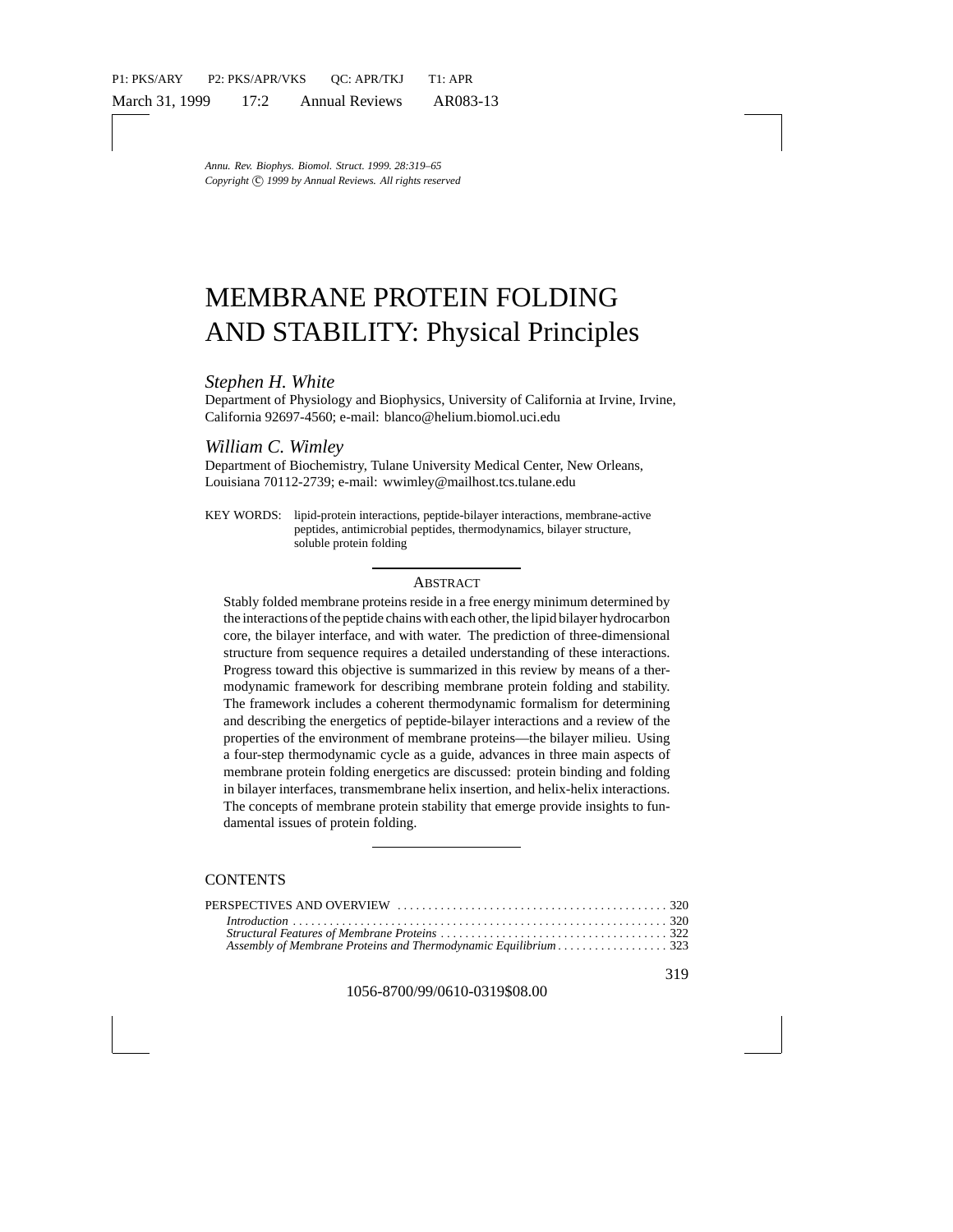| THE COMPACT STATE OF MEMBRANE PROTEINS:                              |     |
|----------------------------------------------------------------------|-----|
|                                                                      |     |
|                                                                      | 348 |
| The Compact State of Helix Bundle Proteins: Left-Handed Coiled-Coils | 352 |
|                                                                      |     |
|                                                                      |     |
|                                                                      |     |
|                                                                      |     |

## PERSPECTIVES AND OVERVIEW

#### *Introduction*

Only two structural motifs (Figure 1) have been observed for membrane proteins (MPs): membrane-spanning α-helix bundles and  $β$ -barrels, the former being predominant. Analyses of the complete genomic sequences for several organisms indicate that 20–30% of all open reading frames code for the helixbundle motif (4, 157). A frequently observed submotif is interfacial helices connected to adjacent transmembrane (TM) helices, illustrated by the fd coat protein. As shown schematically in Figure 1, the secondary structure elements of MPs are in contact with each other, the bilayer HC core, the bilayer interface, and, of course, water. The prediction of MP structure and stability requires that the energetics of the interactions of the peptide chains with each other and with the various components of their environment be understood.

We present a comprehensive summary of our current understanding of these energetics using a coherent thermodynamic approach that may help set some directions for further progress. The presentation is organized around several guiding questions: What are the general features of MPs? How are they assembled? How can their thermodynamic stability be described? What is the nature of the lipid bilayer as a host phase for MPs? What are the dominant forces that determine structure and stability? What can the folding and stability of MPs tell us about the protein folding problem generally?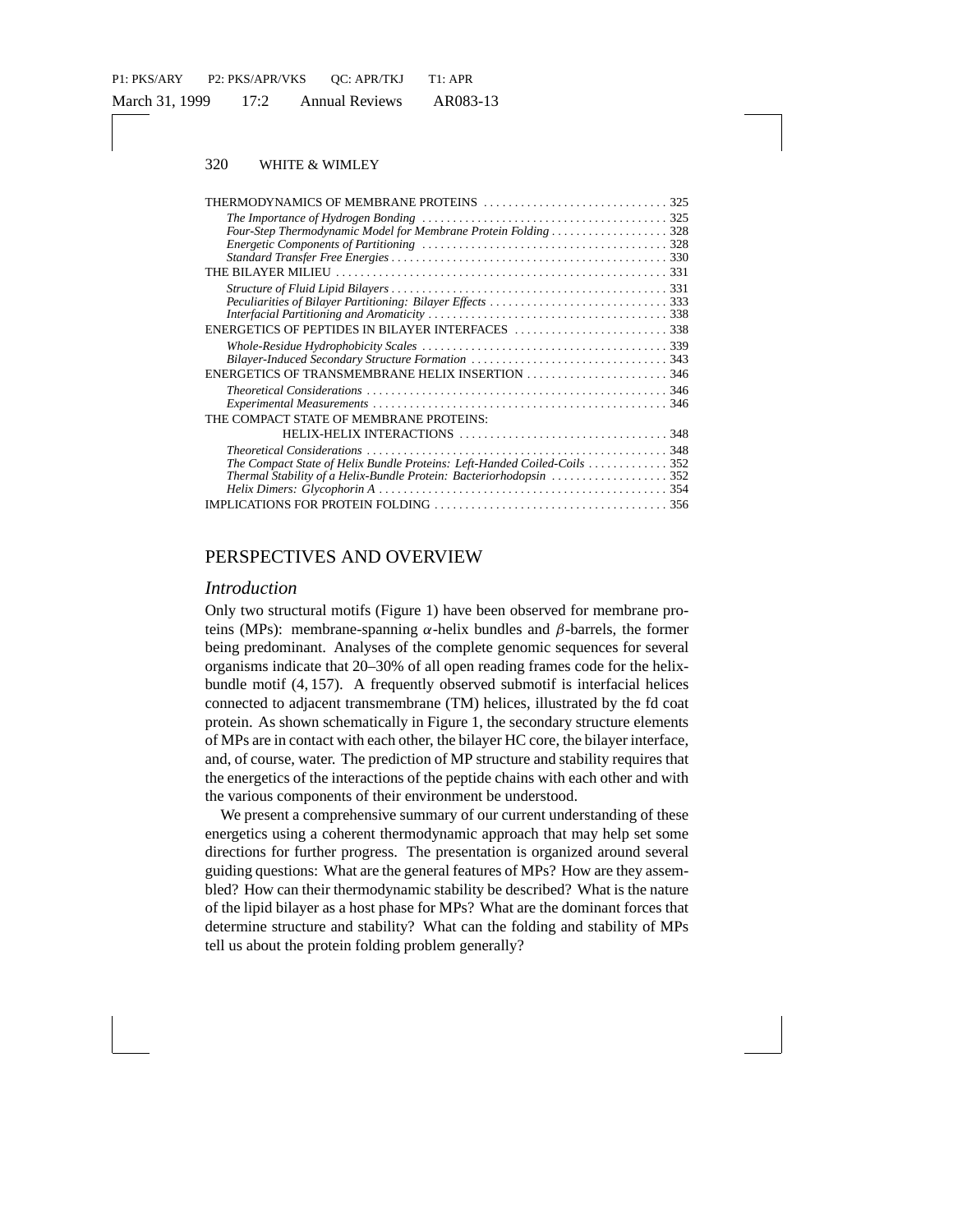

fd coat protein



*Figure 1* Examples of the two known structural motifs of membrane proteins, the  $\alpha$ -helix bundle and the  $\beta$ -barrel. The bundle motif is illustrated by a few subunits of the light harvesting complex II of *Rhodospirillum molischianum* (74) (PDB coördinates 1LGH) and the β-barrel motif by maltoporin of *Salmonella typhimurium* (97) (PDB coördinates 2MPR), both determined by X-ray crystallography. The membrane is comprised of interfacial regions, each about 15 Å thick, and the hydrocarbon (HC) core, which has a thickness of about 30  $\AA$  (see Figure 6). Various parts of the proteins interact with both of these regions. The average length of the helices in three  $\alpha$ -helix bundle proteins is  $38 \pm 7$  Å (25  $\pm$  5AA) [computed from data in (17)]. A submotif of the helix-bundle is interfacial helices lying parallel to the membrane plane as illustrated in the lower panel by the coat protein of fd bacteriophage whose structure has been determined by NMR methods (96) (PDB coordinates 1FDM). The  $C_{\alpha}$  backbones are shown as ribbons. The tryptophan and tyrosine side chains, located characteristically at the membrane surfaces for all known membrane proteins, are shown as black and gray space-filling models, respectively.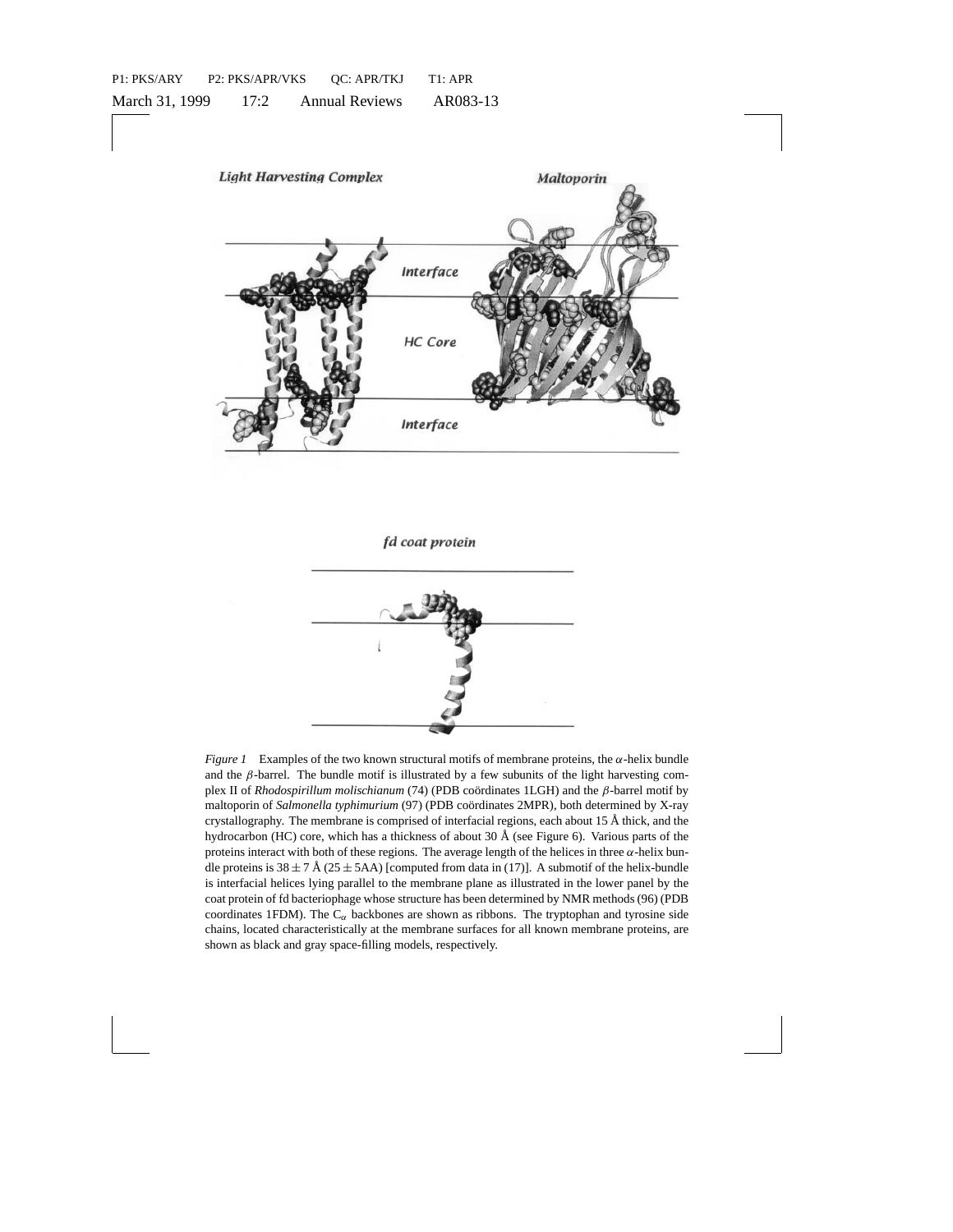## *Structural Features of Membrane Proteins*

The general structural and thermodynamic characteristics of soluble proteins had been well established and amply reviewed (24, 69, 123, 126, 129) by the time the first high-resolution crystallographic structure of an MP had been determined (31). The crystallographic structures of a dozen or so MPs are now known to high resolution (Table 1; two examples are shown in Figure 1). How do their general structural features compare with those of soluble proteins? The answer is: remarkably well (17, 27, 80, 118, 120, 183). A close examination (120, 183) of one of the early crystallographic structures, the photosynthetic reaction center (PSRC) of *Rhodobacter sphaeroides*, revealed that the interior amino acids were almost exclusively nonpolar and packed just as tightly as those of soluble proteins, as suggested earlier by measurements of the partial specific volume of bacteriorhodopsin (150). Except for coordination between four histidines on TM helices with the heme iron, H-bonds between secondary structure elements in PSRC were rare and salt-bridges nonexistent. These observations have generally held true for subsequent structures (17, 27, 80, 156), except for pore-forming proteins such as the porins (Figure 1), whose deepest interiors are water-filled [but so are those of some soluble proteins, such as tryptophan synthase (56)]. Salt-bridges exist and are functionally important in

| Protein                                      | Protein Data Bank codes (References)             |
|----------------------------------------------|--------------------------------------------------|
| Bacteriorhodopsin                            | 2BRD (44, 48), 1AT9 (71), 1AP9 (109), 1BRX (87)  |
| Bacterial photosynthetic reaction<br>centers | 1PRC (33), 1PSS (183), 2RCR (21)                 |
| Light-harvesting complexes                   | 1 KZU (95), 1 LGH (74)                           |
| Photosystem I                                | 2PPS (135)                                       |
| Porins (multimeric)                          | 2POR (159, 160), 1OPF (26), 1PHO (26), 2MPR (97) |
| Porins (monomeric)                           | 1BXW (108a), 1FCP (42a), 2FCP (42a) 1FEP (19a)   |
| $\alpha$ -hemolysin                          | 7AHL (143)                                       |
| Prostaglandin synthases                      | 1PRH (111), 1CX2 (75)                            |
| Cytochrome oxidases                          | 10CC (151), 1AR1 (58)                            |
| Cytochrome $bc_1$ complex                    | 1QCR (180), 1BCC (188), 1BGY (57)                |
| Potassium channel                            | 1BL8 (36)                                        |
| Mechanosensitive channel                     | 1MSL(21a)                                        |

| <b>Table 1</b> Integral membrane proteins whose crystallographic structures have been determined |
|--------------------------------------------------------------------------------------------------|
| to 4 Å or better resolution [based upon and revised from Preusch et al $(115)$ ] <sup>a</sup>    |

<sup>a</sup>Reference is made to all of the protein types whose structures have been determined, but only representative examples and key references are included in this listing. This list is complete as of 1 January 1999. A current list, with links to the Protein Data Bank, is maintained at the Stephen White Laboratory worldwide web site (http://blanco.biomol.uci.edu).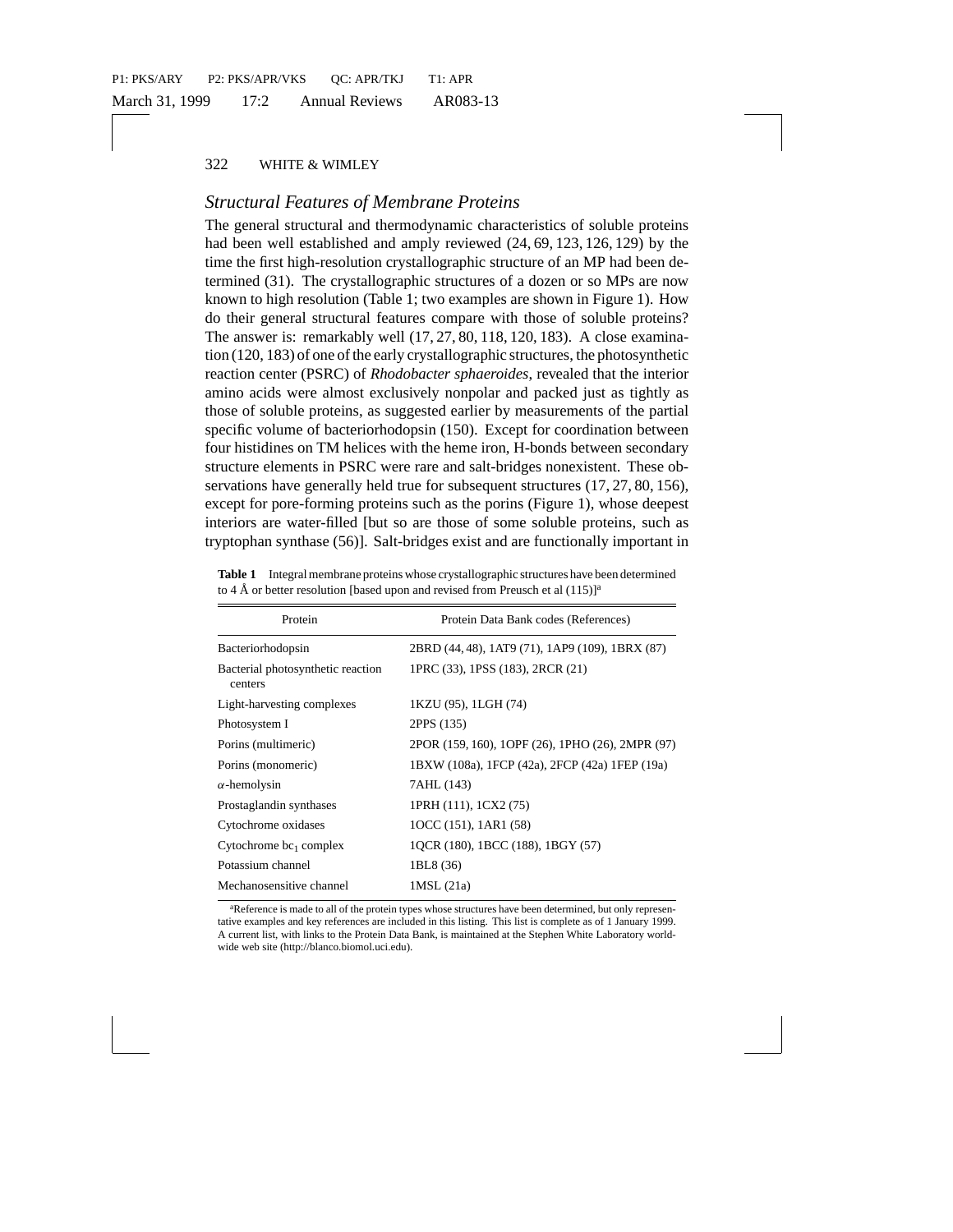some transport proteins (65, 76), but direct measurements of salt-bridge solvation energies of model peptides in octanol/water systems (175) and studies of soluble proteins (49, 155) suggest that they are energetically neutral in terms of stability. The interiors of MPs are thus similar to those of soluble proteins. The early hypothesis that MPs might be "inside-out proteins" stabilized mostly by polar interactions does not appear to be correct.

Also in the manner of soluble proteins, the interiors of MPs are comprised of internally H-bonded α-helices and β-sheets. Major portions of their masses are buried within the HC core of the membrane and arranged so that their outer surfaces face the HC core. Although the average hydrophobicity of the interiors of MPs are the same as for soluble proteins, the amino acids of these outer surfaces are more hydrophobic (119, 132). The average lengths of the traversing secondary structure elements are greater than for soluble proteins so that the 30 Å thick bilayer HC core can be spanned:  $\alpha$ -helices are generally longer than 20 amino acids (1.5 Å/residue), and  $\beta$ -strands longer than 10 amino acids  $(3.3 \text{ Å}/\text{residue})$ . Because of the length and the highly nonpolar character of TM helices, hydropathy plots (39, 77, 128, 163) have proven to be extraordinarily useful and remarkably accurate for predicting the topology of  $\alpha$ -helical MPs. Although determination of topology is an important first step toward structure determination, much more could be done with the hydropathy plot approach if the physical principles of MP stability were better understood.

Another distinguishing characteristic of MPs is that they have a direction in space, defined by the membrane normal. Some amino acids have preferred locations along this TM axis. For example, arginine and lysine are much more abundant in the cytoplasmic domains relative to the periplasmic domains of bacterial MPs. This so-called positive-inside rule significantly improved MP topology prediction (153). A dramatic example of a nonuniform TM amino acid distribution is the very high preference of aromatic amino acids, especially tryptophan and tyrosine, for interfacial locations (134). This preference has been observed in all MPs of known three-dimensional structure (Figure 1), and statistical studies of sequence databases indicate that the preference is shared by virtually all MPs (79, 121, 154, 156). A physical basis for the preference and the role it may play in MP folding and stability is addressed below. Wallin et al (156) present an informative analysis of other amino acid preferences in  $\alpha$ -helix bundle proteins.

## *Assembly of Membrane Proteins and Thermodynamic Equilibrium*

Constitutive MPs are assembled via a complex translocation/insertion process discovered by Blobel & Dobberstein (13), outlined in the top panel of Figure 2. This remarkable process has been summarized in several recent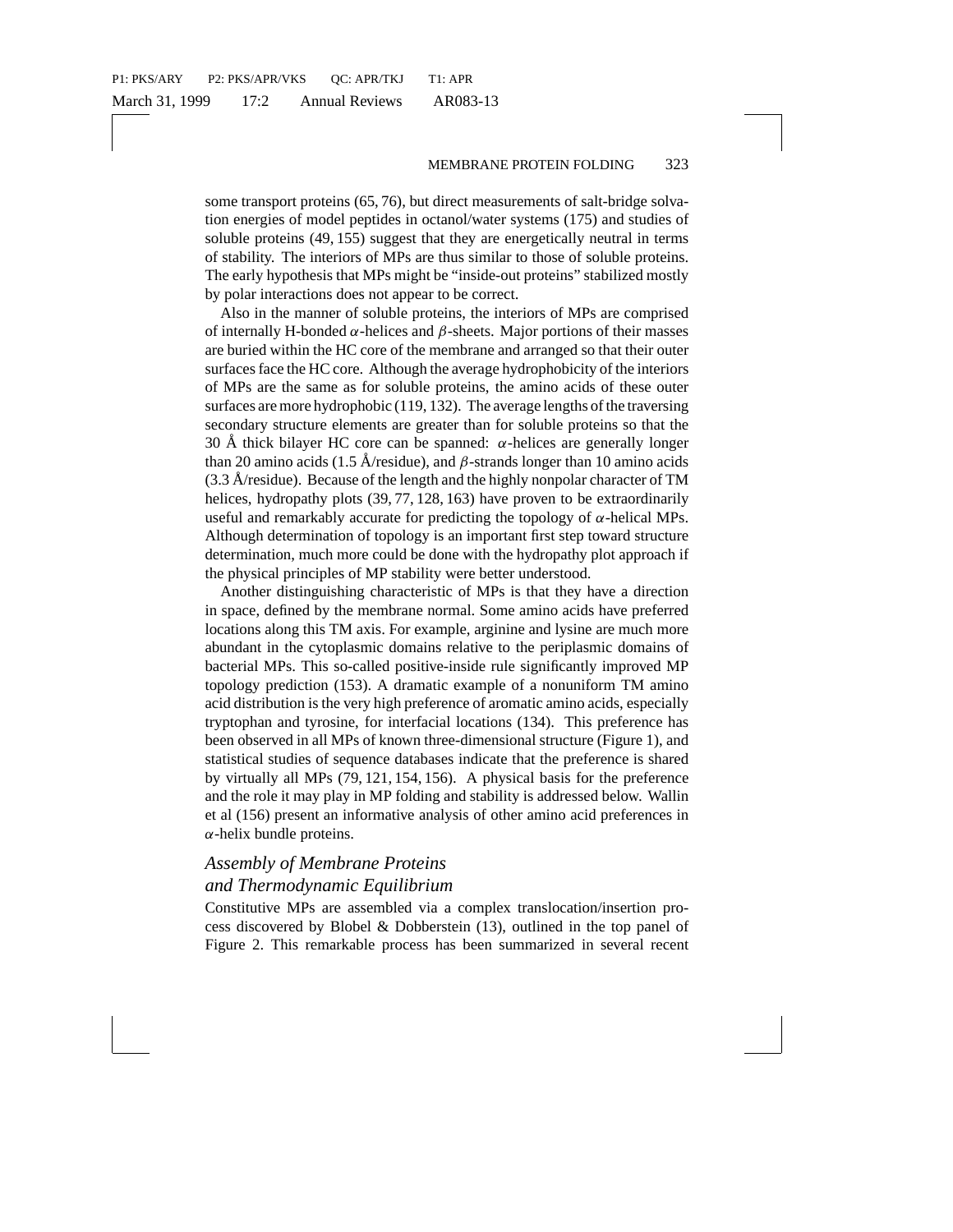$(A)$ 



*Figure 2* Mechanisms of membrane protein assembly. (*A*) The *upper frame* shows schematically that constitutive membrane proteins are assembled by a translocation apparatus involving the transient attachment of an active ribosome to a so-called translocon embedded in the membrane. After the protein is synthesized into the translocon and transferred into the membrane, the apparatus disassembles, leaving the protein stably folded in the membrane. The figure is based on the work of several authors (13, 64, 141). (*B*) The *lower frame* shows the assembly of the nonconstitutive membrane protein  $\alpha$ -hemolysin into a heptameric pore from protomers that are soluble in the aqueous phase, but partition spontaneously into the membrane. The thermodynamic driving force for the assembly is likely to be the favorable thermodynamics of  $\beta$ -sheet formation on membranes (176). The crystallographic structure of the protein was determined by Song et al (143). Regardless of how a stably folded protein enters the membrane, it resides in a free energy minimum. Its structure and stability are thus determined by the energetics of the interactions of the peptide chains with each other, with the lipid bilayer hydrocarbon core and interface, and with water (see Figure 1). [The figure in the lower frame is reprinted with permission from Engelman (1996) *Science* 274:1850–51. Copyright 1996, American Association for the Advancement of Science.]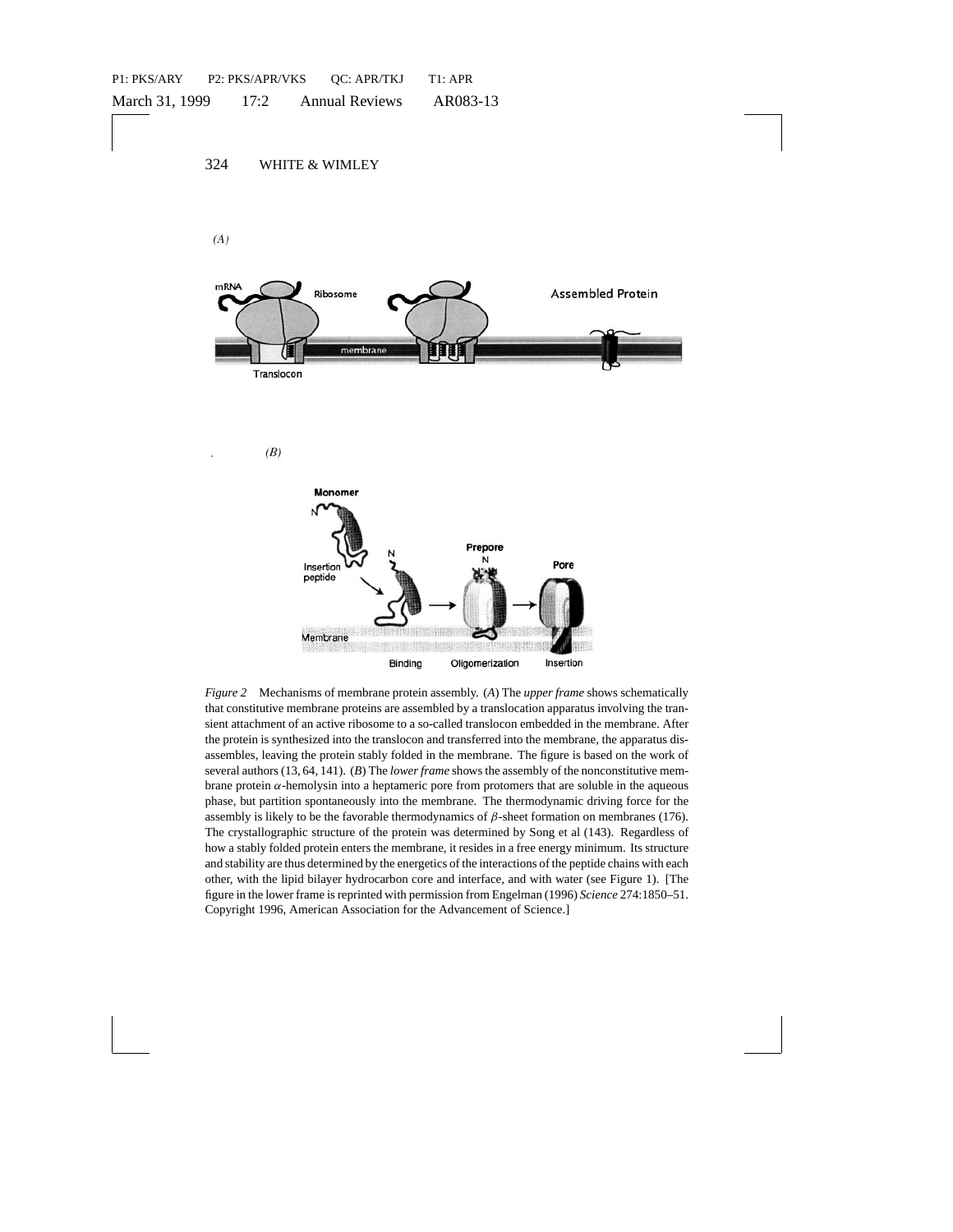reviews (2, 11, 64, 94, 133, 141). In brief, the ribosome secretes nascent chains into membrane-resident translocons, where they are assembled and released into the membrane by a process that is only vaguely understood. After completion of the process, the ribosome-translocon complex dissociates, leaving the protein stably folded in the membrane. Nonconstitutive MPs, such as melittin (32), colicins (28), and diphtheria toxin (184), bypass this elaborate machinery by spontaneously entering the membrane from the aqueous phase. They do this by existing as soluble forms in the aqueous phase and thence bind to membranes where they insert following refolding and/or assembly. A particularly interesting example is the heptameric  $\beta$ -barrel protein staphylococcal  $\alpha$ -hemolysin (143) (lower panel of Figure 2).

The large amount of thermodynamic, structural, and functional data available for soluble proteins indicate that they reside structurally in a free energy minimum under normal physiological conditions (35, 124), as first proposed by Anfinsen (3). Membrane proteins would be expected a priori to behave similarly. Indeed, all available evidence suggests that constitutive MPs in situ are in fact equilibrium structures (reviewed in 82). If the final stages of the folding of constitutive MPs are guided by equilibrium thermodynamics, one would expect coexpressed contiguous fragments of MPs to assemble in situ into functional proteins (114). This has been observed to be the case for lactose permease (12), rhodopsin (127), the red cell anion exchanger protein (45), and, remarkably, the  $\beta$ -barrel MP OmpA (73). Although some toxins and antimicrobial peptides (51) have a transient existence in a TM state, many of them, such as the  $\alpha$ -hemolysin heptamer (Figure 2), colicins bound to model membranes (reviewed in 28), and the T (transmembrane) domain of diphtheria toxin, can form stable equilibrium structures in lipid vesicles (184).

Regardless of the insertion/assembly process, stably folded MPs reside in a free energy minimum determined by the net energetics of the interactions of the peptide chains with water, each other, the lipid bilayer (hydrocarbon core and interface), and cofactors. The problem of predicting the structure and stability of MPs from sequence is therefore fundamentally a problem of physical chemistry, albeit a difficult one.

#### THERMODYNAMICS OF MEMBRANE PROTEINS

#### *The Importance of Hydrogen Bonding*

Knowledge of the forces stabilizing soluble proteins has come principally from thermodynamic studies of the folding/unfolding process (124) induced by heat (116) or denaturants (108). This approach has not been used so widely for MPs. The main difficulty, as summarized in a review by Haltia & Freire (46), is that MPs resist complete denaturation, i.e. desorption and/or unfolding of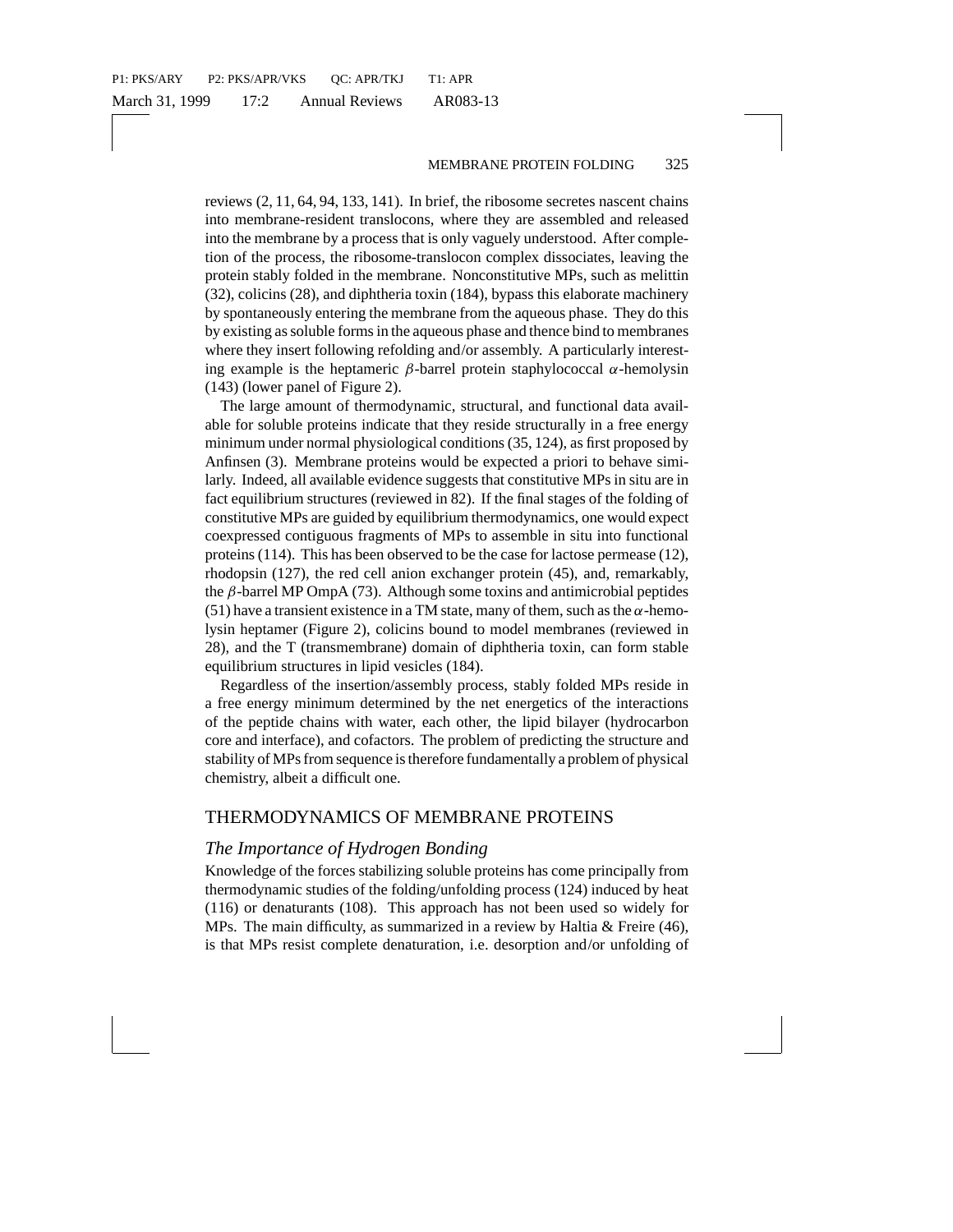secondary structure elements, because of the great stability of these elements in membranes. Denaturation arises primarily from the dissociation of multimers, subunits, and secondary structure elements and from the unfolding of extramembrane domains. It is frequently irreversible. Despite these general difficulties, progress has been made using heat (70), denaturants (72, 81, 145), and other methods (15). We discuss below studies of the thermal stability of bacteriorhodopsin (bR) (19, 50, 59, 67).

Figure 3 explains why the secondary structure elements of MPs resist unfolding and/or desorption. The transfer free energy  $\Delta G_{COMH}$  of a non-H-bonded peptide bond from water to carbon tetrachloride is about +6 kcal mol<sup>−</sup><sup>1</sup> , compared with only +0.6 kcal mol<sup>-1</sup> for the transfer free energy ∆*G<sub>Hbond</sub>* of H-bonded peptide bonds (130). Computational studies (7, 10) of the transfer of  $\alpha$ -helices into an alkane phase suggest values of 6.4 and 2.1 kcal mol<sup>-1</sup> for  $\Delta G_{COMH}$ and  $\Delta G_{Hbond}$ , respectively. Thus, the per-residue free energy cost of disrupting H-bonds in a membrane,  $\Delta G_{COMH} - \Delta G_{Hbond}$ , appears to be 4–5 kcal mol<sup>-1</sup>. For a 20 AA TM helix, the total free energy cost would be  $80-100$  kcal mol<sup>-1</sup>, consistent with the resistance of TM helices to thermal denaturation.

The data of Figure 3 disclose another important issue. The favorable free energy of partitioning the most hydrophobic side chain, tryptophan, into a nonpolar phase cannot overcome  $\Delta G_{COMH}$ . Whole amino acid residues can enter the HC core only if their peptide bonds are H-bonded. As discussed in detail elsewhere (163, 168), the value of  $\Delta G_{Hbond}$  will determine whether or not a largely nonpolar TM helix will be stable across the membrane. Consider, for example, polyalanine and polyleucine helices. If  $\Delta G_{Hbond} \sim 0.6$  kcal mol<sup>-1</sup>, the insertion of both helices will be favorable, whereas if  $\Delta G_{Hbond} \sim 2$  kcal mol<sup>-1</sup>, the insertion of only the polyleucine helix will be favorable. In general, whether or not a particular 20 AA segment of a MP is stable as an independent TM structure will depend on the net free energy contribution of the polar and nonpolar side chains relative to the contributions of  $\Delta G_{Hbond}$ . The detailed energetics will, however, also depend on contributions arising from the properties of the lipid bilayer, so-called bilayer effects, discussed below.

A precise number for  $\Delta G_{Hbond}$  will greatly improve the accuracy of hydropathy plots because it determines the so-called decision threshold for TM helix prediction in hydropathy plot analyses (163). Except for two related scales (174, 179) discussed below, all hydrophobicity scales are based on measurements (41), estimates (77), or guesses (39) of side chain hydrophobicities alone. Consequently, because side chain hydropathy plots do not include peptide bond contributions, a peak may or may not indicate a true TM segment. That is, a peak can be correctly interpreted in an absolute thermodynamic sense only if the backbone contribution to partitioning is accounted for in the hydropathy plot.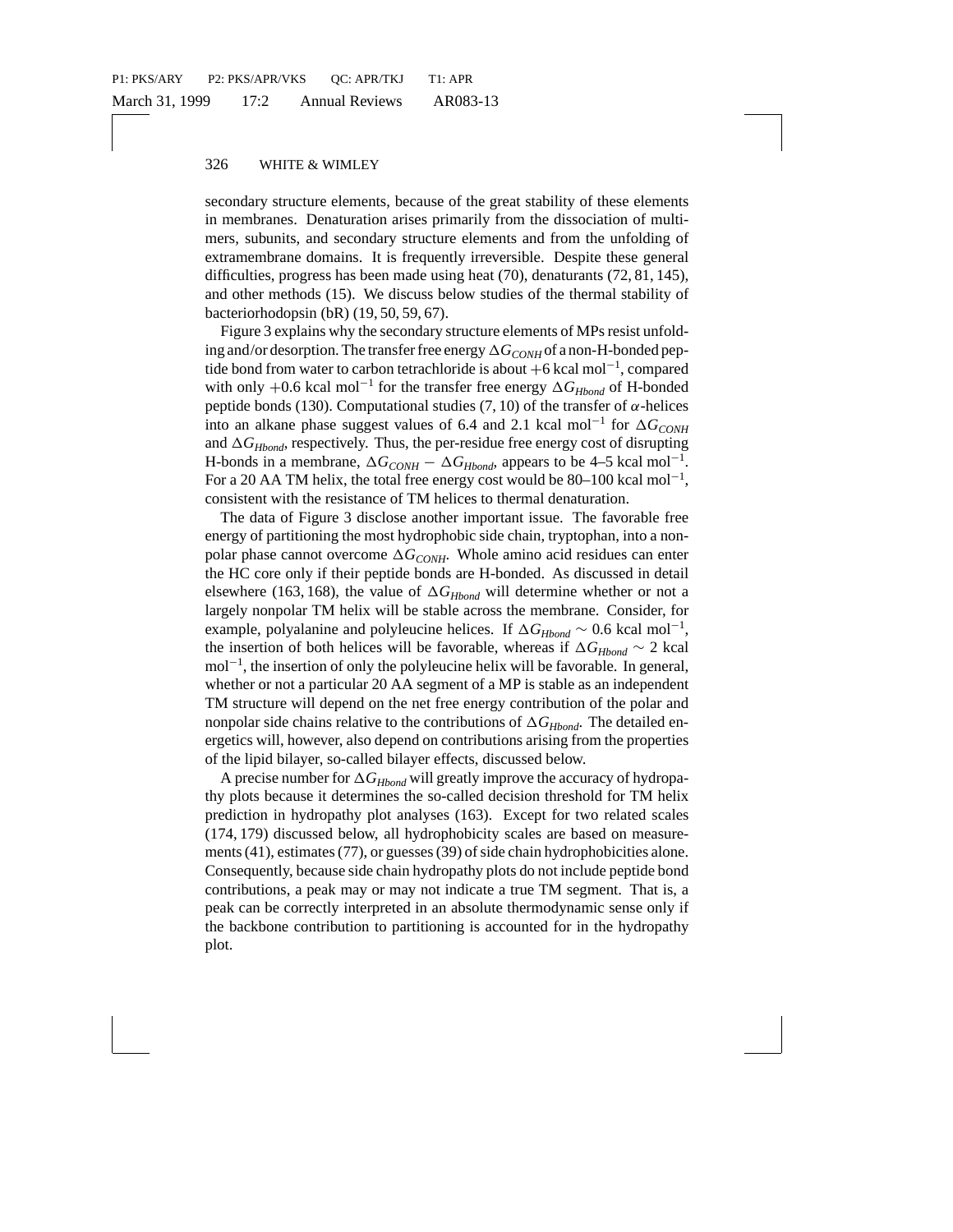

*Figure 3* Summary of the energies of peptide bond partitioning between water and nonpolar phases (kcal/mol). The cost of partitioning non-hydrogen-bonded peptide bonds into completely apolar phases is very high but is lower for partitioning into octanol or into the interface of palmitoyloleoylphosphocholine (POPC) bilayers. The cost of partitioning is dramatically reduced in all cases when peptide bonds participate in hydrogen bonds. This reduction is a major driving force for the formation of secondary structure in membranes and their interfaces. The free energy reduction associated with the partitioning of the most hydrophobic amino acid side chain, tryptophan, is too small to compensate for the cost of partitioning non-H-bonded peptide bonds. Therefore, a TM polypeptide segment composed of nonpolar amino acids can traverse the membrane only if there is complete backbone-backbone hydrogen bonding, as in  $\alpha$ -helices or  $\beta$ -barrels (Figure 1). The free energies are from (*a*) Roseman (130), (*b*) Ben-Tal et al (10), (*c*) Wimley et al (174), (*d*) Wimley & White (179), and (*e*) Wimley et al (176) and Ladokhin & White (78).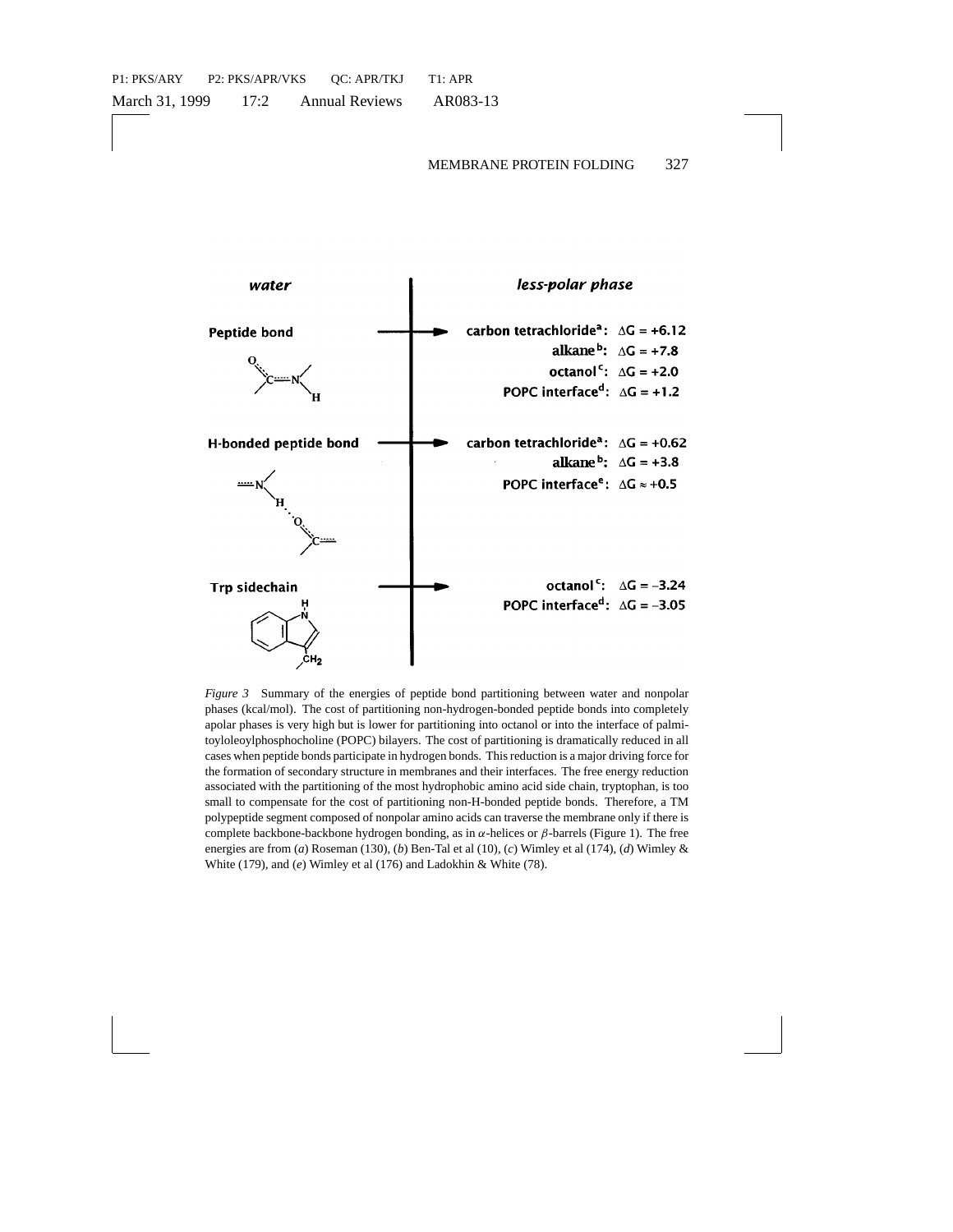## *Four-Step Thermodynamic Model for Membrane Protein Folding*

If an MP is at thermodynamic equilibrium, one can think of its folding and stability in terms of thermodynamic models that need not mirror the biological assembly process. Such models are nevertheless important for the design of biological experiments because they describe the thermodynamic context within which biological processes must proceed. These processes have evolved to take useful advantage of thermodynamic equilibrium states by either regulating the heights of barriers separating such states or by using metabolic energy to work against them.

Jacobs & White (61) proposed a three-step thermodynamic model for protein folding (interfacial partitioning, interfacial folding, and insertion) based on structural and thermodynamic measurements of the partitioning of small hydrophobic peptides and the so-called helical hairpin insertion model (38). An essential feature of their model, subsequently supported by several theoretical studies (7, 98), was that the bilayer interface provided a free energy well for initial binding and folding of hydrophobic peptides. At about the same time, Popot & Engelman (113, 114) proposed a two-stage model for the assembly of  $\alpha$ -helical proteins in which the helices are first "established" across the membrane and then assemble into functional structures. The idea for this model came from a series of experiments that demonstrated that isolated fragments of bR in lipid bilayers can reassemble spontaneously into a fully functional form (114), consistent with the native protein residing in a free energy minimum. Combined, these two lines of thought represent a four-step thermodynamic cycle (Figure 4). The four steps, partitioning, folding, insertion, and association, can proceed along an interfacial path, a water path, or a combination of the two. Determination of the free energies  $(\Delta G)$  for each step along a path allows thermodynamic stabilities to be computed.

The four-step model is useful for both constitutive and nonconstitutive MPs. For nonconstitutive MPs, the steps progressing from left to right describe the energetics of the natural folding process (see the lower panel of Figure 2), whereas for constitutive MPs, the steps progressing from right to left describe "unfolding." Besides providing a useful thermodynamic scheme, the fourstep model summarizes the types of experiments on MP folding that are being pursued in several laboratories.

## *Energetic Components of Partitioning*

One way to obtain the free energy changes of the four-step model is to measure the partitioning of peptides and proteins between the aqueous and membrane phases. The primary causes of favorable partitioning of a peptide or protein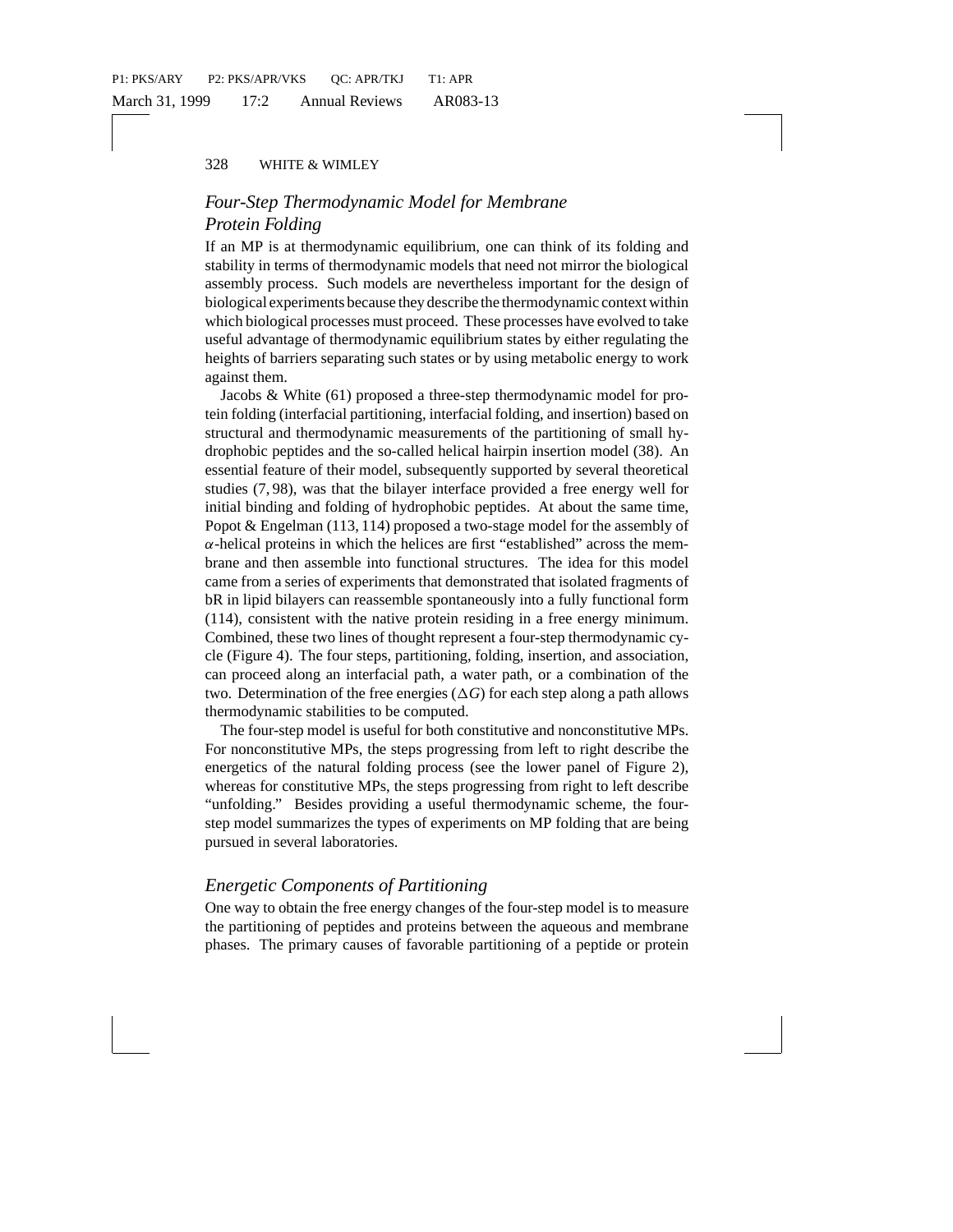

*Figure 4* A four-step thermodynamic cycle for describing the energetics of the partitioning, folding, insertion, and association of an  $\alpha$ -helix. The process can follow an interfacial path, a water path, or a combination of the two. Studies of folding along the interfacial path are experimentally more tractable (168). The  $\Delta G$  symbols indicate standard transfer free energies. The subscript terminology indicates a specific step in the cycle. The subscript letters are defined as follows:  $i =$  interface,  $h =$  hydrocarbon core,  $u =$  unfolded,  $f =$  folded, and  $a =$  association. With these definitions, for example, the standard free energy of transfer from water to interface of a folded peptide would by  $\Delta G_{wif}$ .

from water into a membrane are nonpolar (*np*) interactions, due to expulsion of nonpolar compounds from water (hydrophobic effect), and electrostatic (*qE*) attraction between basic amino acid residues and anionic lipids. Upon binding to the membrane, the peptide can change its conformation (*con*) and its motional degrees of freedom due to immobilization (*imm*) in the membrane. In addition, there can be electrostatic (*elc*) effects arising from differences in the dielectric constants of the water and membrane related to the cost of partitioning H-bonded peptide bonds (7). Finally, the partitioning of the peptide can perturb the lipid (*lip*). The standard transfer free energy,  $\Delta G^0$ , associated with partitioning can be decomposed into a sum of contributions from the various effects (6, 7, 61, 63):

$$
\Delta G^0 = \Delta G_{np}^0 + \Delta G_{elc}^0 + \Delta G_{qE}^0 + \Delta G_{con}^0 + \Delta G_{imm}^0 + \Delta G_{lip}^0.
$$
 1a.

Because the first two terms are related to changes in the solvation of the protein upon partitioning, Ben-Tal et al (7) suggest defining a solvation free energy  $\Delta G_{solv}^0 = \Delta G_{np}^0 + \Delta G_{elc}^0$  so that

$$
\Delta G^0 = \Delta G_{solv}^0 + \Delta G_{qE}^0 + \Delta G_{con}^0 + \Delta G_{imm}^0 + \Delta G_{lip}^0.
$$
 1b.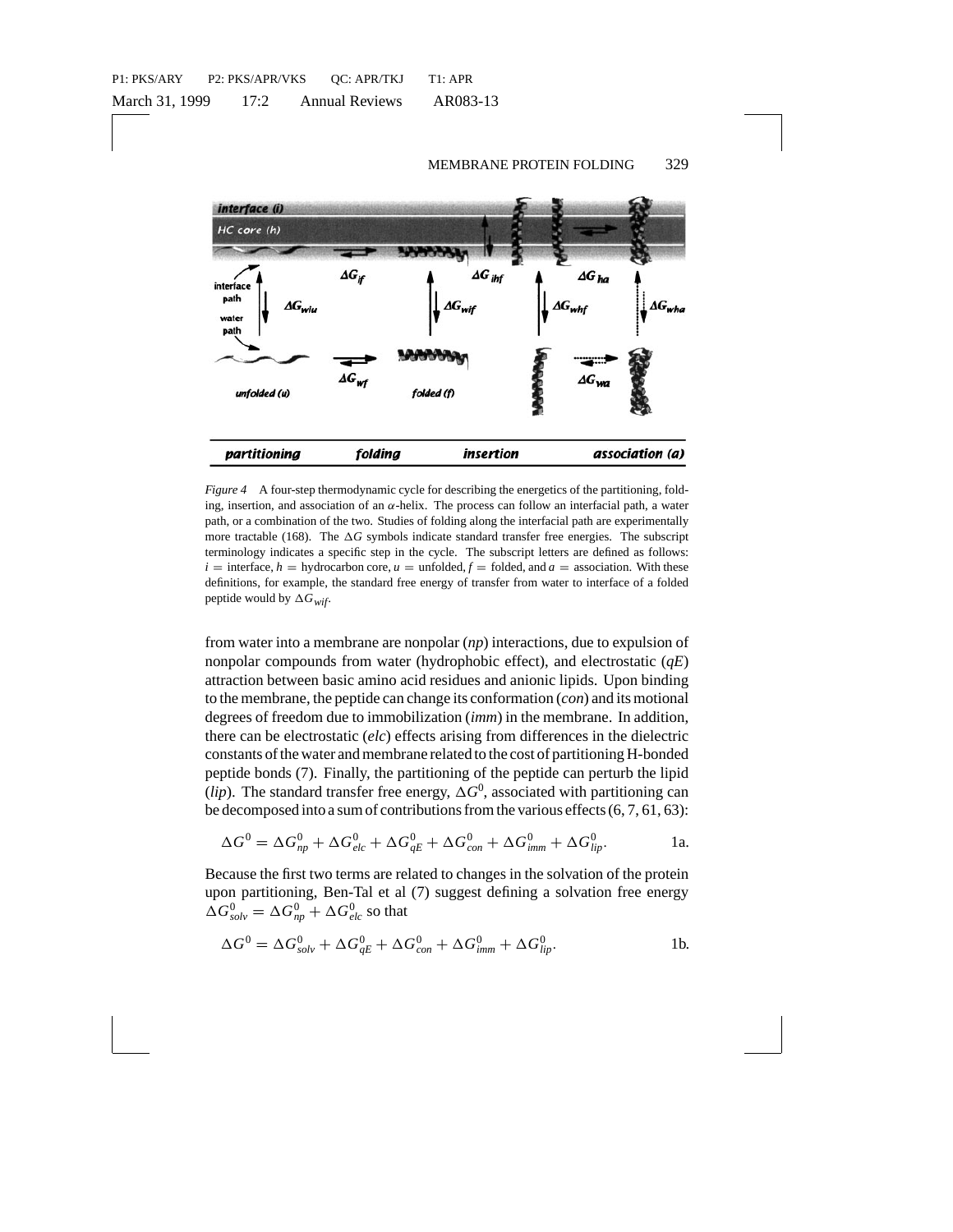Equation 1 is useful for two reasons. First, it allows the possibility of computing  $\Delta G^0$  from first principles if the contributions from each term can be calculated individually. The computation of  $\Delta G_{qE}^0$  has been discussed extensively by several authors (9, 136, 148) and approaches for calculating  $\Delta G_{elc}^0$ ,  $\Delta G_{con}^0$ ,  $\Delta G_{\text{imm}}^0$ , and  $\Delta G_{\text{lip}}^0$  have been discussed in detail by Honig and his colleagues  $(6, 7)$  and, earlier, by Jähnig  $(62)$ . Second, and more pragmatically, when partitioning is driven primarily by the hydrophobic effect, Equation 1 allows membrane partitioning to be considered in the context of bulk-phase partitioning. For simple nonpolar solutes, the desolvation free energy arising from the hydrophobic effect (43, 122, 146) is given by

$$
\Delta G_{np}^0 = \sigma \cdot A, \qquad (2)
$$

where *A* is the solute's accessible surface area in water and  $\sigma$  the solvation parameter, estimated to be about  $-20$  to  $-25$  cal mol<sup>-1</sup>  $\rm \AA^{-2}$  for waterto-hydrocarbon transfer [(23, 122, 129, 174), but see below]. For uncharged molecules ( $\Delta G_{qE}^0 = 0$ ), Equation 1b may be written as

$$
\Delta G^0 = \Delta G_{solv}^0 + \Delta G_{bilayer}^0,
$$

where  $\Delta G_{bilayer}^0 = \Delta G_{con}^0 + \Delta G_{imm}^0 + \Delta G_{lip}^0$  represents the contribution of bilayer effects (178) to the partitioning process. The conformational and immobilization components are included because they arise specifically from the association of the peptide with the bilayer. These effects, sometimes called the nonclassical hydrophobic effect (138), are significant for even simple nonpolar molecules. For the transfer of *n*-hexane from water to an alkane phase at 25 $\degree$ C, for example,  $\Delta G^0 = -7.74$  kcal mol<sup>-1</sup>, whereas for partitioning into dioleoylphosphocholine bilayers  $\Delta G^{0} = -5.77$  kcal mol<sup>-1</sup> on a per acylchain basis (140). Thus,  $\Delta G_{bilayer}^0 = 1.97$  kcal mol<sup>-1</sup>, which is a very significant effect. This simple case demonstrates that membrane partitioning cannot be reliably predicted on the basis of bulk-phase partitioning. Other examples of bilayer-effect deviations are discussed in the section on The Bilayer Milieu.

## *Standard Transfer Free Energies*

Difficulties can arise when transfer free energy data from different laboratories are compared, because different standard states for the transfers are used. Although the preferential association of a solute with the lipid bilayer is frequently treated as macromolecule binding-site problem, the simplest and most rigorous approach is to treat the association as simple partitioning, and to use mole-fraction partition coefficients in the computation of standard transfer free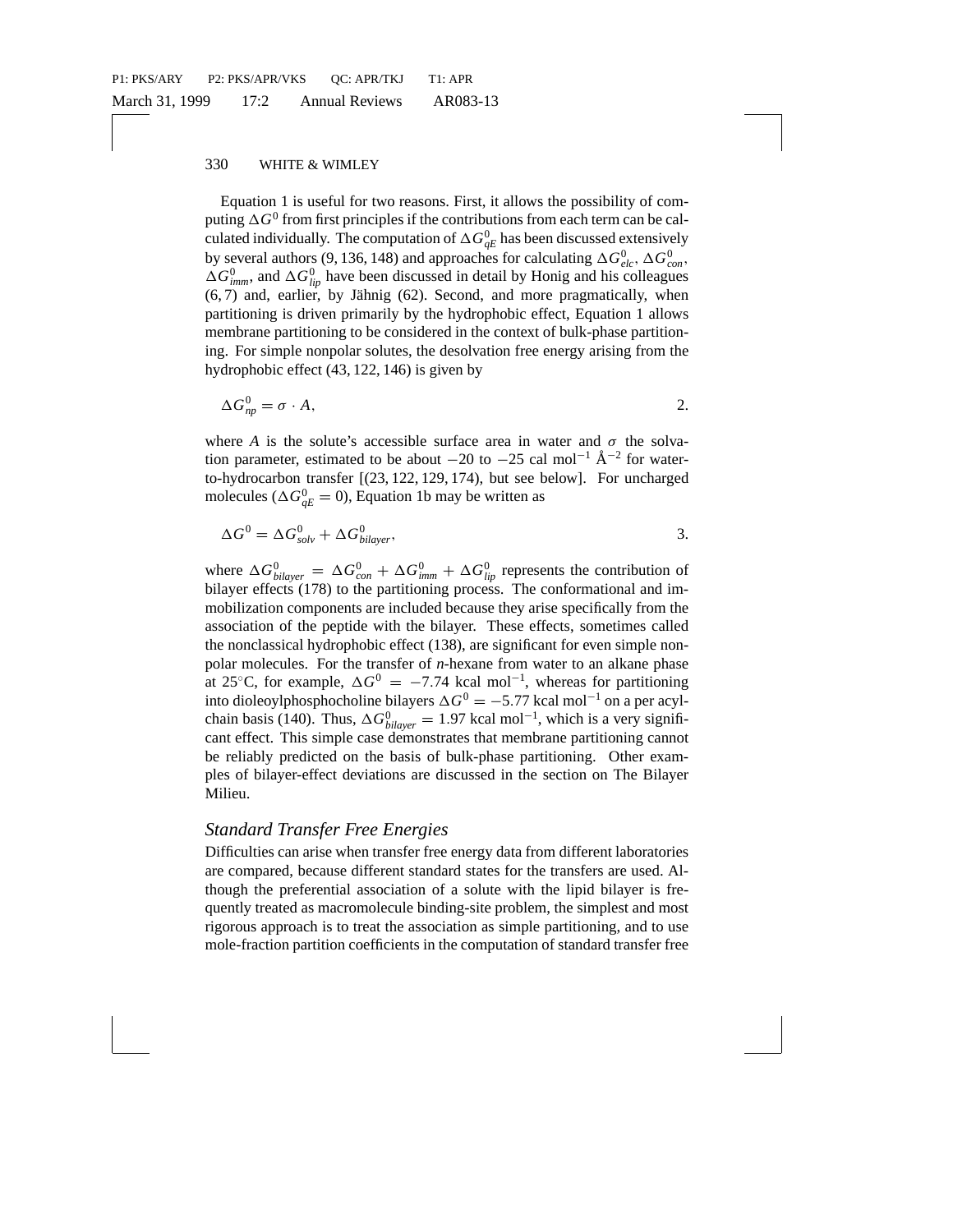energies. Figure 5 summarizes various methods of calculating these free energies based on rigorous discussions of several authors (6, 7, 62, 112). Experimental methods for determining partition coefficients have been reviewed in detail (169).

Considerable controversy exists regarding the preferred system of units for calculating free energies, concerned primarily with possible corrections to account for size differences between solutes and solvents, the so-called the Flory-Huggins correction (reviewed in 20). Because water molecules are so small compared to lipid molecules, the size correction can be substantial in bilayer partitioning (167). One important consequence of the size correction is that the nonpolar solvation parameter (Equation 2) is about  $-45$  kcal mol<sup>-1</sup> rather than  $-25$  kcal mol<sup>-1</sup> (34, 139). The controversy revolves around the computation of the so-called cratic entropy. Chan & Dill (20) have given a lucid and detailed account of the issues. The best course, for now, is to use mole fraction partition coefficients for computing free energies (Figure 5).

#### THE BILAYER MILIEU

#### *Structure of Fluid Lipid Bilayers*

A molecular interpretation of standard free energies of transfer requires experimental knowledge of the structure of the membrane bilayer, the transbilayer location of bound peptides, the structures the peptides adopt, and the changes that occur in the bilayer structure as a result of partitioning. Because cellular membranes must be in a fluid state for normal cell function, it is the structure of fluid  $(L_{\alpha}$ -phase) bilayers that is relevant to understanding the interactions of peptides in molecular detail. Unfortunately, the high thermal disorder of fluid bilayers precludes atomic-resolution three-dimensional crystallographic images. Useful structural information can nevertheless be obtained by diffraction methods because multilamellar bilayers (liquid crystals) obtained from phospholipids by dispersal in water or by deposition on surfaces are highly periodic along the bilayer normal. This one-dimensional crystallinity allows the distribution of matter along the bilayer normal to be determined from combined X-ray and neutron diffraction measurements (liquid-crystallography; reviewed in 165, 166). The "structure" of a fluid bilayer that results from such measurements consists of the collection of time-averaged spatial distributions of the principal structural (quasimolecular) groups of the lipid (carbonyls, phosphates, etc) and of water projected onto an axis normal to the bilayer plane (170, 171). The liquidcrystallographic structure of a  $L_{\alpha}$ -phase dioleoylphosphatidyl-choline (DOPC) bilayer is shown in Figure 6*A* (172).

Several features of the fluid DOPC structure are important. First, the great amount of thermal disorder is revealed by the widths of the probability densities.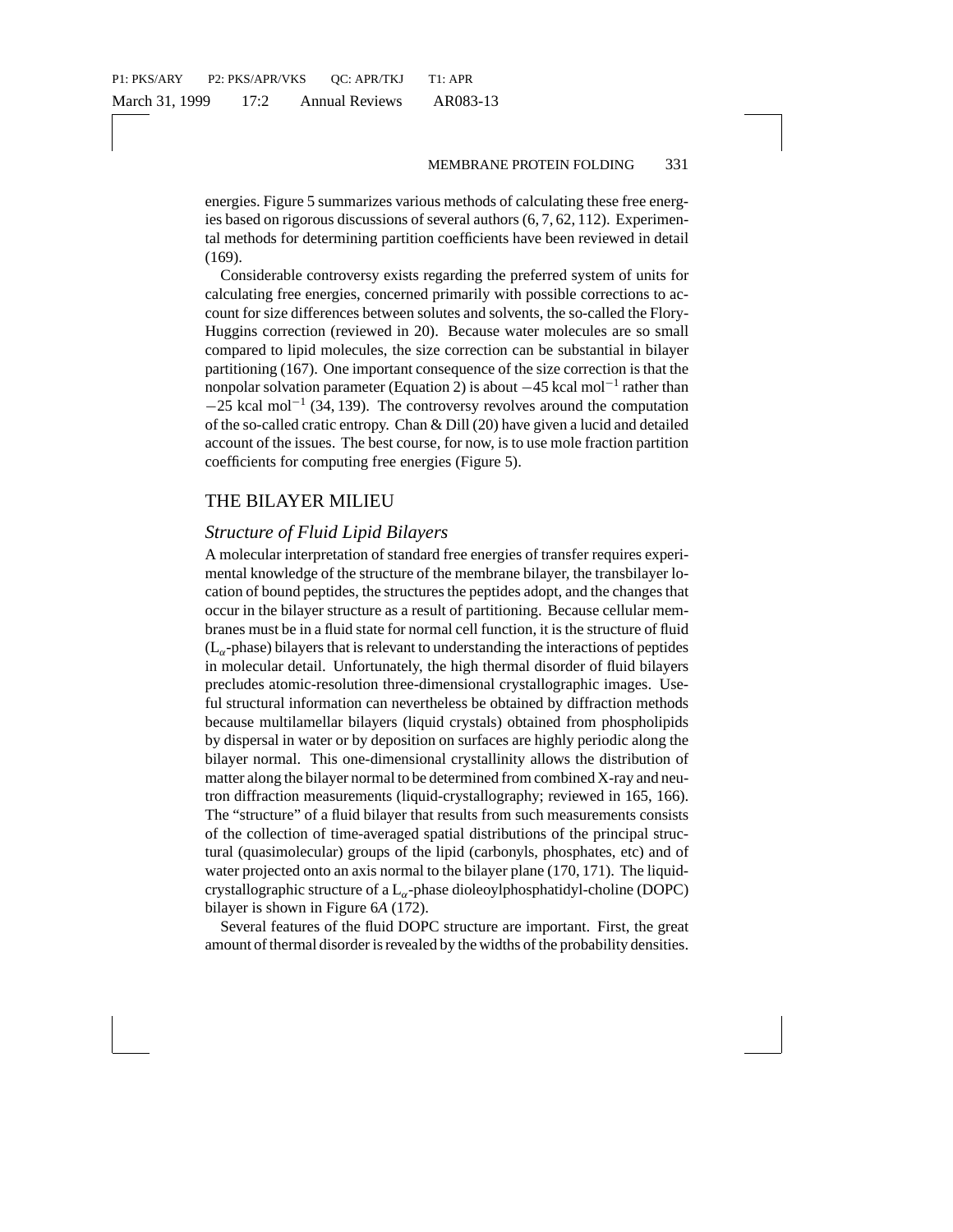## **Mole-Fraction Partition Coefficient** Standard state: Infinite dilution

$$
K_{\rm x} = x_{\rm bi}/x_{\rm w}, \ \Delta G_{\rm x}^{\rm o} = -RT \ln K_{\rm x}
$$

# **Molar Partition Coefficient** Standard state: 1 Molar  $K_c = C_{\text{hi}}/C_{\text{wa}}$   $\Delta G_c^0 = -RT \ln K_c$

 $K_c = K_x (v_{water}/v_{bind})$ 

 $\Delta G_x^0 = \Delta G_C^0 + RT \ln \left(\frac{V_{water}}{V_{lipid}}\right) = \Delta G_C^0 - 2.2$  kcal mol<sup>-1</sup>

## **Association Constant**

Traditional reference state: 1 Molar

for L + P  $\leftrightarrow$  LP:  $K_{assoc} = [PL]/[P][L]$ ,  $\Delta G_{assoc} = -RT \ln K_{assoc}$ 

$$
K_{assoc} = K_{\mathsf{x}} / [\mathsf{W}]
$$

$$
\Delta G_{\rm x}^{\rm o} = \Delta G_{\rm assoc} - RT \ln([W]) = \Delta G_{\rm assoc} - 2.38 \text{ kcal mol}^{\rm t}
$$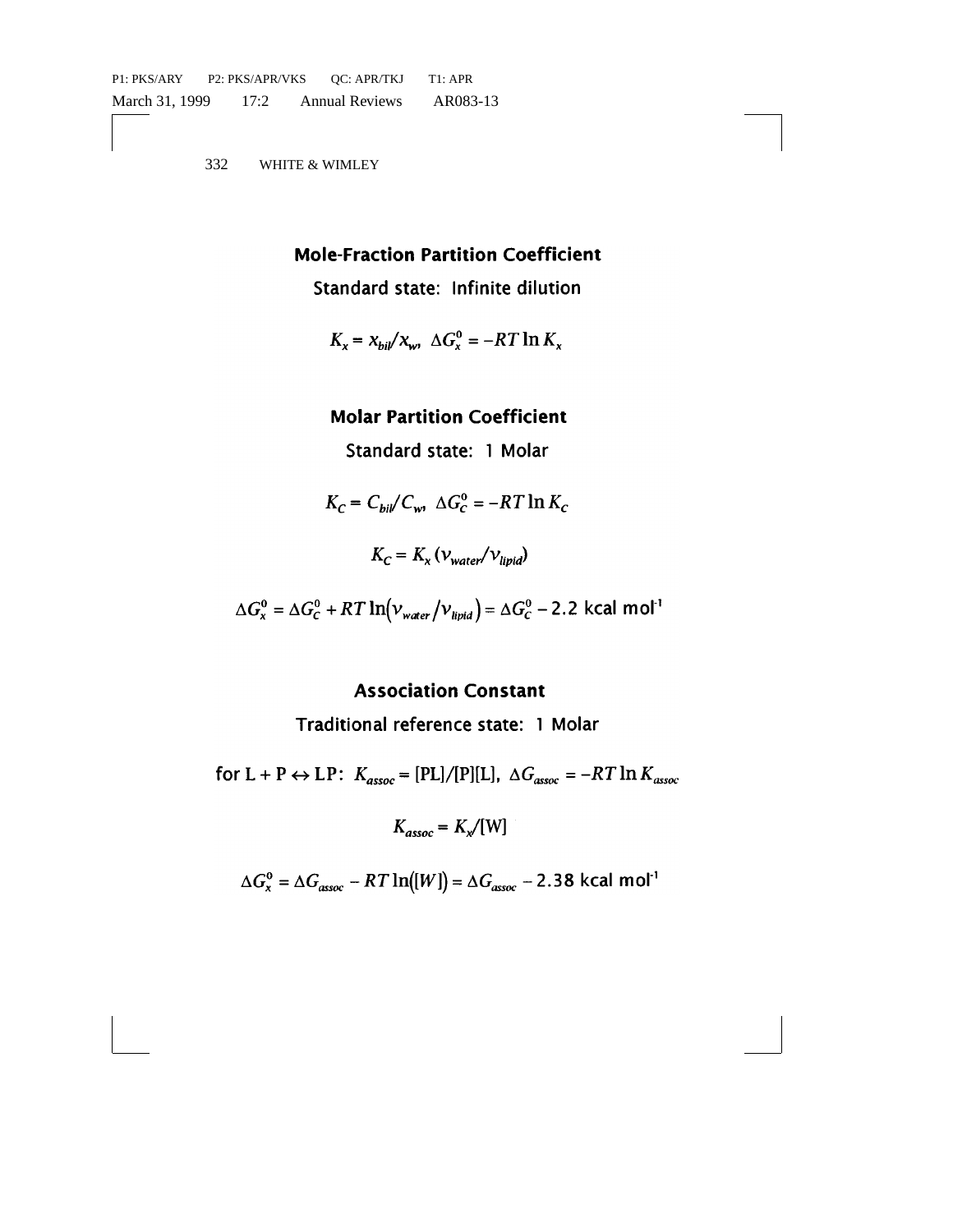Second, the combined thermal thickness of the interfacial regions (defined by the distribution of the waters of hydration) is about equal to the  $30 \text{ Å}$  thickness of the HC core. The thermal thickness of a single interface  $(15 \text{ Å})$  can easily accommodate unfolded and folded polypeptide chains, as illustrated schematically in Figure 6*B* by the end-on representation of an  $\alpha$ -helix with diameter  $\sim$ 10  $\AA$  (typical of helices in MPs). In this light, the common cartoons of bilayers that assign a diminutive thickness to the bilayer headgroup/interface region can be seen as misleading. Third, the interfaces are chemically highly heterogeneous; they are rich in possibilities for noncovalent interactions with peptides. Because the interfaces are the sites of first contact, they are especially important in the folding and insertion of nonconstitutive MPs such as toxins (Figure 2). However, they are also important for the folding and stability of constitutive MPs because significant portions of their mass contact the interfaces (Figure 1). The chemical heterogeneity of the interfaces gives rise to a gradient of electrical polarity (Figure 6*B*), calculated from the partial charges of the lipid and water atoms and the quasimolecular group volumes at each position of the bilayer structure. The polarity "profile" for the DOPC bilayer, shown by the heavy line in Figure 6*B* (168), indicates that a molecule moving from water to the hydrocarbon core must experience a dramatic variation in the polarity of its environment. The amphipathic helix represented in Figure 6*B* is located at the mid-point of the steep decent of the polarity gradient.

#### *Peculiarities of Bilayer Partitioning: Bilayer Effects*

Because of bilayer effects (Equation 3), the free energy of *n*-hexane partitioning into DOPC bilayers differs significantly from the value for partitioning into a

←−−−−−−−−−−−−−−−−−−−−−−−−−−−−−−−−−−−−−−−−−−−−−−−−−−−−−−

*Figure 5* Various systems used for partition coefficients, association constants, and transfer free energies. Transfer free energy data from different laboratories must be compared with caution because 1. free energies are often calculated (inappropriately) from association constants (units of  $M^{-1}$ ) based on binding site models, and 2. the standard states for the transfers are not always defined clearly. The simplest and most rigorous approach is to treat the association of peptides with membranes as a partitioning rather than a binding-site problem and to use mole-fraction partition coefficients for calculating standard state transfer free energies,  $\Delta G^0$ . This figure summarizes different systems encountered frequently in the literature and relates them to the mole-fraction system. Conversions of molar and association free energies to mole-fraction standard transfer free energies involve only additive terms. Therefore, differential free energy terms,  $\Delta\Delta G_{assoc}$  and  $\Delta\Delta G_c^0$ , will be identical to  $\Delta\Delta G_{x}^{0}$ . The figure is based on several rigorous discussions of standard transfer free energies presented by several authors  $(6, 7, 62, 112, 169)$ . All equations assume partitioning from the water (*w*) phase to the bilayer (*bil*) phase. Abbreviations: [*L*], molar concentration of lipid; [*P*], molar concentration of peptide; [*PL*], molar concentration of peptide bound to lipid; [*W*], molar concentration of water (55.3). The molar volumes of lipid and water are v*lipid* and  $v_{water}$ , respectively. For the typical phospholipid (178),  $v_{limit} \approx 1300 \text{ Å}^3$ ,  $v_{water} = 30 \text{ Å}^3$ .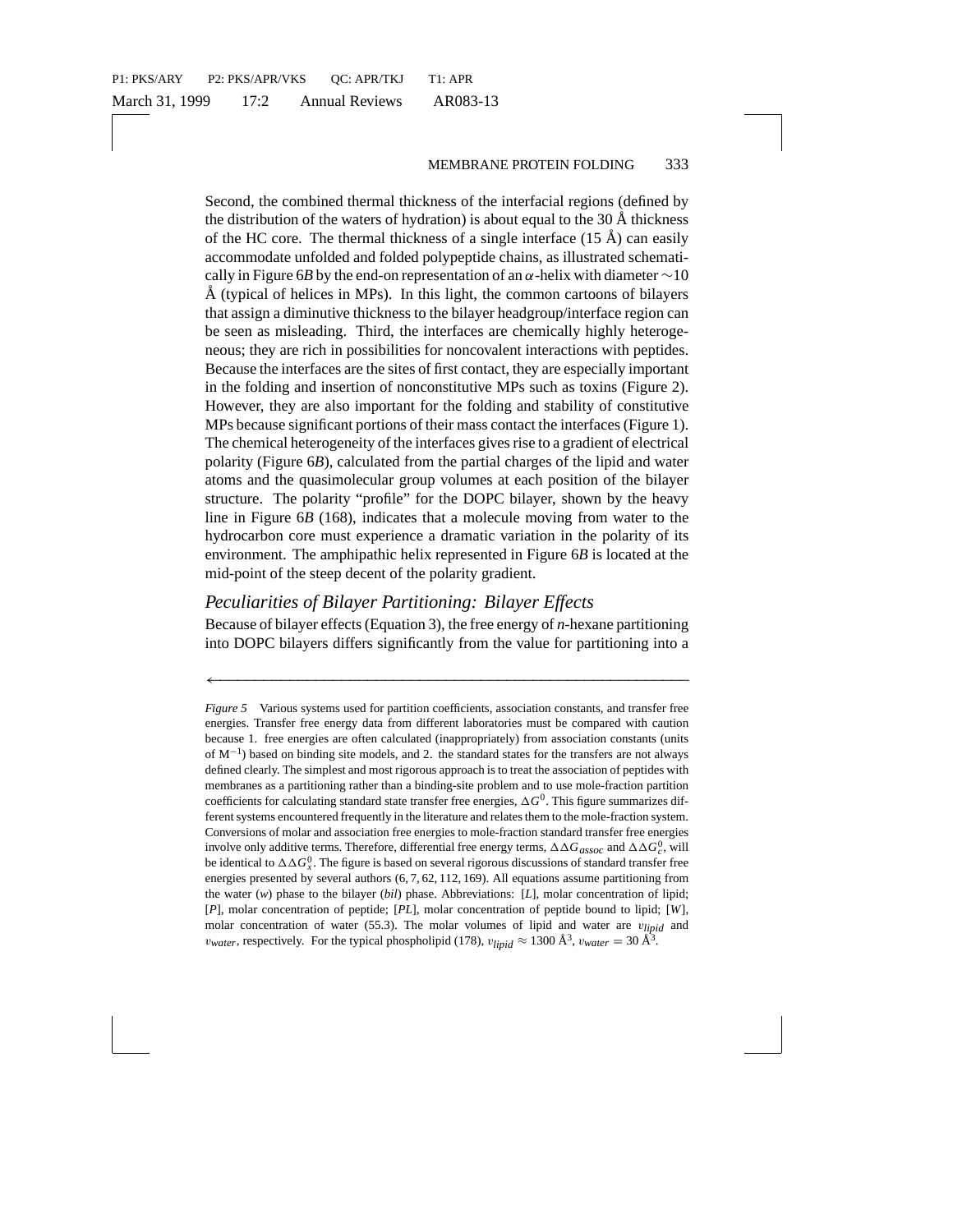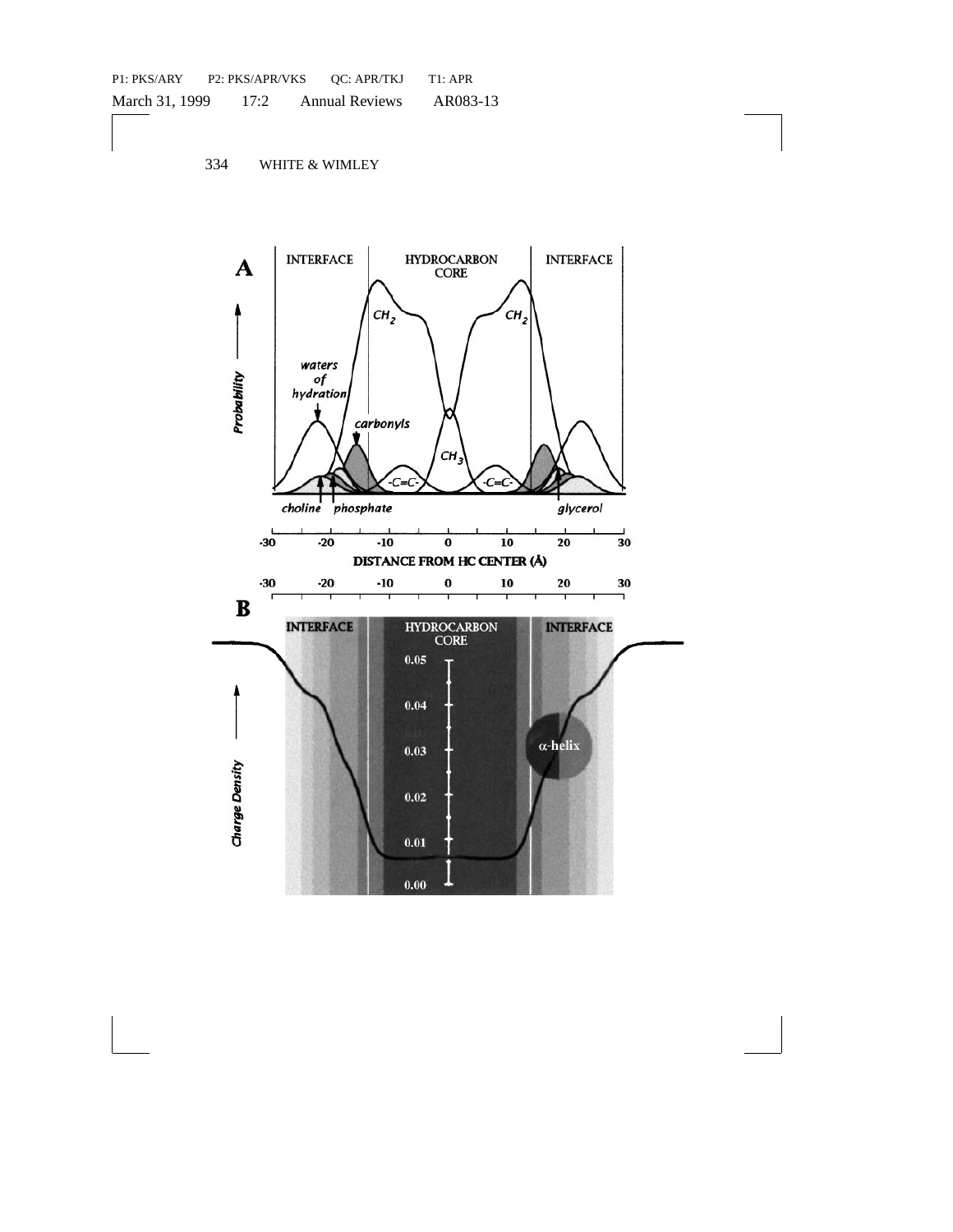bulk alkane phase, as discussed above. These effects, observed for a wide range of solutes (138, 178), demonstrate the peculiarities of bilayer partitioning that must be accounted for in MP folding. For *n*-hexane, the effects are undoubtedly related to its nonuniform transbilayer distribution, shown in Figure 7*A*. Hexane molecules are confined to the region occupied by the acyl chain methyl groups, and NMR studies (60) show that they undergo anisotropic motions related to acyl chain motions. Extensive studies of the thermodynamics of the solubility of a variety of alkanes and their isomers in black lipid membranes (161) showed that the enthalpies and entropies of alkane solubility depend dramatically on the structure of the isomer, including branching and chain length, which suggests that the interaction energies of MP side chains may depend on their TM bilayer positions.

Bilayer effects are not restricted to molecules that reside exclusively in the HC core. Figure 7*B* compares interfacial partitioning of tryptophan analogs into the bilayer interface with partitioning into bulk cyclohexane. In all cases, the interfacial transfer free energies differ from the cyclohexane values and are characterized by dramatically favorable enthalpies, a hallmark of bilayer effects (178). A study of the partitioning of the 25-residue COX IVp peptide into bilayer interfaces also disclosed bilayer effects (131). The interfacial partitioning of the

←−−−−−−−−−−−−−−−−−−−−−−−−−−−−−−−−−−−−−−−−−−−−−−−−−−−−−−

*Figure 6* The structure of a fluid liquid-crystalline bilayer and its polarity profile. (*A*) The structure of a dioleoylphosphocholine (DOPC) bilayer determined by the joint refinement of X-ray and neutron diffraction data (172). The "structure" consists of the time-averaged distributions of the principal (quasi-molecular) structural groups of the lipid projected onto an axis normal to the bilayer plane. The areas of the Gaussian distributions equal the number of structural groups represented by the Gaussians (1 phosphate, 2 carbonyls, etc); the distributions therefore represent the probability of finding a structural group at a particular location. The interfaces of the bilayer are defined as the regions occupied by the headgroup's water of hydration. Although this structural image was obtained at low hydration, 5.4 waters per lipid, recent work demonstrates that the overall structure changes in relatively minor ways as the water content is increased (52). The figure is modified from that of White (163). (*B*) Polarity profile (*heavy line*) derived from the group distributions of panel *A* (168). The "polarity" of the membrane is described by the absolute partial-charge densities of the quasimolecular groups. Group partial-charge densities were calculated for each quasimolecular group using the atomic partial charges of Charifson et al (22) and the group volumes given by Wiener & White (172). The polarity profile is obtained from the average charge density, calculated by weighting the group charge densities by the number density and group volume at each position (168). Also shown is the schematic cross section, drawn to scale, of the amphipathic  $\alpha$ -helical peptide 18A whose position has been determined by X-ray diffraction (K Hristova, WC Wimley, VK Mishra, GM Anantharamiah, JP Segrest & SH White, in preparation). Note that its location is at the steepest point of the polarity gradient of the interface where the lipid polar groups give way to the hydrocarbon chains. This gradient is symbolized by *gradations of gray*. The representations of the fluid bilayer in Figures 2 and 4 are based on this symbolic scheme. The polarity profile is redrawn from Wimley & White (168).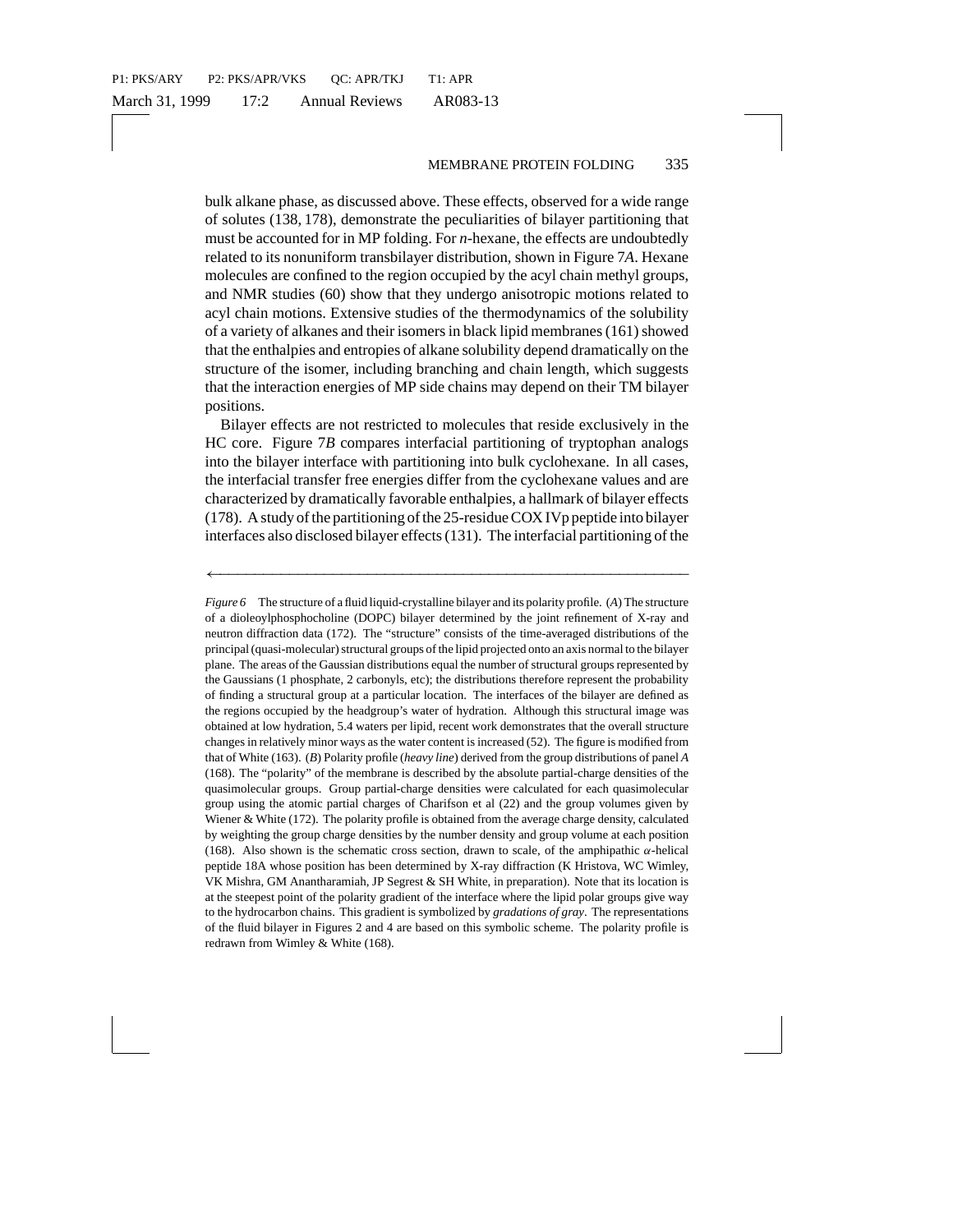$\mathbf A$ 



 $\, {\bf B}$ 



| Solute         | Solvent     | $\Delta G$ (kcal/mol) | $\Delta H$ (kcal/mol) | $\Delta S$ cal/(mol $\cdot$ K) |
|----------------|-------------|-----------------------|-----------------------|--------------------------------|
| N-methylindole | cyclohexane | $-7.16$               | $+1.11$               | $+27.7$                        |
|                | bilayer     | $-8.08$               | $-3.45$               | $+15.5$                        |
| 3-methylindole | cyclohexane | $-5.95$               | $+2.42$               | $+28.1$                        |
|                | bilayer     | $-8.60$               | $-5.42$               | $+10.7$                        |
| indole         | cyclohexane | $-4.36$               | $+2.56$               | $+23.3$                        |
|                | bilayer     | $-7.61$               | $-5.37$               | $+7.5$                         |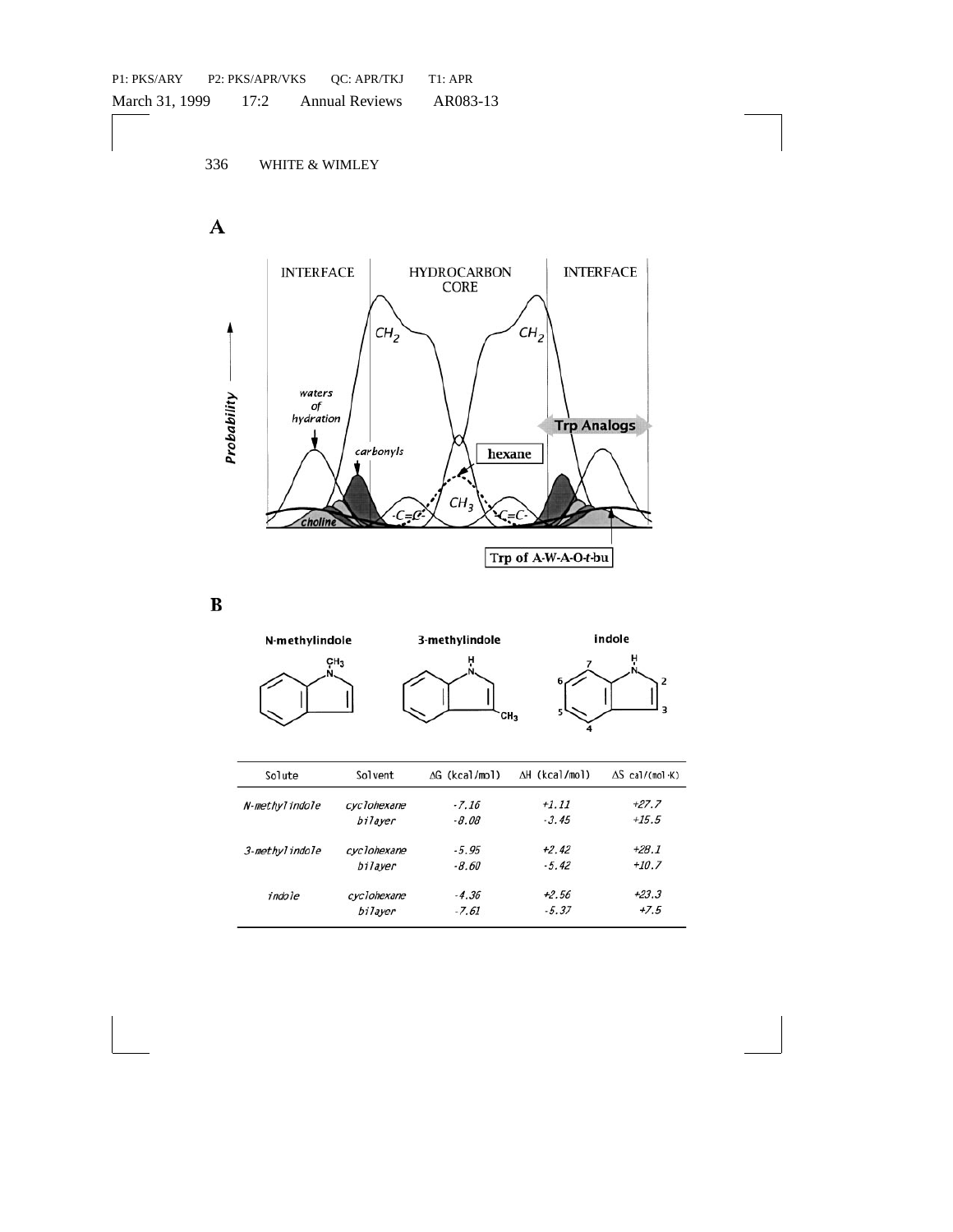tripeptides Ala-X-Ala-*O-tert*-butyl  $(X = G\,$ , Ala, Leu, Phe, Trp) permitted bilayer effects to be examined in the context of Equation 3 (61). A plot of the tripeptide transfer free energies against  $\Delta G_{np}^0$  revealed that the solvation parameter  $\sigma$  (Equation 2) has an apparent value of  $-12.4$ , rather than the value of  $-20$  to  $-25$  cal mol<sup>-1</sup> Å<sup>-2</sup> expected for bulk-phase partitioning. Studies of pentapeptides (179), discussed below, suggest that the lowered value is related to  $\Delta G_{elc}^0$  in Equation 1. As discussed elsewhere (175, 179), a simple, but probably incomplete, explanation may be that the average dielectric coefficient of the interface is intermediate between that of water and octanol, perhaps ∼18.

A persistent result of diffraction and other studies of peptides interacting with bilayers is that bilayer thickness is generally affected. For TM  $\alpha$ -helical peptides, bilayers either thicken or thin, depending on the length of the helix relative to the thickness of the hydrocarbon (33, 102), in order to reduce socalled hydrophobic mismatch (105), which can modify lipid phase behavior (reviewed in 104, 106). Bilayers are not passive receptacles for proteins. They adapt structurally to TM helices in order to minimize the free energy of the system. Interfacially bound peptides also have a general tendency to cause thickness decreases, even at very low peptide:lipid (P:L) ratios (47, 61). The dependence of the decrease on P:L has been modeled (47) with a mean-field theory based on bilayer compressibility and bending moduli. There is evidence indicating that bilayer bending rigidity is important in the refolding of bacteriorhodopsin (15). Theories based on compressibility and bending moduli provide a connection to bilayer effects via  $\Delta G_{lip}^0$  and  $\Delta G_{imm}^0$  (see 6, 105). These results imply that a bilayer containing peptides differs thermodynamically in some fundamental way from the "neat" bilayer. Indeed, Morrow et al (103) concluded from an analysis of the phase behavior of lipids in the presence of TM helices that the peptide "influences the transition thermodynamics for the bilayer as a whole" (p. 5405).

←−−−−−−−−−−−−−−−−−−−−−−−−−−−−−−−−−−−−−−−−−−−−−−−−−−−−−−

*Figure 7* The transbilayer location of several hydrophobic compounds in a fluid DOPC bilayer and thermodynamic parameters describing the partitioning of tryptophan analogs. (*A*) The structure of the DOPC bilayer is that of Figure 6*A*. The transbilayer distributions of *n*-hexane (164) and the Trp of Ala-Trp-Ala-*O*-*tert*-butyl (61) were determined by neutron diffraction. Also shown is the location of the Trp analogs of *panel B* determined using NMR methods (182) (*broad double arrow*). Hexane is located in the center of the bilayer, as anticipated from electrical studies of black lipid membranes (162), whereas Trp and its analogs are located in the interface. This shows that the preference of Trp residues of membrane proteins for membrane surfaces (Figure 1) probably arises from favorable interactions of aromatic groups with the interface. (*B*) The thermodynamic parameters associated with the partitioning of Trp analogs from water to cyclohexane (177) and to phosphocholine bilayer interfaces (178). The data show that cyclohexane partitioning is driven mostly by entropy due to the hydrophobic effect, whereas interfacial partitioning also has a very favorable enthalpic component. This provides further support for the idea of highly favorable interactions of aromatic residues with the bilayer interface.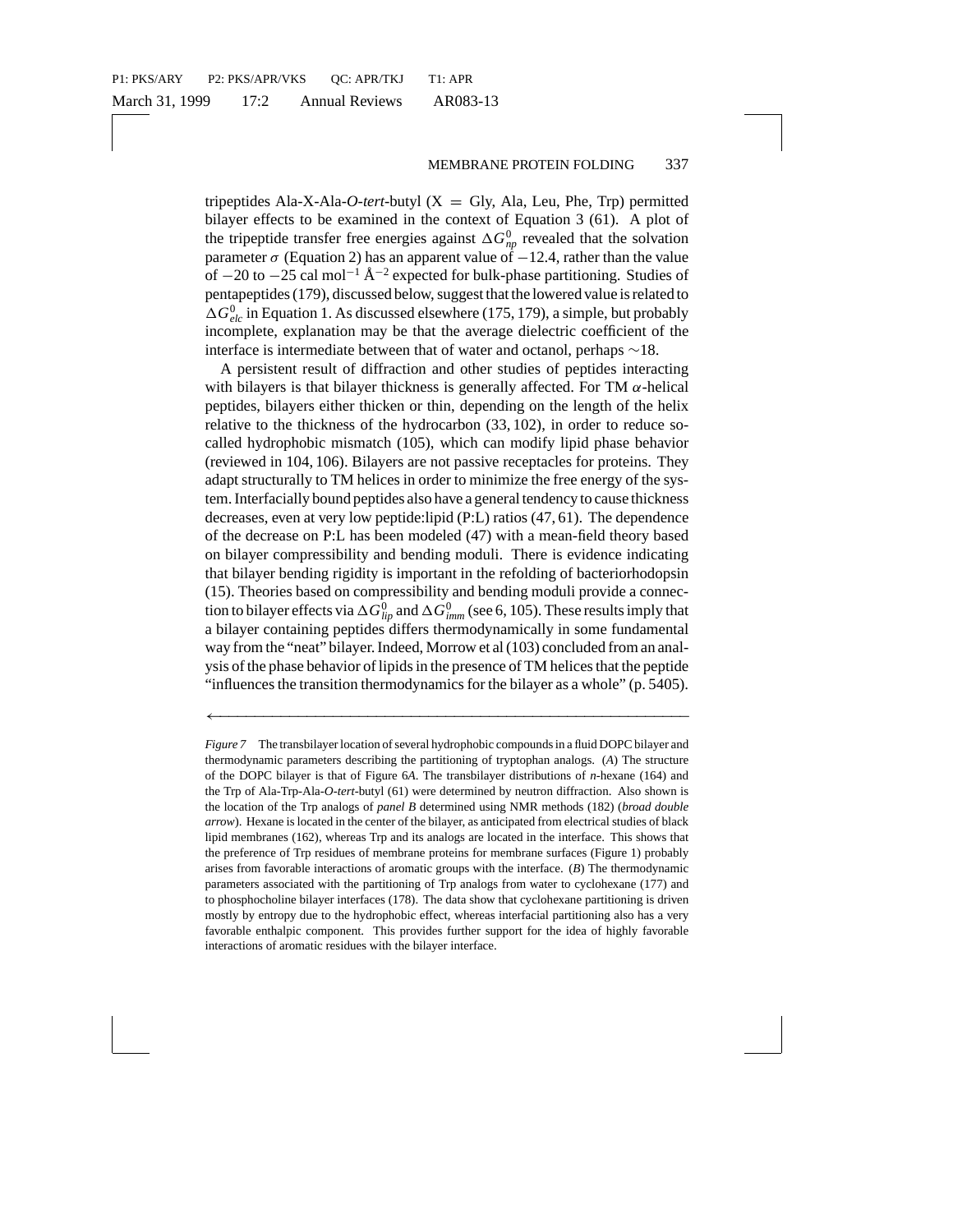## *Interfacial Partitioning and Aromaticity*

Neutron diffraction studies of the tripeptide Ala-Trp(d5)-Ala-*O*-*tert*-butyl in DOPC bilayers (61), summarized in Figure 7*A*, provided the first direct evidence of a physical basis for the strong preference of the aromatic amino acids of MPs for membrane surfaces (Figure 1). Remarkably, the Trp distribution was found to be approximately the same as that of the water—the Trp prefers the headgroup region, not the HC core. This was surprising because it is generally assumed that Trp interacts with bilayers in an amphipathic manner (134). That is, it should bury itself in the hydrocarbon core with its imino group H-bonded to the phospholipid carbonyls and water.

A recent detailed NMR study (182) of several Trp analogs (Figure 7*B*) demonstrates that the Trp distribution observed by neutron diffraction is a direct result of the properties of the indole ring itself rather than a peculiarity of the tripeptide. All three of the Trp analogs of Figure 7*B* along with indene (NH of indole replaced by  $CH<sub>2</sub>$ ) were found to be confined exclusively to the vicinity of the glycerol group of the lipids of palmitoyloleoylphosphocholine (POPC) bilayers, despite marked differences in dipole moment and H-bonding ability. Another NMR (110) study of indole and 3-methylindole in ester- and etherlinked phospholipids also demonstrated that H-bonding is not a determinant of the interfacial locations. The exact physical basis for the Trp interfacial preference is uncertain, but it appears to be related to the flat, rigid shapes of the analogs and their  $\pi$  electronic structures and associated quadrupolar moments (aromaticity). Yau et al (182) concluded from their NMR measurements that the interfacial preference of tryptophan is due to a balance of forces: the hydrophobic effect tends to drive it out of water, complex electrostatic interactions favor its residence in the hydrated headgroup region, and cohesive repulsion forces disfavor its presence in the HC core.

## ENERGETICS OF PEPTIDES IN BILAYER INTERFACES

The properties of the bilayer milieu show clearly that the bilayer interface is distinct both structurally and chemically. Because significant portions of MPs reside in this complex region (Figure 1), the energetics of peptide interactions there are important to understand. The very strong tendency of bilayer interfaces to promote secondary structure in membrane active peptides (78, 176) provides the simplest evidence of the importance of these energetics. Besides being inherently important, studies of peptides at interfaces form the basis for a bootstrap strategy for determining the free energy cost  $\Delta G_{whf}$  (Figure 4) for establishing an  $\alpha$ -helix across the bilayer—a measurement fraught with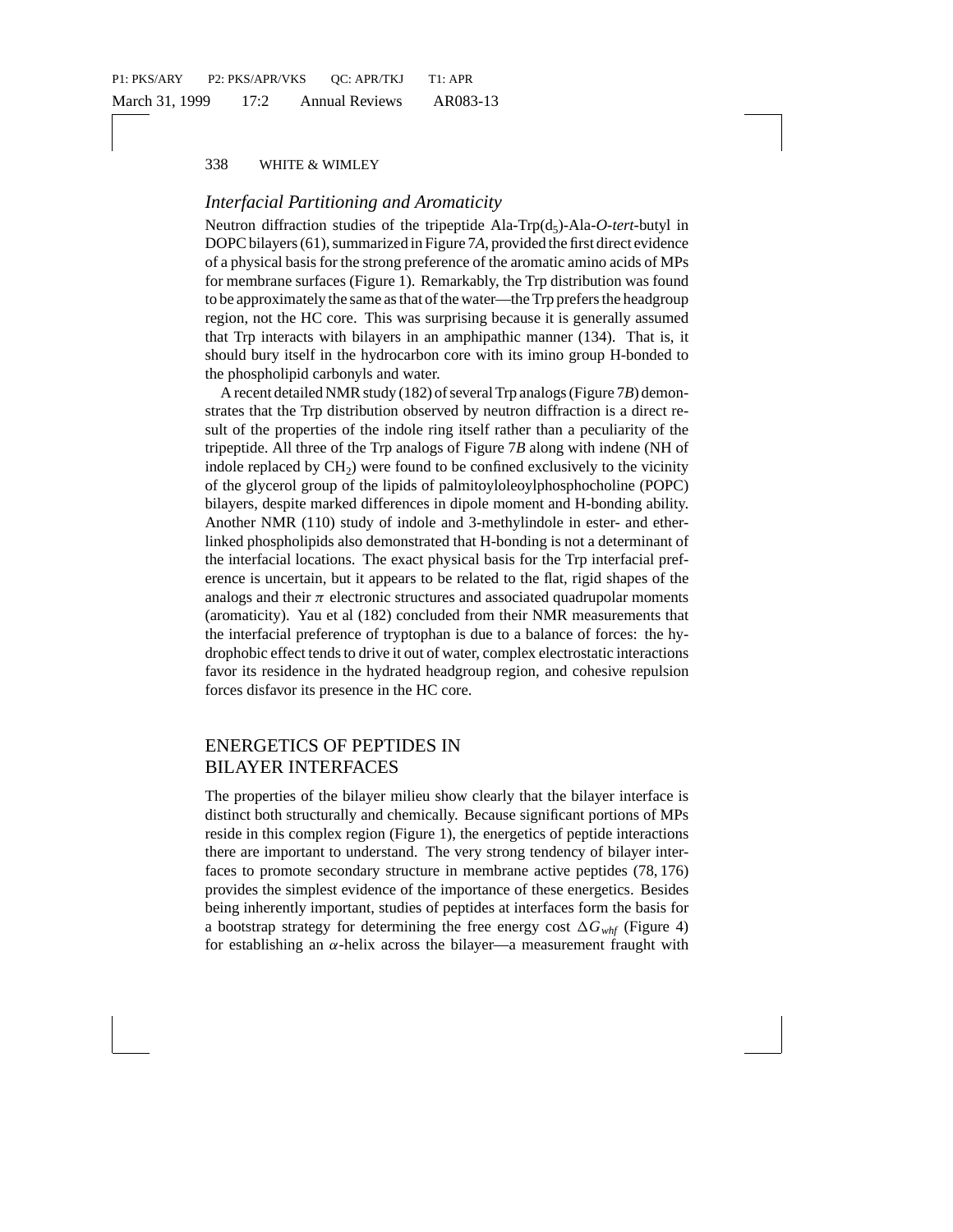problems when done directly (see below). This strategy is discussed elsewhere (168).

#### *Whole-Residue Hydrophobicity Scales*

An hydrophobicity scale, composed of experimentally determined transfer free energies for each amino acid, is an essential first step for studies of water-tointerface transfer free energies,  $\Delta G_{wiu}$ , of unfolded peptide chains (Figure 4). The most important feature of a practical scale is the inclusion of contributions of the peptide bonds, for the obvious reason that whole residues, not just side chains, partition into the interface. That is, it must be a whole-residue scale. Wimley & White (179) determined such a scale for POPC bilayer interfaces using two families of peptides: host-guest pentapeptides of the form AcWL-X-LL, for determining side chain hydrophobicities, and the homologous series  $AcWL<sub>m</sub>$  ( $m = 1...6$ ), for determining peptide bond hydrophobicity. In order to compare bilayer partitioning with bulk-phase partitioning, these families were also used to establish a whole-residue hydrophobicity scale for partitioning into *n*-octanol (168, 174). As shown here, for the first time, the use of the two wholeresidues scales together appears to be of value in hydropathy plot analyses.

The transfer free energies determined using the two peptide families are summarized in Figure 8 (168, 174, 179). A comparison of the partitioning of the AcWL*<sup>m</sup>* peptides into the POPC bilayer interface and into octanol (Figure 8*A*) leads to three important conclusions. First, the transfer free energies appear to be additive, as shown by the best-fit straight line through the points. This additivity, confirmed by plots of  $\Delta G$  against *m* for both host phases (174, 179), is an essential criterion for computing the  $\Delta G_{wiu}$  of an arbitrary peptide sequence. Second, the intercept of the straight line is negative  $(-2.5 \text{ kcal mol}^{-1})$ , rather than positive. This is contrary to the expectation  $(7, 63)$  that the reduction in dimensionality accompanying transfer from water to bilayer,  $\Delta G_{imm} + \Delta G_{lin}$  in Equation 1, is highly unfavorable. Third, the slope of the straight line has a value of 0.49. This confirms that the interfacial solvation parameter  $\sigma$  (Equation 2) for POPC is about one half the value observed for bulk-phase partitioning.

Figure 8*B* shows that a slope 0.49 also broadly describes the relationship between side chain hydrophobicity values for the interface and octanol. Because charged and polar as well as nonpolar residues are included, a reduced interfacial solvation parameter appears to be a general property of the interface. This implies that  $\Delta G_{elc}$  in Equation 1 may be responsible. Figure 8*B* also shows that the aromatic residues, with very favorable free energies, and the charged residues, with very unfavorable free energies, dominate the free energy of partitioning. That the aromatics are exceptionally favorable is consistent with the observations on indole partitioning (see above). Combining the results from AcWL*<sup>m</sup>* and AcWL-X-LL partitioning leads to values for the partitioning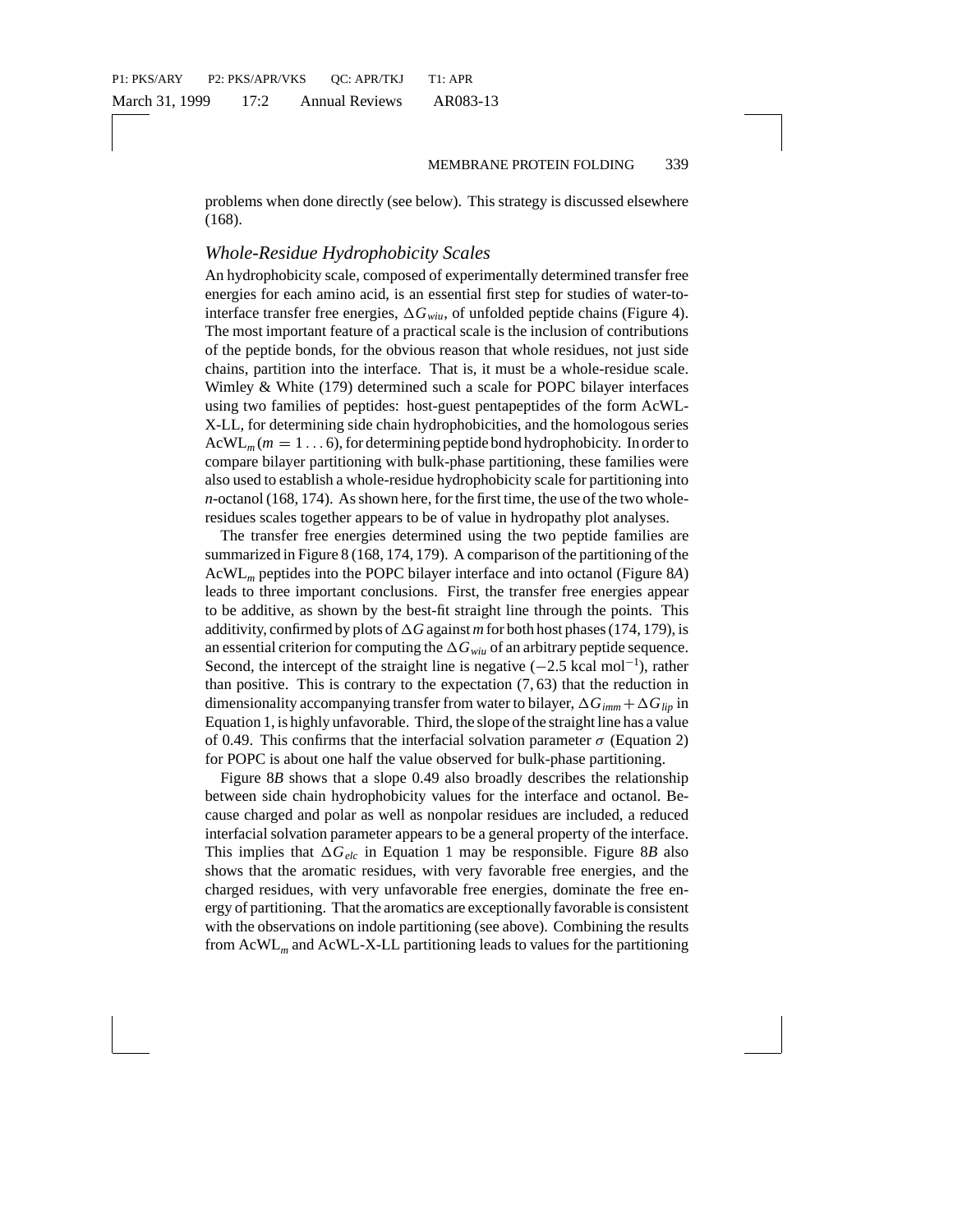

| C | <b>Whole-Residue Hydrophobicity Scales</b>                          |
|---|---------------------------------------------------------------------|
|   | free energies of transfer ∆G from water to POPC interface (wif) and |
|   | to n-octanol (woct)                                                 |

|                  | Interface Scale  | Octanol Scale     |
|------------------|------------------|-------------------|
| Amino Acid       | $\Delta G_{wif}$ | $\Delta G_{woct}$ |
|                  | (kcal/mol)       | (kcal/mol)        |
| Ala              | $0.17 \pm 0.06$  | $0.50 \pm 0.12$   |
| Arg <sup>+</sup> | $0.81 \pm 0.11$  | $1.81 \pm 0.13$   |
| Asn              | $0.42 \pm 0.06$  | $0.85 \pm 0.12$   |
| Asp <sup>-</sup> | $1.23 \pm 0.07$  | $3.64 \pm 0.17$   |
| Asp <sup>0</sup> | $-0.07 \pm 0.11$ | $0.43 \pm 0.13$   |
| Cys              | $-0.24 \pm 0.06$ | $-0.02 \pm 0.13$  |
| Gln              | $0.58 \pm 0.08$  | $0.77 \pm 0.12$   |
| $G1u^-$          | $2.02 \pm 0.11$  | $3.63 \pm 0.18$   |
| $G1u^0$          | $-0.01 \pm 0.15$ | $0.11 \pm 0.12$   |
| Gly              | $0.01 \pm 0.05$  | $1.15 \pm 0.11$   |
| His <sup>+</sup> | $0.96 \pm 0.12$  | $2.33 \pm 0.11$   |
| His <sup>0</sup> | $0.17 \pm 0.06$  | $0.11 \pm 0.11$   |
| I <sub>1e</sub>  | $-0.31 \pm 0.06$ | $-1.12 \pm 0.11$  |
| Leu              | $-0.56 \pm 0.04$ | $-1.25 \pm 0.11$  |
| $Lys^*$          | $0.99 \pm 0.11$  | $2.80 \pm 0.11$   |
| Met              | $-0.23 \pm 0.06$ | $-0.67 \pm 0.11$  |
| Phe              | $-1.13 \pm 0.05$ | $-1.71 \pm 0.11$  |
| Pro              | $0.45 \pm 0.12$  | $0.14 \pm 0.11$   |
| Ser              | $0.13 \pm 0.08$  | $0.46 \pm 0.11$   |
| Thr              | $0.14 \pm 0.06$  | $0.25 \pm 0.11$   |
| Trp              | $-1.85 \pm 0.06$ | $-2.09 \pm 0.11$  |
| Tyr              | $-0.94 \pm 0.06$ | $-0.71 \pm 0.11$  |
| Val              | $0.07 \pm 0.05$  | $-0.46 \pm 0.11$  |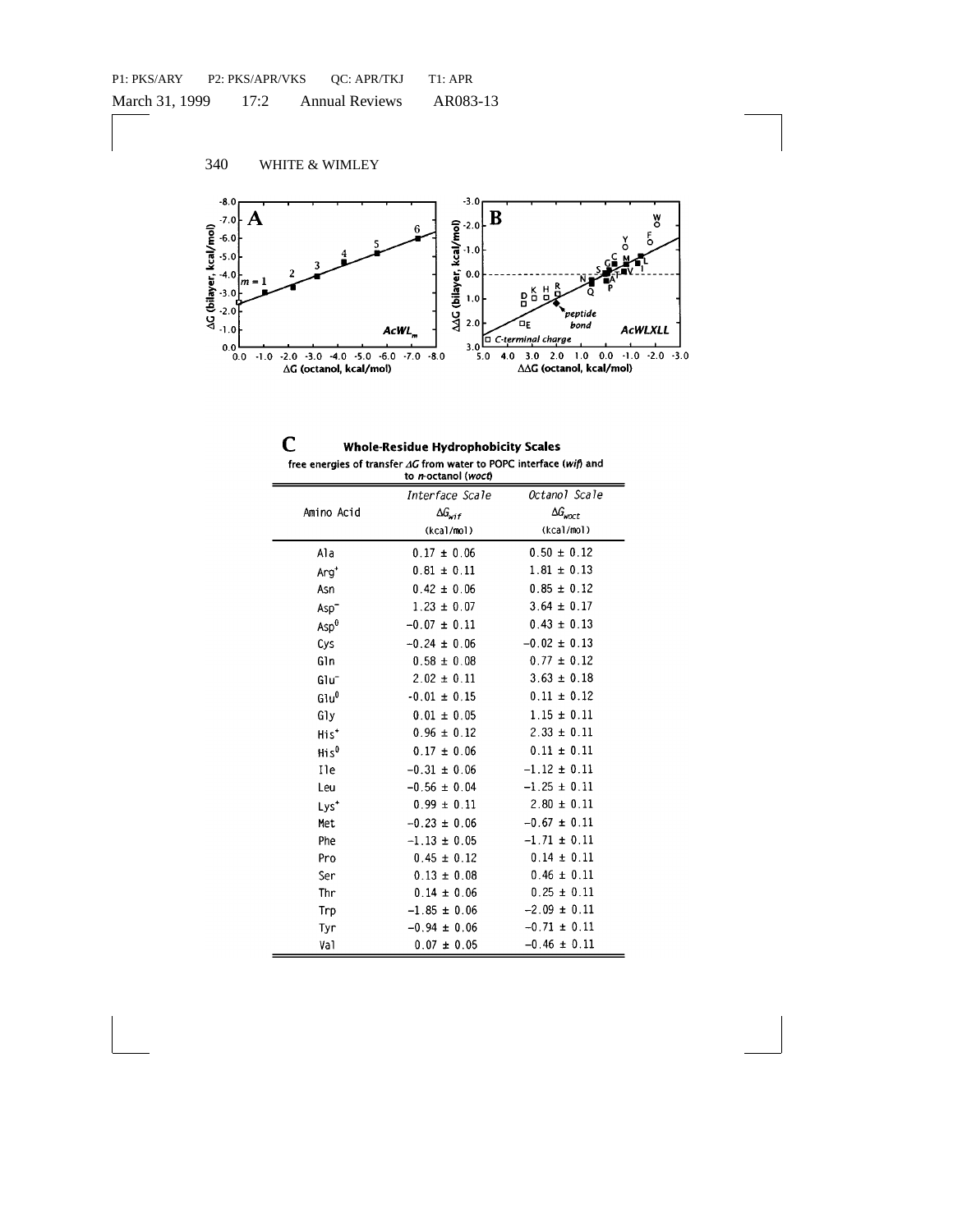of the peptide bond into octanol and the POPC bilayer interface of  $+2.0$  and +1.2 kcal mol<sup>−</sup><sup>1</sup> , respectively (174, 179). These values, included in Figure 8*B*, show that the peptide bond is as costly to partition as the charged side chains! The peptide bond thus has a dominant effect on interface partitioning, just as it does for HC core partitioning. Combining the peptide-bond free energies with the side chain free energies yields whole-residue hydrophobicity scales for both the POPC interface and octanol. These scales are shown in Figure 8*C* (168).

Earlier discussion emphasized the importance of including peptide bond free energy contributions ( $\Delta G_{Hbond}$ ) in hydropathy plots of MPs, because they determine the decision level for TM helix selection. Estimates for  $\Delta G_{Hbond}$  as part of an  $\alpha$ -helix range from +0.6 to +2.1 kcal mol<sup>-1</sup>, as discussed earlier. The contribution of the  $-CH_2$ -CONH– glycyl unit to the partitioning of whole residues into *n*-octanol (174) is  $+1.15$  kcal mol<sup>-1</sup>, a value that falls squarely in the middle of the expected range for  $\Delta G_{Hbond}$ . The whole-residue octanol scale may therefore be useful for identifying TM segments in hydropathy plots of MPs. This idea is supported by the whole-residue octanol-scale hydropathy plot for the L-subunit of the photosynthetic reaction center of *Rhodobacter sphaeroides* shown in Figure 9 (*light solid line*). Because TM segments should generally prefer the bilayer rather than water, one would also expect the wholeresidue interfacial scale to identify TM segments. This conclusion is supported by Figure 9 (*dotted line*). In addition, however, one would expect true TM segments to have more favorable free energies on the octanol scale than on the interfacial scale. Figure 9 (*heavy solid line*) shows that this expectation

←−−−−−−−−−−−−−−−−−−−−−−−−−−−−−−−−−−−−−−−−−−−−−−−−−−−−−−

*Figure 8* Comparisons of the partitioning of peptides into bilayer interfaces with their partitioning into octanol and a table of whole-residue hydrophobicity scales. All free energies are in kcal mol<sup>-1</sup> calculated using mole-fraction units. The whole-residue hydrophobicity scales show promise of being useful in hydropathy plots (Figure 9). (*A*) Comparison of water-to-bilayer partitioning with water-to-octanol partitioning for the peptides AcWL<sub>m</sub> with  $m = 1 - 6$ . The *solid line* is a linear regression of the bilayer data against the octanol data. The slope is  $0.49 \pm 0.04$  and the intercept −2.40 ± 0.16 kcal/mol. [Based on (179)]. (*B*) Comparisons of water-to-bilayer partitioning with water-to-octanol partitioning for the peptides AcWL-X-LL where X is one of the 20 natural amino acids. The *solid line* has the slope of 0.49 determined in A [Based on (179)]. (*C*) Table of whole-residue free energies of transfer  $\Delta G$  from water to POPC interface (179) and to *n*-octanol (174) [based on (168)]. The values for  $\Delta G_{wif}$  are taken directly from Reference (179). The values of  $\Delta G_{woct}$  are computed from data in Reference (174) by adding the solvation energy  $\Delta G_{\text{o/vv}}$ of the –CH<sub>2</sub>-CONH– unit [−1.15  $\pm$  0.11 kcal/mol (174)] to the occlusion-corrected side chain solvation energies  $\Delta G_X^{cor}$  found in Table 2 of (174). For both  $\Delta G_{wif}$  and  $\Delta G_{woct}$ , the signs have been reversed relative to those of the original publications to reflect free energies of transfer from the water phase.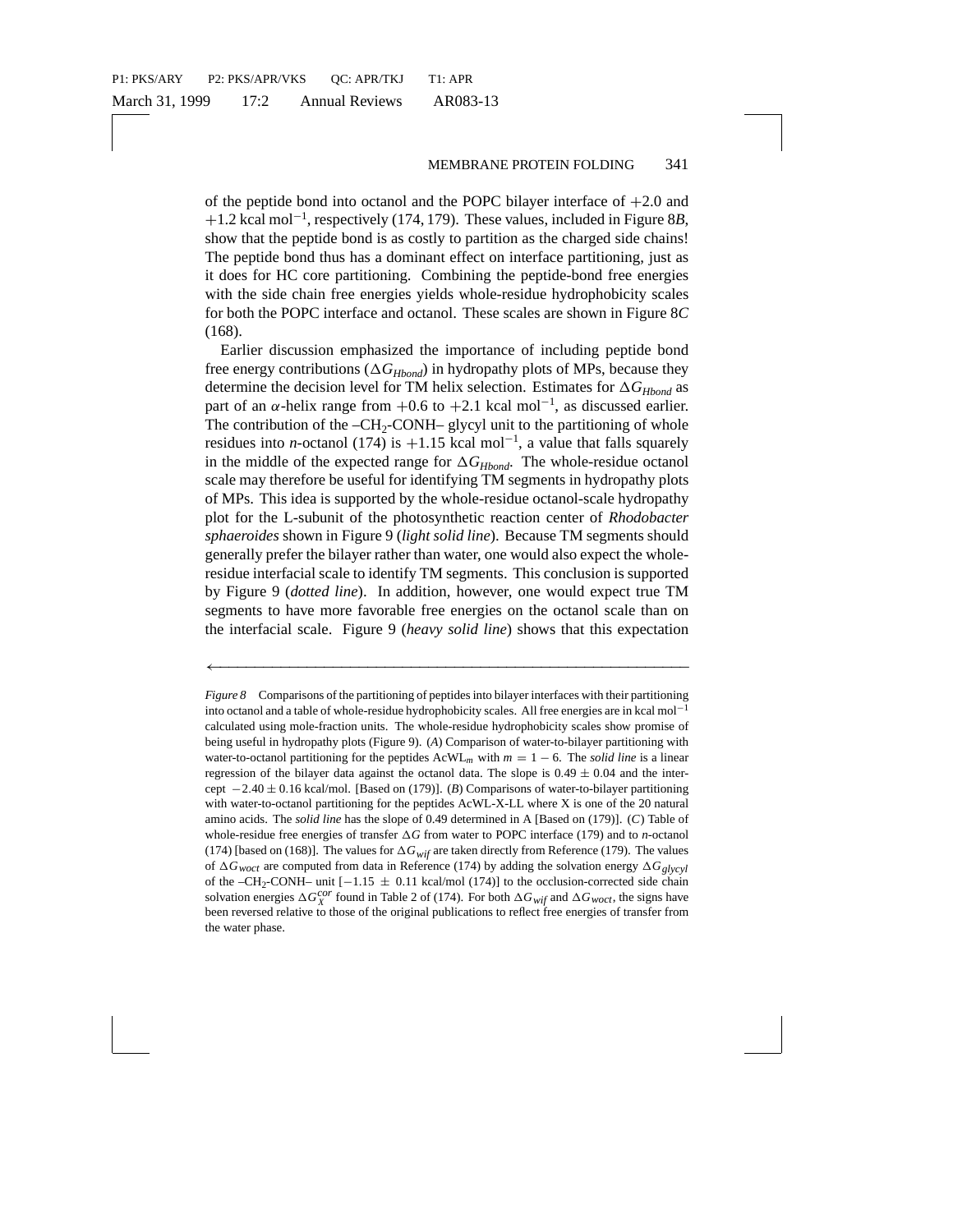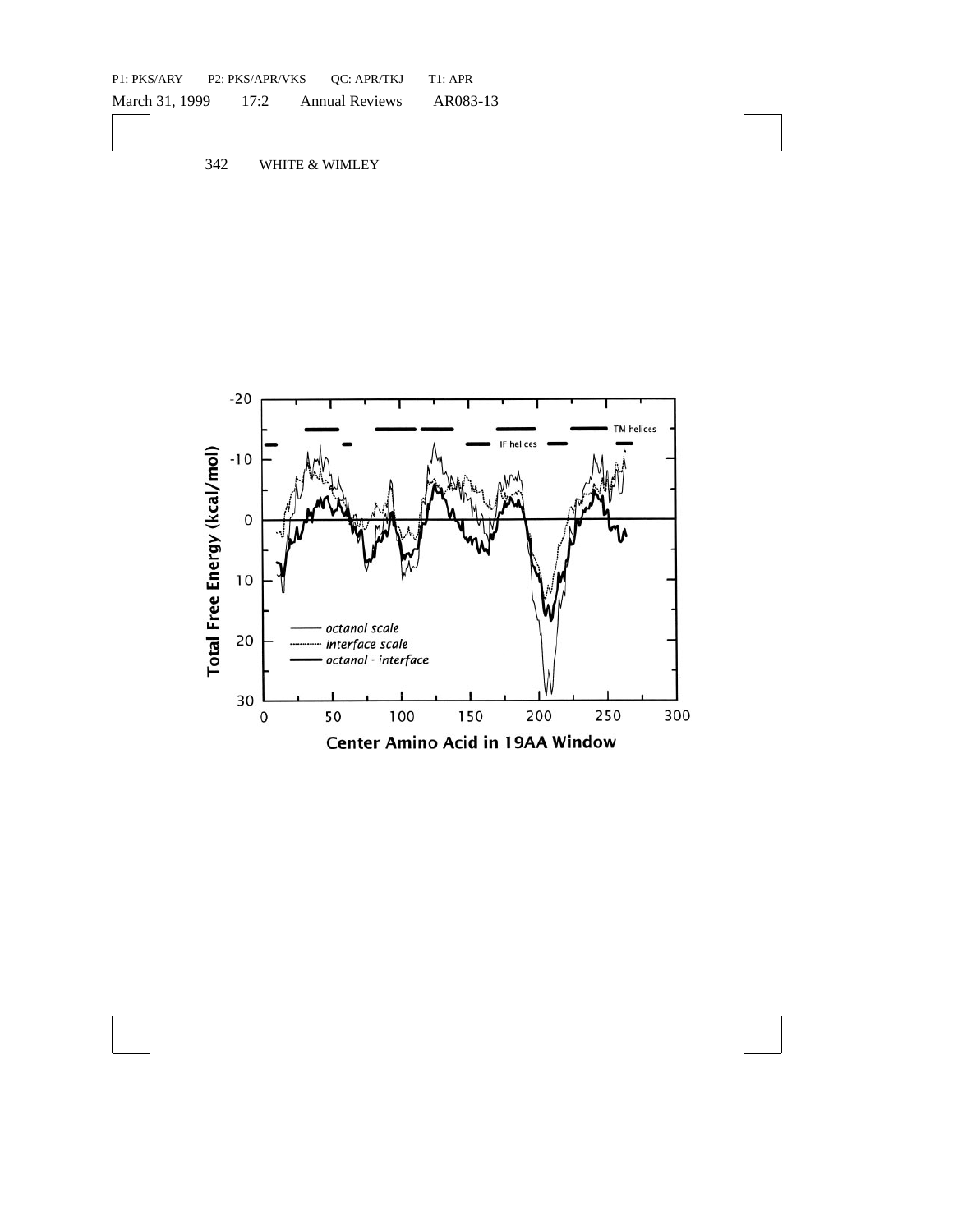is also met, at least for the L-subunit: The hydropathy plot constructed using  $\Delta G_{word} - \Delta G_{wif}$  (Figure 8*C*) shows favorable peaks on the absolute scale that correspond to the known TM helices. Significantly, the maxima have more restricted sequence-ranges than seen with either of the scales alone and thus identify with less ambiguity the positions of the TM helices. These results make perfect sense: TM helices will choose to be associated with the membrane rather than the water and will prefer a TM location rather than a surface one. Were this not true, MPs would not be stably buried in the membrane.

#### *Bilayer-Induced Secondary Structure Formation*

The germinal work of Kaiser & Kézdy (68) first demonstrated that the partitioning of peptides and small proteins into membranes often induces the formation of secondary structure, a process conveniently described as partitioning-folding coupling (179). For that to be true, it must also be true that the overall free energy cost of partitioning the folded peptide is significantly lower than for the unfolded peptide (61). This simple idea focuses attention on  $\Delta G_{if}$  (Figure 4) and suggests the possibility of quantitative rules for the design of peptides with specified partition coefficients and secondary structure propensities.

Given their observation (above) that it is energetically costly to partition peptide bonds into the interface, Wimley & White (179) hypothesized that participation of peptide bonds in H-bonding would dramatically reduce a peptide's partitioning free energy and thus cause partitioning-folding coupling. This hypothesis is borne out by two recent measurements of the energetics of α-helix (78) and  $β$ -sheet (176) formation, summarized in Figure 10. These

←−−−−−−−−−−−−−−−−−−−−−−−−−−−−−−−−−−−−−−−−−−−−−−−−−−−−−−

*Figure 9* Hydropathy plots of the L-subunit of the photosynthetic reaction center of *Rhodobacter sphaeroides* determined using whole-residue hydrophobicity scales (Figure 8). These plots are on an absolute scale and include the contributions of the peptide bonds to partitioning. The *heavy horizontal lines* are the known sequence locations of transmembrane (TM) and interfacial (IF)  $\alpha$ -helices determined by X-ray crystallography (183). Total free energy is the sum of the hydrophobicity scale values in a window of length 19 amino acids. This plot shows that both the octanol and interfacial hydrophobicity scales of Figure 8 (*light solid and dotted lines*, respectively) successfully locate known TM helices. More important, a plot based on the difference of the octanol and interfacial scales (*heavy solid line*) also successfully predicts the locations, but more nearly coincides with the positions of the helices. Both the octanol and interfacial scales seem to indicate those regions of the sequence that prefer to be associated with membrane rather than water. The difference-scale plot suggests that the regions of the sequence that prefer to be across the membrane can be distinguished from those that prefer associating with the interface. This makes sense: TM helices will choose to be associated with the membrane rather than the water and will prefer a TM location rather than a surface one. Were this not true, membrane proteins would not be stably buried in the membrane.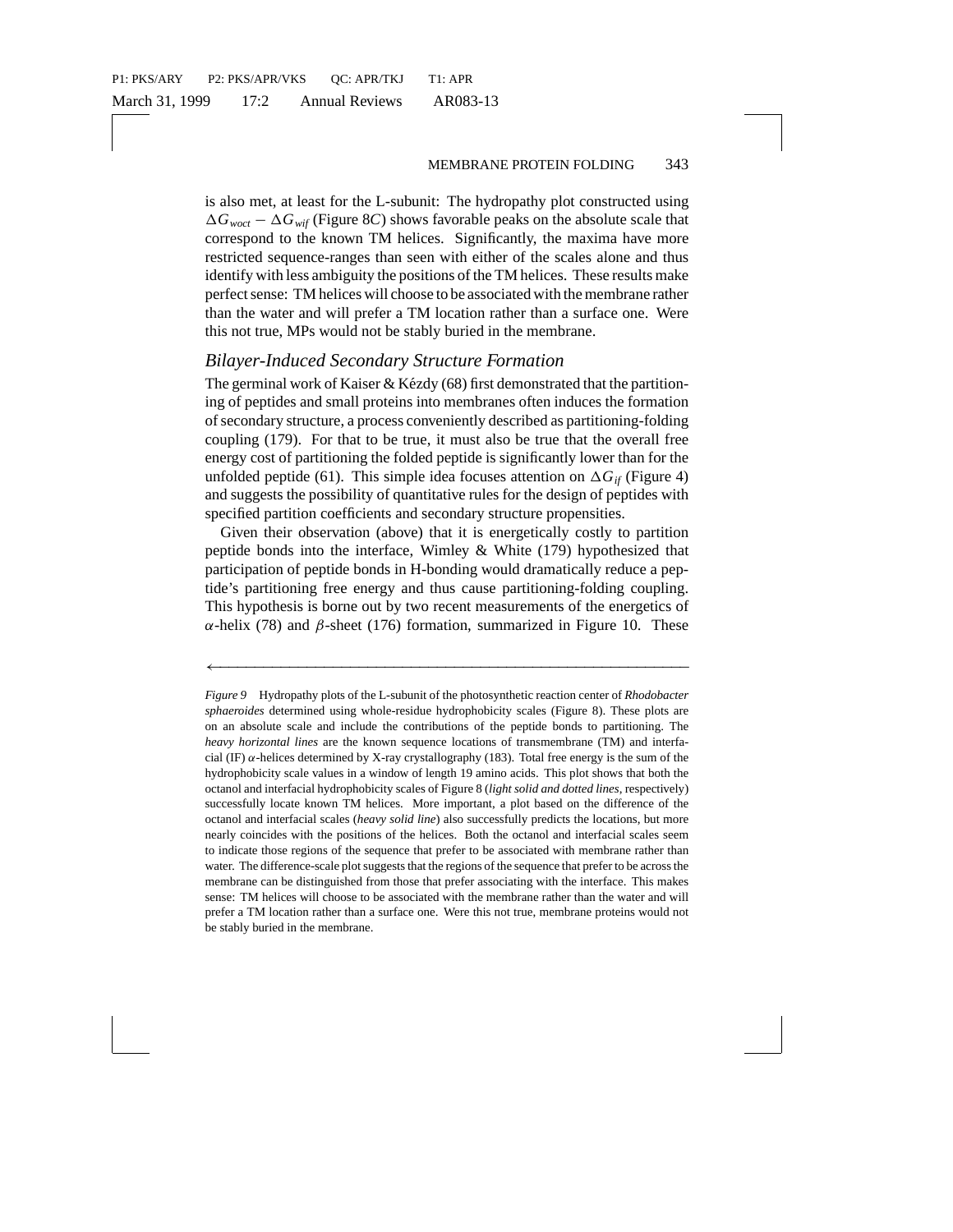

B

monomer

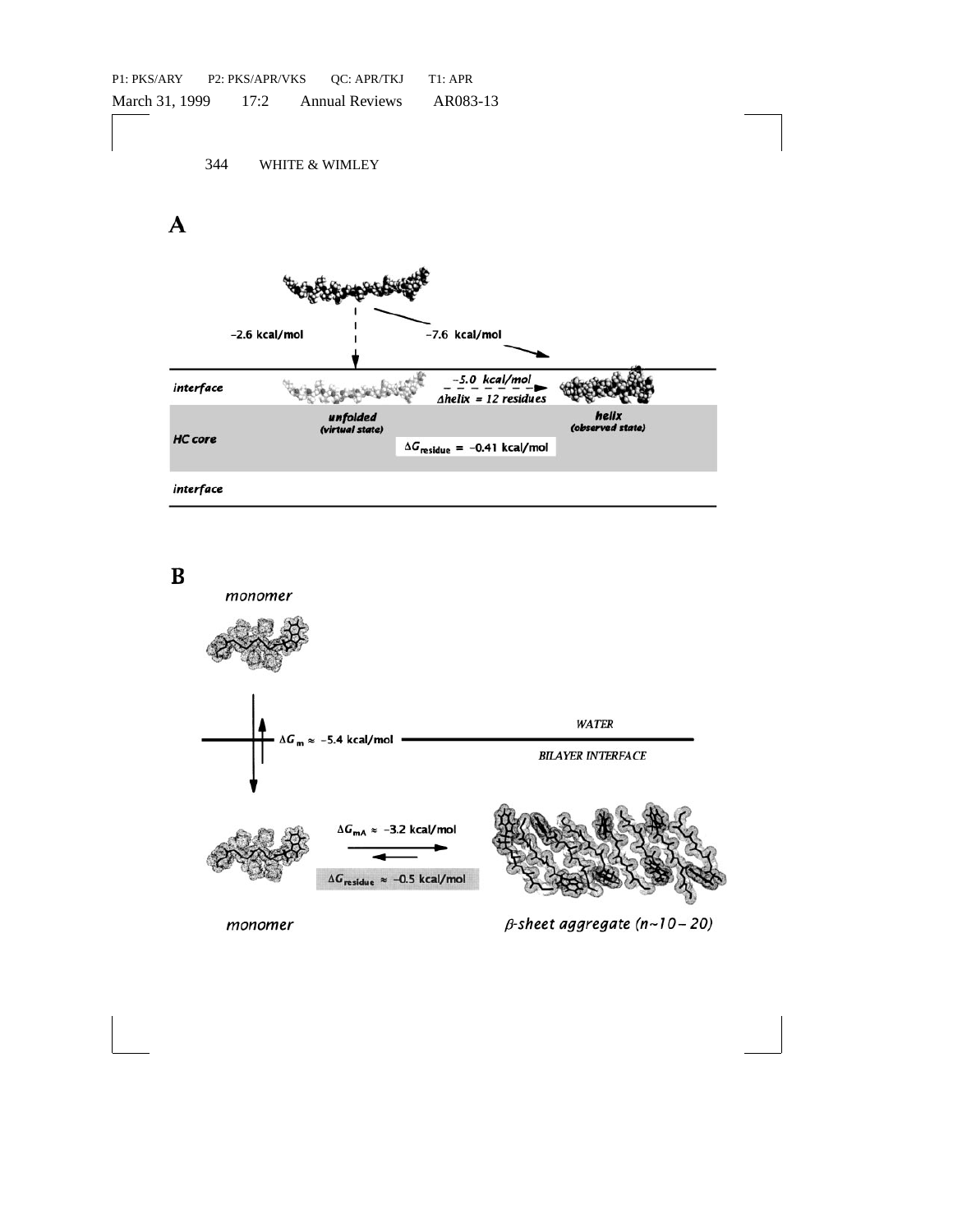measurements suggest that the per-residue free energy reduction,  $\Delta G_{residue}$ , accompanying secondary structure formation is typically  $-0.5$  kcal mol<sup>-1</sup>. This value allows one to estimate  $\Delta G_{if}$  from  $\Delta G_{wiu}$  (Figure 4).

Although the primary driving force for partitioning-folding coupling arises from the free energy reduction associated with H-bonding,  $\Delta G_{residue}$  is probably not due to this effect alone. Other interactions must also contribute, including the effects of folding/assembly entropy, side-chain packing, relative exposure of side-chains to membrane and water, and the depth of membrane penetration of secondary structure units. The depth of penetration of helices is likely to be strongly affected by the hydrophobicity-hydrophilicity pattern of the peptide sequence that defines the hydrophobic moment (37). The location of the 18  $\AA$ amphipathic helix shown in Figure 6*B* is consistent with this idea. The general amino acid composition of a peptide also appears to be important (14, 30, 86), and there is evidence of important connections between helicity, hydrophobic moment, and lipid charge on the membrane activity of amphipathic helices (29, 173). Jacobs & White (61) proposed the existence of a strong free energy gradient for driving peptides into the HC core due to the difference in the nonpolar solvation parameters (Equation 2) between the interface (−12 kcal mol<sup>-1</sup> Å<sup>-2</sup>) and the HC core (-25 kcal mol<sup>-1</sup> Å<sup>-2</sup>).

←−−−−−−−−−−−−−−−−−−−−−−−−−−−−−−−−−−−−−−−−−−−−−−−−−−−−−−

*Figure 10* Summaries of the energetics of partitioning-folding coupling for α-helix formation by melittin and  $\beta$ -sheet formation by the hexapeptide AcWL<sub>5</sub>. (*A*) Partitioning and folding of melittin into POPC interfaces [based on (78)]. Melittin is monomeric at low concentrations in aqueous solution where it exists in a disordered state with low  $\alpha$ -helical content. When bilayer vesicles are titrated into a melittin solution, however, the fraction of melittin partitioned into the vesicles and the average melittin helicity increase concomitantly (152, 169), indicating bilayer induction of secondary structure. The presence of a very distinct isodichroic point in the CD spectra (152, 169) demonstrates a two-state transition in which there are only two populated states: monomeric melittin in water with low helicity and membrane-bound melittin with high helicity. Because of the very tight coupling of folding to partitioning, the energetics of partitioning unfolded melittin are not accessible directly. To access these energetics, the virtual unfolded bound state of melittin is emulated by a melittin diastereomer containing four D-amino acids that inhibit folding (107). The free energies of transfer  $\Delta G$  of diastereomeric melittin and melittin were determined from molefraction partition coefficients and the changes in helicity from CD measurements. (*B*) Summary of the partitioning and aggregation of  $AcWL<sub>5</sub>$  into phosphocholine bilayer interfaces [based on (176)]. The hexapeptide AcWL<sub>5</sub> avidly forms  $\beta$ -sheet aggregates in a highly cooperative manner upon partitioning into phosphocholine bilayers. Because  $AcWL<sub>5</sub>$  is strictly monomeric in the aqueous phase,  $\beta$ -sheet formation is induced by the bilayer. Partitioning and other measurements reveal the details of the aggregation process, which is temperature dependent and reversible (176). The structures of the monomers and aggregate of  $AcWL<sub>5</sub>$  are shown for illustrative purposes only and should not be taken literally. Here the aggregate is shown as containing 8 monomers; the average aggregate size is actually 10 or greater.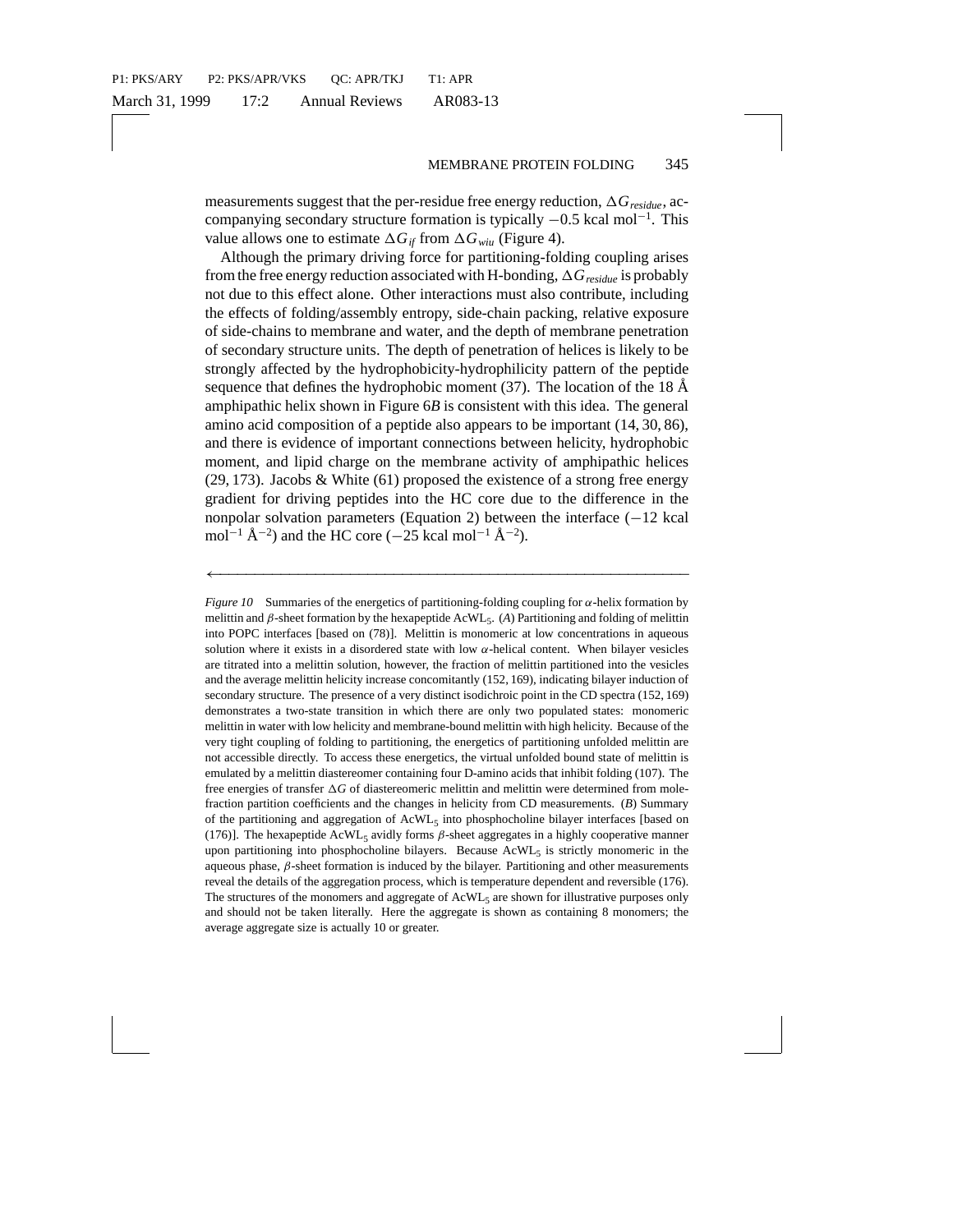## ENERGETICS OF TRANSMEMBRANE HELIX INSERTION

## *Theoretical Considerations*

The estimates for TM helix-insertion energetics ( $\Delta G_{whf}^0$  in Figure 4) presented earlier were based on bulk-phase partitioning data. Correct estimates, however, must take into account all of the terms of Equation 1 because the contribution of  $\Delta G_{bilayer}^0$  to partitioning (Equation 3) is expected to be significant. Ignoring  $\Delta G_{qE}^0$  and  $\Delta G_{elc}^0$  in Equation 1, Jähnig (62) made the first estimates of  $\Delta G_{whf}^0$ which included bilayer effects, especially  $\Delta G_{\text{imm}}^0$  and  $\Delta G_{\text{lip}}^0$ . He argued that  $\Delta G_{\textit{wf}}^0$  (Figure 4) was zero (which seems unlikely) and estimated  $\Delta G_{\textit{np}}^0$  to be −35 kcal mol<sup>−</sup><sup>1</sup> , equivalent to the desolvation free energy of a 20 AA polyvaline helix.  $\Delta G_{imm}^0$  was estimated assuming that it arose from two effects, restriction in the volume of space available to the helix when transferred from free solution to the membrane (∼8 kcal mol<sup>−</sup><sup>1</sup> ) and restriction in the rotational degrees of freedom upon transfer (∼8 kcal mol<sup>-1</sup>). A helix in the membrane was assumed to order lipid acyl chains in its vicinity at a cost of 1*G*<sup>0</sup> *lip* ∼ 2 kcal mol<sup>−</sup><sup>1</sup> , based on a continuum model for the bilayer. These estimates led to a value of  $\Delta G^0$ in Equation 1b of −17 kcal mol<sup>−</sup><sup>1</sup> , or about one half the value expected from  $\Delta G_{np}^0$  alone.

Honig and his colleagues  $(6, 7)$  reexamined, corrected, and refined the Jähnig (62) calculation by considering a 20 AA segment of a polyalanine TM helix. In broad terms, they corrected a problem with Jähnig's standard states, introduced and computed  $\Delta G_{elc}^0$  to account for the cost of partitioning H-bonded peptide bonds, and revised and refined the estimates of  $\Delta G_{imm}^0$  (∼5 kcal mol<sup>-1</sup>) and  $\Delta G_{lip}^0$  (∼2.3 kcal mol<sup>-1</sup>). [These two numbers are at odds with the favorable measured value for  $\Delta G_{imm} + \Delta G_{lip}$  for the AcWL<sub>m</sub> peptides (see above)]. Because the AcWL*<sup>m</sup>* peptides form random coils, the implication for helix insertion it is not clear. They found that  $\Delta G_{np}^0 = -36$  and  $\Delta G_{elc}^0 = 25$  kcal mol<sup>-1</sup>, and consequently that  $\Delta G^0 = -4$  kcal mol<sup>-1</sup> (molar partition coefficients, Figure 5). The primary conclusions of their analysis are that (*a*)  $\Delta G_{lip}^0$ and  $\Delta G_{imm}^0$  are not as unfavorable as the Jähnig estimates and (*b*) the  $\Delta G_{elc}^{0'}$ term, not included in Jähnig's analysis (62), makes a dominant contribution to the energetics of insertion. The take-home message that emerges, taking  $\Delta G_{np}^0$ as 100%, is that  $\Delta G_{lip}^0$  and  $\Delta G_{imm}^0$  together could have a 20% effect and  $\Delta G_{elc}^{0'}$ a 70% effect on the insertion of a TM  $\alpha$ -helix.

#### *Experimental Measurements*

Examinations of the energetics of the insertion of TM helices have been reported by several groups (5, 54, 101, 142). Moll & Thompson (101) attempted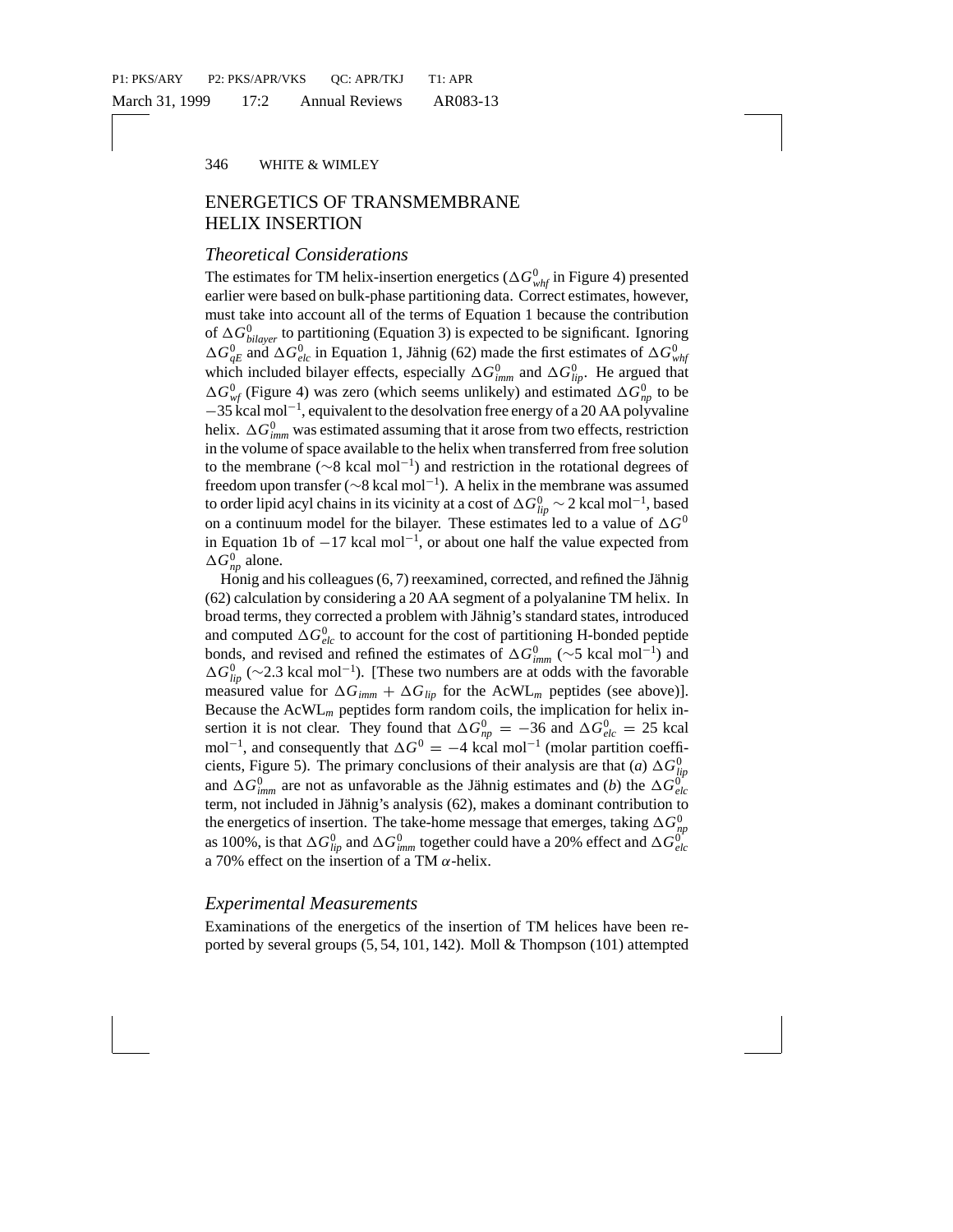to measure  $\Delta G_{whf}$  along the water path by measuring the partitioning of a 20-residue alanine peptide that was covalently linked to bovine pancreatic trypsin inhibitor (BPTI). Their reported value of about  $-5$  kcal mol<sup>-1</sup> (mole fraction units) is uncertain for three reasons. First, it is not clear whether the measurement was of  $\Delta G_{whf}$  or  $\Delta G_{whf} + \Delta G_{fw}$  because the helix content of the Ala<sub>20</sub> peptide was not determined. Second, Ala<sub>20</sub> alone is unlikely to be soluble as monomer (WC Wimley & SH White, unpublished data), raising the possibility that the Ala<sub>20</sub> domain may associate noncovalently in some way with the BPTI carrier, further confusing the meaning of the reported free energy. Third, no evidence was presented that the  $texttext{Ala}_{20}$  domain actually crossed the lipid bilayer, was adsorbed only on the surface, or was distributed between surface and TM locations. Despite these uncertainties and in the light of the earlier discussion,  $-5$  kcal mol<sup>-1</sup> ( $-3$  kcal mol<sup>-1</sup> in molar partitioning units) is not an unreasonable value of  $\Delta G_{whf}$  for Ala<sub>20</sub>.

Soekarjo et al (142) showed that the insertion of M13 procoat protein into bilayers follows the interfacial path and cleverly determined free energies associated with the process. They found that M13 procoat, containing two putative TM domains, was distributed 80% in the interface and 20% across the bilayer, based on proteinase K digestion experiments. They concluded that  $\Delta G_{whf} = -17$  kcal mol<sup>-1</sup> for the presumed two-helix hairpin and estimated that  $\Delta G_{whf} = -14$  kcal mol<sup>-1</sup> for a single helix (mole fraction units). Although these experiments represent an excellent attempt to measure  $\Delta G_{whf}$ , they suffer from a failure to determine the secondary structure of procoat in either the aqueous or membrane phases or to establish with certainty that the proteinaseresistant population of procoat was truly across the membrane. Therefore, uncertainty remains about exactly what free energies terms are represented by their value for  $\Delta G_{whf}$ .

Bechinger (5) examined  $\Delta G_{ihf}^0$  (Figure 4) through measurements of the insertion of a Leu-Ala-His peptide [KKLAL(LA)<sub>2</sub>LHH(LA)<sub>1</sub>H(LA)<sub>1</sub>LH(LA)<sub>2</sub>LKK  $\equiv$  LAH<sub>4</sub>] into oriented POPC multilayers. Using <sup>15</sup>N NMR and pH titration measurements, he determined the fraction of  $LAH<sub>4</sub>$  oriented across the bilayer relative to  $LAH<sub>4</sub>$  oriented parallel to the bilayer (in the bilayer interface) as a function of pH after having determined the  $pK_a$  of the histidine residues by means of peptides solubilized in dodecylphosphocholine- $d_{38}$  micelles. The fraction in the transbilayer orientation increased from 0 at pH 4 to 1.0 at about pH 7. The energetics of the process were examined by means of the free energy of discharge  $\Delta G_d^0$  associated with deprotonation calculated from  $\Delta G_d^0 = n_i RT \ln r + 2.3 \overline{RT} \sum_i (pK_i - pH)$ , where *r* is the ratio of charged to uncharged side chain species and  $n_i$  is the number of titratable side chains of type *i*. Because Bechinger's experiment measures the fraction *f* in the perpendicular orientation, one can use Equation 1a to show that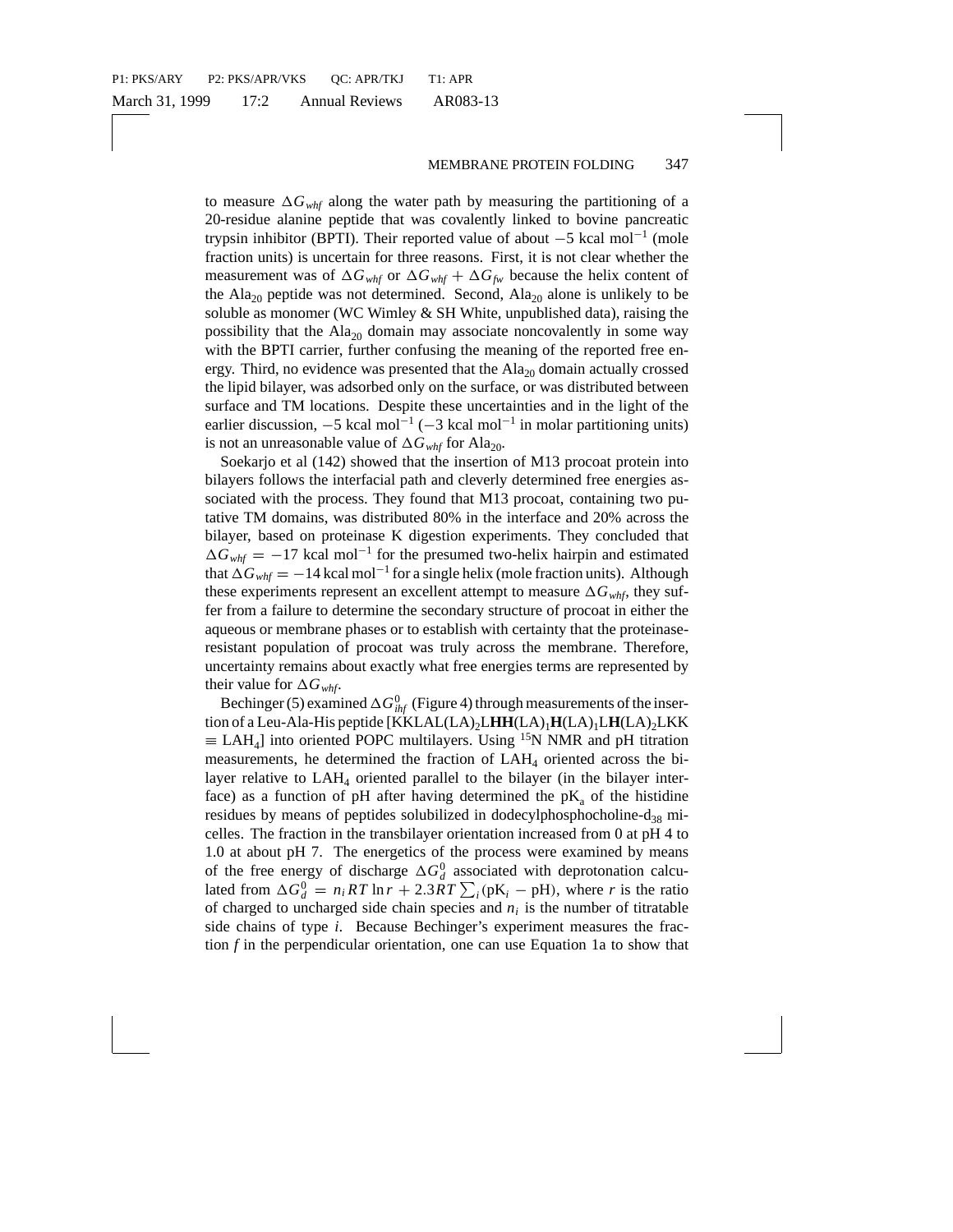$\Delta G_{ihf}^0 = \Delta G_d^0 + \Delta \Delta G_{i,p}^0 + \Delta \Delta G_{elc}^0 + \Delta \Delta G_{con}^0 + \Delta \Delta G_{imm}^0 + \Delta \Delta G_{lip}^0$ . At  $pH = 6.1 \pm 0.2$ ,  $\Delta G_d^{0^{\circ}} = 8.8$  kcal mol<sup>-1</sup> and  $f = 0.5$  so that  $\Delta G_{hf}^{0^{\circ}} = 0$ . Under these circumstances, the discharge term balances all of the other terms in Equation 8. One can reasonably assume that  $\Delta\Delta G_{con}^0$  and  $\Delta\Delta G_{imm}^0$  are each 0, meaning that  $\Delta \Delta G_{np}^0 + \Delta \Delta G_{elc}^0 + \Delta \Delta G_{lip}^0 = -8.8$  kcal mol<sup>-1</sup>.

The most recent attempt to measure  $\Delta G_{whf}$  is that of Hunt et al (53, 54). They discovered that a 36-residue peptide containing the C helix of bacteriorhodopsin could be caused to insert spontaneously into lipid bilayers as a TM  $\alpha$ -helix by lowering pH and thereby protonating one of the two Asp residues located within the known TM domain of bR (44). The insertion followed an interfacial pathway because they found that the C-helix peptide binds to the surface of DMPC vesicles in a largely unfolded form at  $pH = 7.8$  (Asp deprotonated), but inserts reversibly upon lowering the pH. From their data, they estimated a value for the free energy of insertion of about –6 kcal mol<sup>-1</sup>. This value probably does not correspond to  $\Delta G_{whf}$  because the peptide was neither helical nor monomeric in the aqueous phase. If the peptide had been unfolded, but monomeric, their measurement would have been of  $\Delta G_{wf} + \Delta G_{whf}$ , a valuable number to have. Unfortunately, the aggregation problem, as Hunt et al recognized, makes the meaning of their value for the free energy of insertion uncertain.

## THE COMPACT STATE OF MEMBRANE PROTEINS: HELIX-HELIX INTERACTIONS

The major role of the hydrophobic effect in MPs is to favor the establishment of secondary structure elements across the lipid bilayer. Given that the hydrophobic effect is generally considered the major driving force for compactness of soluble proteins, the question of why MPs are compact within a nonpolar environment merits close attention. The answer to that question must surely be important for understanding the stability of soluble proteins because, after all, the interiors of membrane and soluble proteins are very similar. The following discussion shows that van der Waals forces, more specifically the London dispersion force (25, 91), must be the dominant stabilizing force responsible for the specificity of helix-helix interactions of MPs.

## *Theoretical Considerations*

Detailed studies of model hydrophobic TM helices in phospholipid bilayers (103, 185–187) disclose four important facts. First, the structures and motions of the TM helices are little affected by lipids above, below, or at their gel-toliquid crystal phase transitions. Helices are generally quite rigid, consistent with the great stability of H-bonds in TM helices, but the degree of rigidity depends somewhat on amino-acid (185) and lipid composition (186). Second,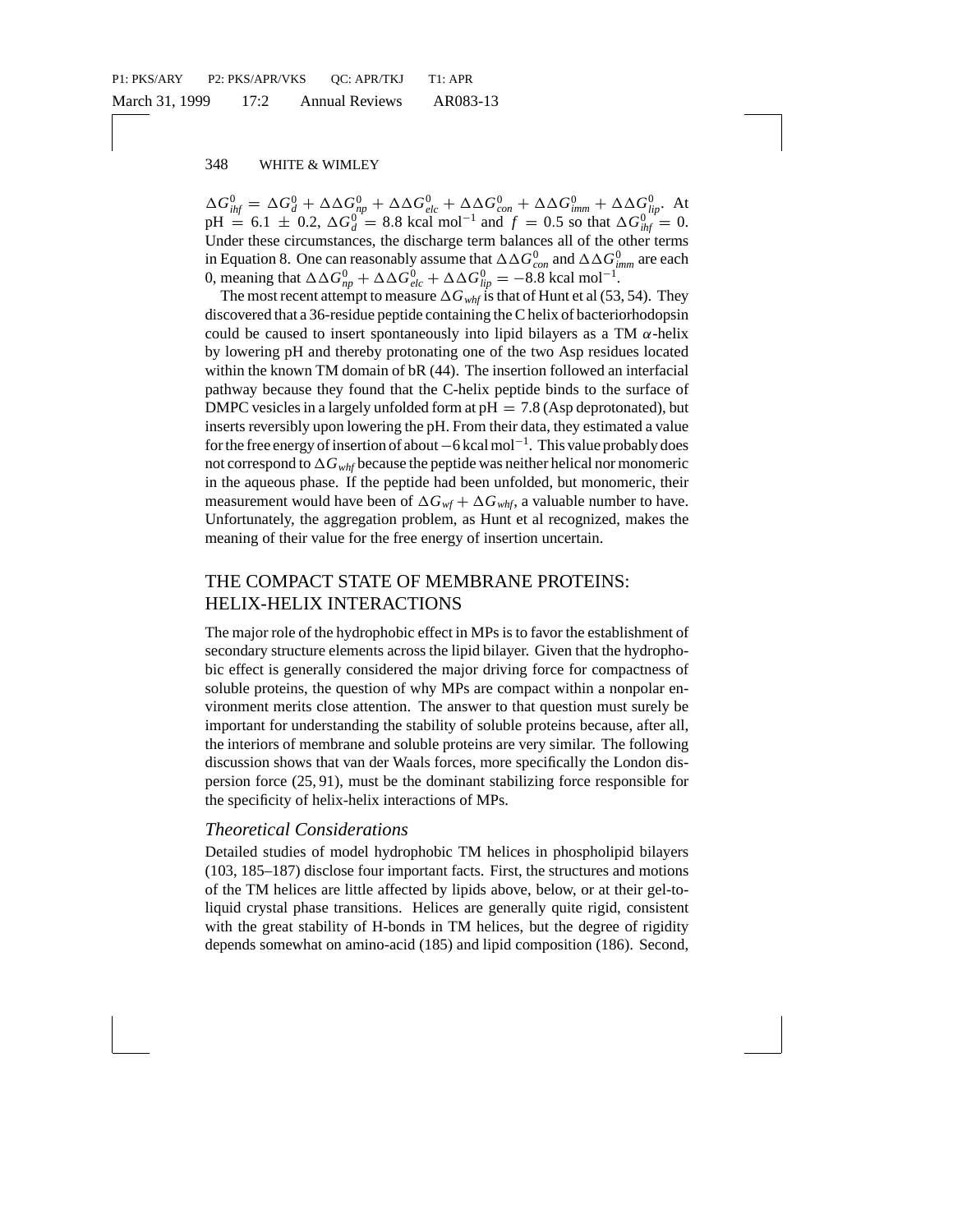the lipid phase adapts its thickness to the length of the nonpolar region of the helix, consistent with the expectations of the hydrophobic mismatch concept (reviewed in 106). Third, the behavior of the lipids of the bilayer is profoundly affected by the presence of TM helices, even at very low concentrations. Fourth, a TM helix affects ∼20 lipids in its immediate neighborhood, which is about the number expected to pack around the helix periphery (103). This "boundary" lipid has modified acyl-chain conformations and is in rapid exchange with the lipids in "peptide-poor" domains (55, 144). Stated in a simplistic way, these findings show that the lipids are relatively "soft" and the TM helices are relatively "hard" and that the lipids in the immediate neighborhood of helices are perturbed.

With these ideas in mind, following the approach of Lemmon & Engelman (82), the helix-helix association term  $\Delta G_{ha}$  in Figure 4 can be described by

$$
\Delta G_{ha} = \Delta G_{H-H} + n \Delta G_{L-L} - 2n \Delta G_{H-L} + \Delta G_{cofact},
$$
 4.

in which  $\Delta G_{H-H}$ ,  $\Delta G_{L-L}$ , and  $\Delta G_{H-L}$  represent the free energies for helixhelix, lipid-lipid, and helix-lipid interactions, respectively. A free energy term  $\Delta G_{\text{cofact}}$  has been added to include situations in which cofactors, such as retinal in bacteriorhodopsin (see below), affect stability. This equation assumes that for 2*n* lipid molecules returned to the bilayer upon helix association, *n* lipid-lipid interactions are gained and 2*n* helix-lipid interactions are lost.

A number of possibilities for favorable and unfavorable contributions to  $\Delta G_{ha}$  arise from the various terms (82). Earlier discussion showed that favorable contributions to  $\Delta G_{H-H}$  from salt-bridge, H-bonding, and other specific polar interactions between helices are unlikely to be universally important. The remaining possibilities for favorable contributions to  $\Delta G_{H-H}$  interactions include helix-dipole and van der Waals–London interactions. Van der Waals– London forces may also be important in the  $\Delta G_{L-L}$  and  $\Delta G_{H-L}$  owing to inefficient packing of lipid acyl chains against the helix surface and relatively better packing between lipid chains. The packing inefficiency of acyl chains is likely to depend on transbilayer position because NMR measurements show that acyl chains have more disorder near the bilayer center than near the interface (see for example 137). The acyl chains may therefore be more adaptable to a TM helix near the bilayer center. Packing of the lipids against the relatively rigid helices may order the acyl chains with unfavorable entropic consequences for  $\Delta G_{H-L}$ . Nonspecific bilayer effects will contribute to  $\Delta G_{H-L}$  and  $\Delta G_{L-L}$ , but presently there are few direct data relevant to their effect on  $\Delta G_{ha}$ , nor is there a theoretical framework for including it, except possibly through hydrophobic mismatch schemes (see 47, 104, 106).

An important broad question is whether there is any general tendency for hydrophobic TM helices to aggregate in lipid bilayers in nonspecific ways.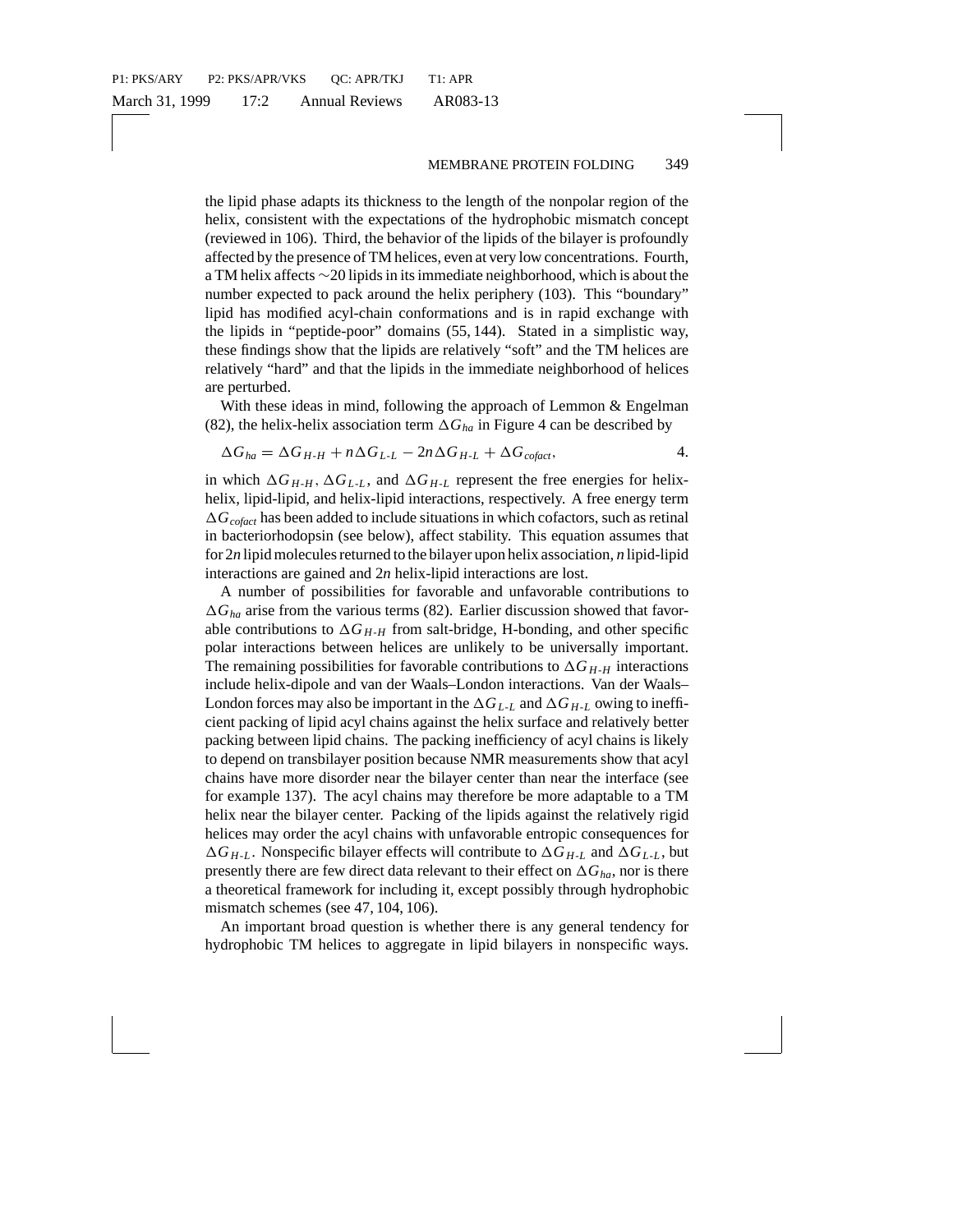An often-invoked mechanism for helix association is helix-dipole interactions that are in principle very favorable for antiparallel arrangements in nonpolar phases (30, 183). A continuum electrostatic analysis (8) suggests, however, that this is unlikely. Although fully buried helices (i.e. including termini) are strongly attracted ( $\Delta G_{ha} \approx -6$  kcal mol<sup>-1</sup>), the attraction is greatly diminished  $(\Delta G_{ha} \approx -1$  kcal mol<sup>-1</sup>) when the termini extend beyond the hydrocarbon core (the usual case for TM helices) because of the partial charges on the termini. These results suggest that there are unlikely to be any substantial nonspecific interactions between helices in bilayers.

An estimate for  $\Delta G_{ha}$  for biologically relevant helices can be surmised from studies of the stability of bacteriorhodopsin refolded in membranes from contiguous fragments (discussed more fully below). The tendency of contiguous helix fragments A, B, and CDEFG of bR (Figure 11) to reassemble in lipid vesicles to form a stable lattice of trimers of native-like protein depends strongly on the P:L ratio (66, 67), the optimal molar ratio being 1:30 to 1:60. This ratio is about equivalent to surrounding the seven-helix bundle with one or two layers of phospholipid (92). Based on measurements of the absorbance maximum  $(\lambda_{max})$  of the retinal of bR, a major change in the bR conformation occurs at  $P: L = 1:300$ , and apparently complete dissociation of the bR fragments occurs at 1:3000. These results suggest that, despite very specific interactions that lead to native-like bR at very high protein concentrations, the interactions are not sufficiently strong to overcome the entropic advantage of dilution by lipids at very low P:L ratios. A simple model (147, 176) for aggregation provides a useful estimate of  $\Delta G_{ha}$ . Consider helix monomers H in equilibrium with very large aggregates of *n* helices characterized by an association parameter *s*, so that  $H_{n-1} + H \stackrel{s}{\leftrightarrow} H_n$ . Using P:L concentration units (176), the total helix concentration  $C_T$  will be related to the monomer concentration  $C_m$  by (147)  $C_T = C_m/(1 - sC_m)^2$ . There will be a distribution of aggregate sizes of mean size (176)  $\overline{n} = (1 - sC_m)^{-1}$ , and the free energy of transfer of a monomer into an aggregate will be (176)

$$
\Delta G_{m \to a} = -RT \ln s. \tag{5.}
$$

For  $\overline{n}$  = 100 and a monomer concentration of 0.0003 helices per lipid (P:L = 1:3000),  $\Delta G_{m\to a}$  would have to be about −4.7 kcal mol<sup>-1</sup>. For P:L ratios of 1:300 and 1:30, the required values of  $\Delta G_{m\rightarrow a}$  would be  $-3.5$  and  $-2.0$  kcal mol<sup>−</sup><sup>1</sup> , respectively. The latter values provide very rough estimates of 1*Gha* for the helices of bR.

Another estimate for  $\Delta G_{ha}$  can be obtained by assuming that the association of helices is due to van der Waals–London interactions arising from poor packing of lipid chains next to a helix. The free energy cost of creating a cavity within the core of soluble proteins has been estimated experimentally as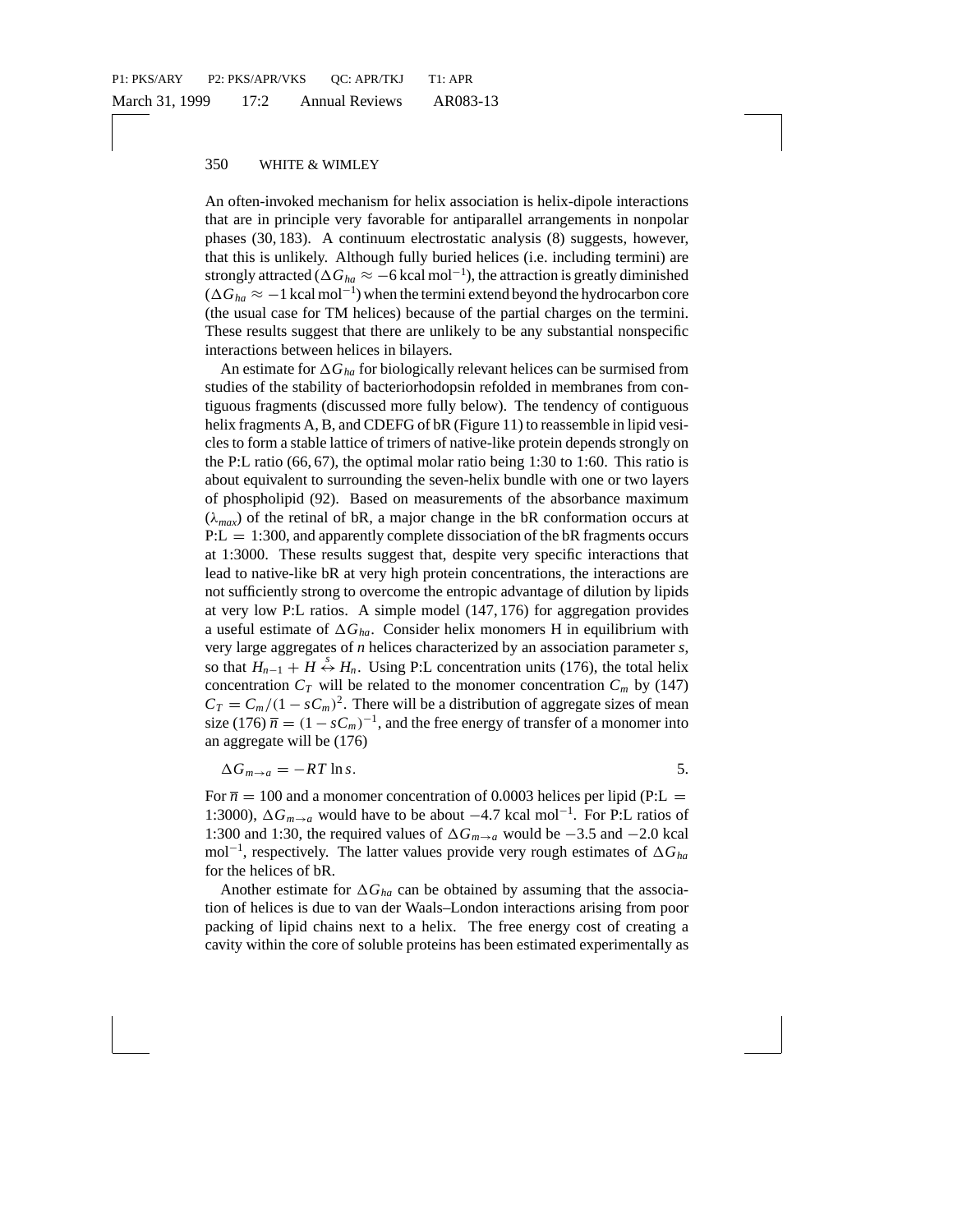

*Figure 11* Schematic representation of bacteriorhodopsin (bR). The seven TM helices of bR are shown as cylinders and the retinal linked to lysine 216 (K216) by a Schiff base is shown as a spacefilling model. The figure is constructed from the crystallographic structure of Luecke et al (87) (2.3 Å resolution. PDB coordinates  $1BRX$ ). Protein reconstituted from contiguous helical bR fragments [(AB•CDEFG) and (A•B•CDEFG)] into membrane sheets has a similar structure at a resolution of 7 Å (66). A study (93) of the stability of bR reconstituted into phospholipid/detergent micelles from various complementary fragment combinations (AB•CDEFG, ABC•DEFG, ABCD•EFG, etc) shows that all seven helices must be present for proper assembly of bR, but that no single connecting link is indispensable. However, the CD and EF connecting links are more important than the others in maintaining the specificity of bR helix interactions. *Inset*: Top view of the heptad repeat motif of α-helices in a coiled-coil configuration. The motif of the helix-bundle of bR is lefthanded coiled-coils (17, 80). Examination of the meshworks of the residue-residue contacts of the helix-helix interfaces of several helix-bundle proteins disclose that meshing residues at helix-helix interfaces fit a heptad repeat pattern, with the meshing residues occurring at positions *a*, *d*, *e*, or *g*. Unlike soluble coiled-coils that prefer nonpolar residues at positions *a* and *d* and polar ones at *e* and *g*, membrane helix-bundle proteins show little preference for particular residues at interfacial positions; the preferences are about the same as the general preference of membrane-buried domains for hydrophobic residues (80).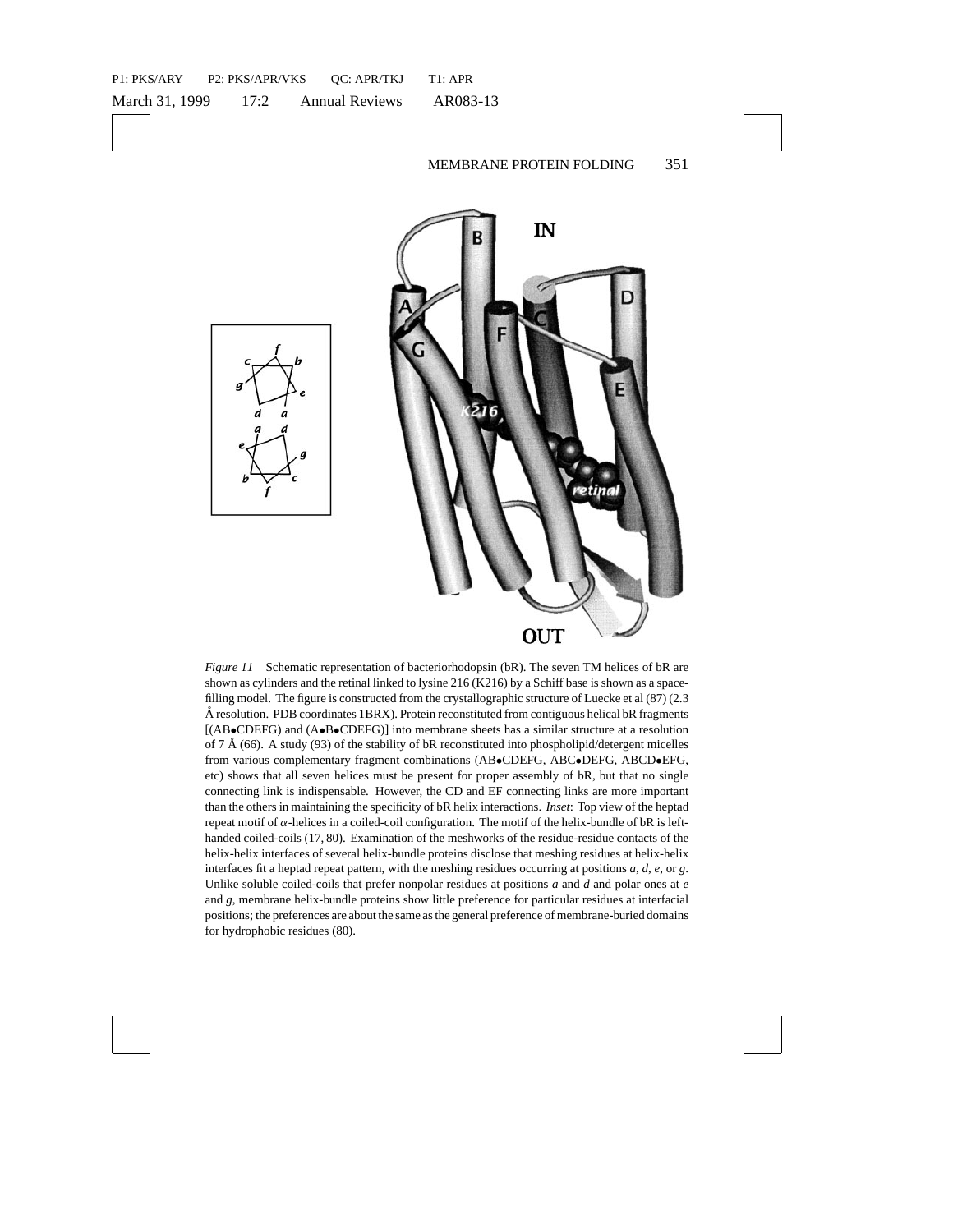30 cal mol<sup>-1</sup>  $\AA$ <sup>-3</sup> (40). The cost of creating a void of volume 54  $\AA$ <sup>3</sup> (the volume of a methyl group) is therefore about 1.6 kcal mol<sup>-1</sup>. If helix-helix packing relative to helix-lipid packing improved packing efficiency by an amount equivalent to the volume of 2–3 methyls, the free energy reduction favoring helix association would be  $3-5$  kcal mol<sup>-1</sup>, which compares favorably with the estimates of  $\Delta G_{m\to a}$  calculated using Equation 5. This suggests that the van der Waals–London force is responsible for driving MPs into a compact state, but additional contributions arising from bilayer effects cannot be eliminated. The attractive feature of van der Waals–London interactions is that their optimization inherently involves specificity, which is a requirement for assembling properly folded MPs.

## *The Compact State of Helix Bundle Proteins: Left-Handed Coiled-Coils*

A survey (17) of the packing of the TM helices of bacteriorhodopsin, photosynthetic reaction centers, and cytochrome c oxidase reveals that the 88 TM helices examined are tilted relative to the bilayer normal on average by 21◦ and with respect to one another by an average value of  $+20^\circ$ . The mean distance of closest approach between helices is  $9.6 \text{ Å}$ , about the same as for soluble proteins. A recent general analysis of "knob-into-hole" packing of helices (158) indicates that the preferred packing angles of helices are  $-37^\circ$ ,  $+83^\circ$ , and  $+22^\circ$ . Thus, the average left-handed packing angle of  $+20°$  observed for the helix-bundle proteins suggests a knob-into-hole packing arrangement. Closer examination (80) showed this presumption to be correct—helix-bundle MPs have the general structural features of left-handed coiled-coils, characteristic of fibrous proteins and leucine zippers [coiled-coils are succinctly reviewed in (88)]. Examination of the meshworks of the residue-residue contacts of the helix-helix interfaces disclosed that nearly all (97%) of the interfacial residues fit a heptad repeat pattern (see inset, Figure 11).

## *Thermal Stability of a Helix-Bundle Protein: Bacteriorhodopsin*

Bacteriorhodopsin, perhaps the most exhaustively studied of all MPs, is an archetypal  $\alpha$ -helix-bundle protein (Figure 11) whose structural features conform to the general characteristics of MPs. The beauty of bR as a representative MP is that the spectroscopic properties of its retinal cofactor are exquisitely sensitive to bR's physical state, making it possible to assess bR's state in studies of stability. Differential scanning calorimetry (DSC) permits the partial heat capacities  $C_p$  of proteins to be measured as a function of temperature, from which thermal transition temperatures  $T_m$  and enthalpies of denaturation  $\Delta H_d$ can be determined (reviewed in 116). Calorimetric and X-ray studies (50, 59)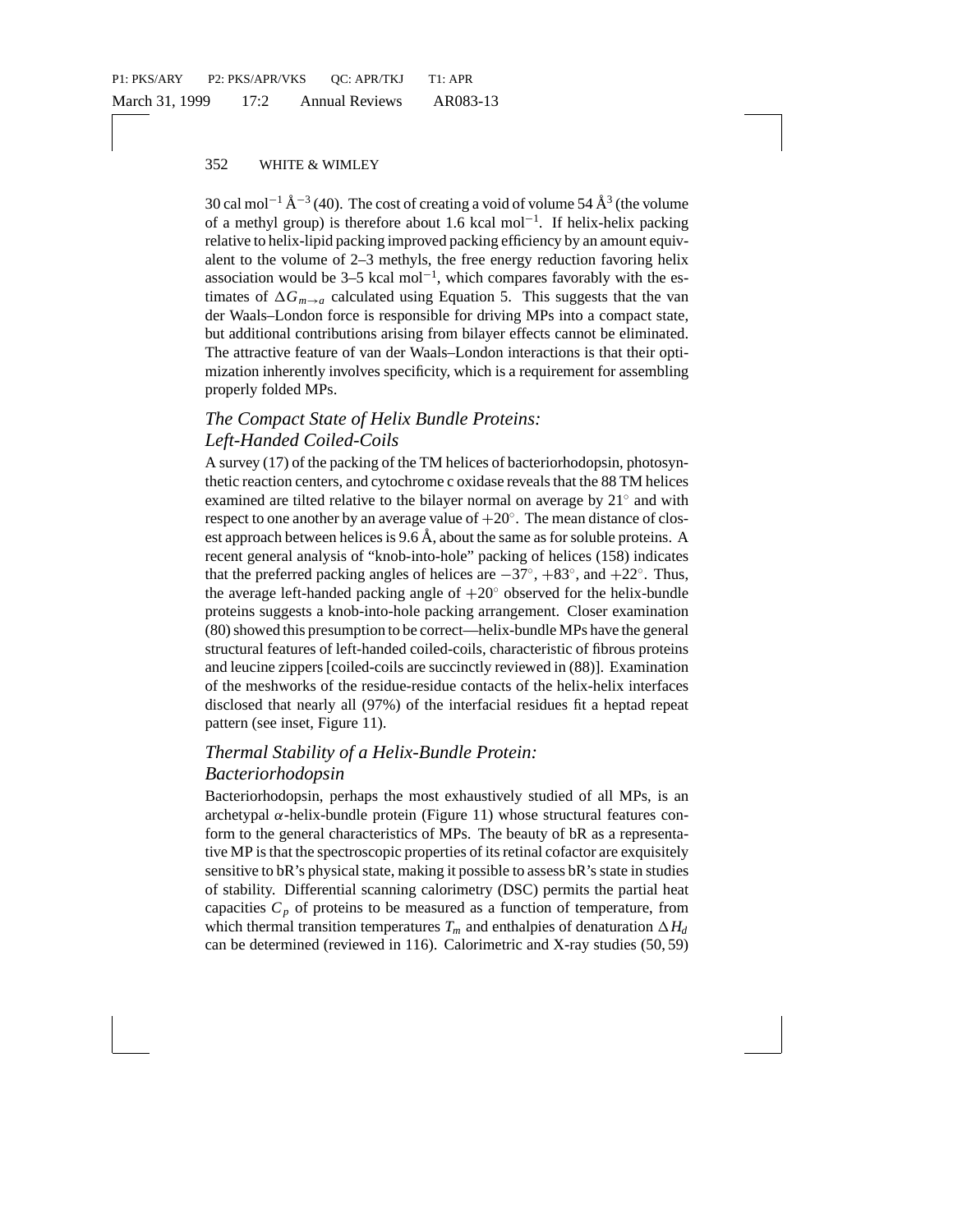of purple membranes from *Halobacterium salinarium*, in which bR trimers are arranged in a hexagonal crystalline lattice, disclose two thermal transitions: a reversible one at ∼80°C with  $\Delta H_d = 8$  kcal mol<sup>-1</sup> and an irreversible one at ~100 $°C$  with  $\Delta H_d = 100$  kcal mol<sup>-1</sup>. The general picture that emerges from the studies is that bR monomers reversibly change their conformation at 80<sup>°</sup> (19), causing dissociation of the lattice into a dispersion of bR trimers. At around 100◦, the trimers dissociate into monomers accompanied by irreversible unfolding. The most important feature of bR melting is that the dissociation of bR trimers, which are stabilized by helix-helix interactions between monomers, involves a very significant absorption of heat arising from favorable interaction energies that do not involve the hydrophobic effect.

At least three possibilities exist for the favorable association of the bR helices: direct helix-helix interactions, helix-retinal interactions, and interactions associated with helix connecting links (CL) such as CL-interface and CL-helix interactions. Kahn et al (67) addressed these questions through calorimetric studies of intact bR helices and of contiguous helical bR fragments [(AB•CDEFG) and (A•B•CDEFG) in Figure 11] reconstituted into membrane sheets and vesicles in the presence and absence of retinal at various pHs. Their general findings were 1. The denaturation of native bR is accompanied by an enthalpy of denaturation of 100 to 179 kcal mol<sup>-1</sup>, depending on sample preparation (vesicles or sheets) and method of measurement (DSC, optical absorbance, CD); 2. retinal has the dominant effect on bR thermal stability; removing it reduces the enthalpy of denaturation by 60 to 100 kcal mol<sup>-1</sup>; and 3. when retinal is present, breaking the BC connecting link reduces the enthalpy of denaturation by 33 to 89 kcal mol<sup>−</sup><sup>1</sup> , whereas breakage of both AB and BC links (vesicles only) reduces enthalpy of denaturation by 82 to 145 kcal mol<sup>-1</sup>. Two important conclusions follow from these results. First, the specificity of helix-helix packing does not depend on the connecting links. Rather, it must arise from the knob-into-hole packing, consistent with van der Waals interactions being important to stability. Second, the connecting links and retinal are important for overall stability, but not specificity. This focuses attention on the contribution of interfacial interactions of the connecting links to membrane stability.

A recent study (93) of the stability of bR reconstituted into phospholipid/ detergent micelles from various complementary fragment combinations (AB•CDEFG, ABC•DEFG, ABCD•EFG, etc) indicates that the CD and EF connecting links are more important than the others in maintaining the specificity of bR helix interactions (Figure 11). This is interesting in the context of recent studies of the stabilities of individual bR helices in vesicles (53, 54), which show that only helices A, B, D, and E form independently stable TM helices, but as discussed earlier, helix C will form a stable TM helix upon protonation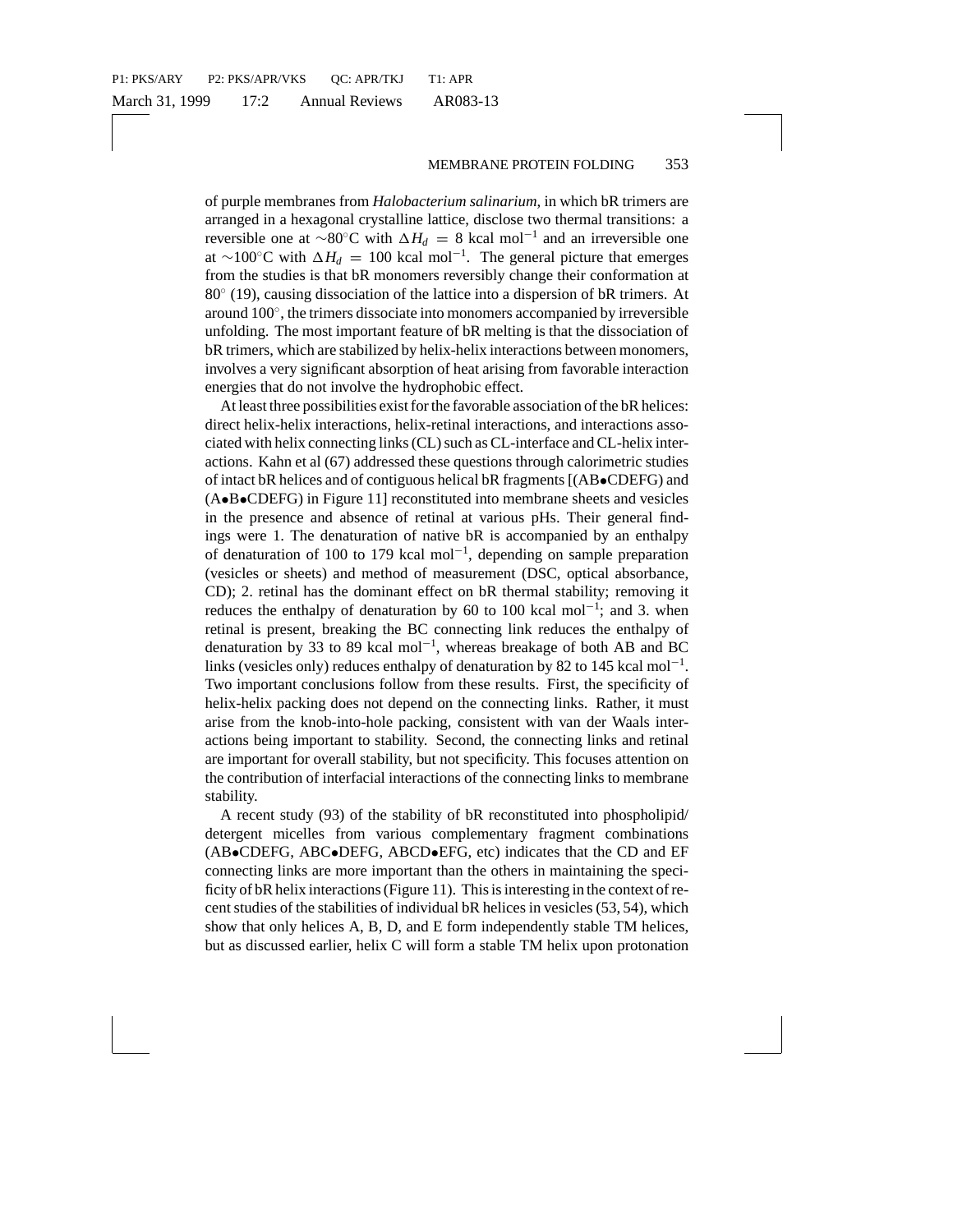of its aspartate residues. Helix F did not form any stable secondary structure, and helix G formed some sort of hyper-stable β-sheet structure. Combined, these results suggest that the CD and EF connecting links may be important in the formation and stability of helices C, F, and G.

## *Helix Dimers: Glycophorin A*

Although these studies of bR demonstrate the likely importance of van der Waals–driven knob-into-hole packing for the specificity and stability of helixhelix interactions, the intrinsic helix-helix interactions are difficult to separate from contributions of retinal and the helix connecting links. Extensive studies of the dimerization of the single-helix TM protein glycophorin A (GpA) have permitted the intrinsic interactions to be examined in considerable detail (reviewed in 16, 82). Lemmon & Engelman and their colleagues, in a remarkable series of papers, examined the specificity of the TM helix interactions through mutational (83, 84) and computational analyses (149), surmised the essential elements of a dimerization motif for the segment, and proposed that the helix dimer formed a right-handed coiled-coil. A subsequent study in which all TM residues outside the dimerization motif were mutated to leucines demonstrated convincingly that the dimerization motif of GpA is  $L^{75}I^{76}xxG^{79}V^{80}xxG^{83}V^{84}xxT^{87}$  (85). A preliminary computational model suggested a  $-30^\circ$  crossing angle, which was subsequently revised to  $-45^\circ$  in a more comprehensive modeling study (1).

MacKenzie et al (90) delivered the coup de grâce by means of an NMR determination of the three-dimensional structure of the GpA dimer in SDS (90). The structure of the dimerization domain, shown in Figure 12, was extraordinarily close to the one predicted from the mutational and computational work. Several new mutational strategies have recently been developed that are providing additional information about the dimerization motif (18, 99, 100). Of particular interest is a study (18) in which an in vivo system was used for detecting dimerization, rather than the usual in vitro SDS system. Valines in positions 80 and 84 in the motif were not required for stability in natural membranes, suggesting that detergent-solubilized dimers might have a skewing effect. The crucial part of the motif in natural membranes is therefore  $G^{79}$ xxx $G^{83}$ .

The next advances in the continuing saga of GpA dimerization must focus on quantitative determinations of the energetics of dimerization. Fleming et al (42) examined the energetics of GpA dimerization in detergent micelles by means of analytical ultracentrifugation, and found that the substitutions  $Leu^{75} \rightarrow Ala$ and Ile<sup>76</sup> → Ala destabilized the dimer by 1.1 kcal mol<sup>-1</sup> and 1.7 kcal mol<sup>-1</sup>, respectively, in pentaoxyethylene octyl ether  $(C_8E_5)$  detergent micelles. Modeling studies that began with the known GpA dimer structure led to the conclusion that the Ala substitutions reduced the interchain buried molecular surface areas by about 80  $A^2$ . Using an experimentally determined van der Waals free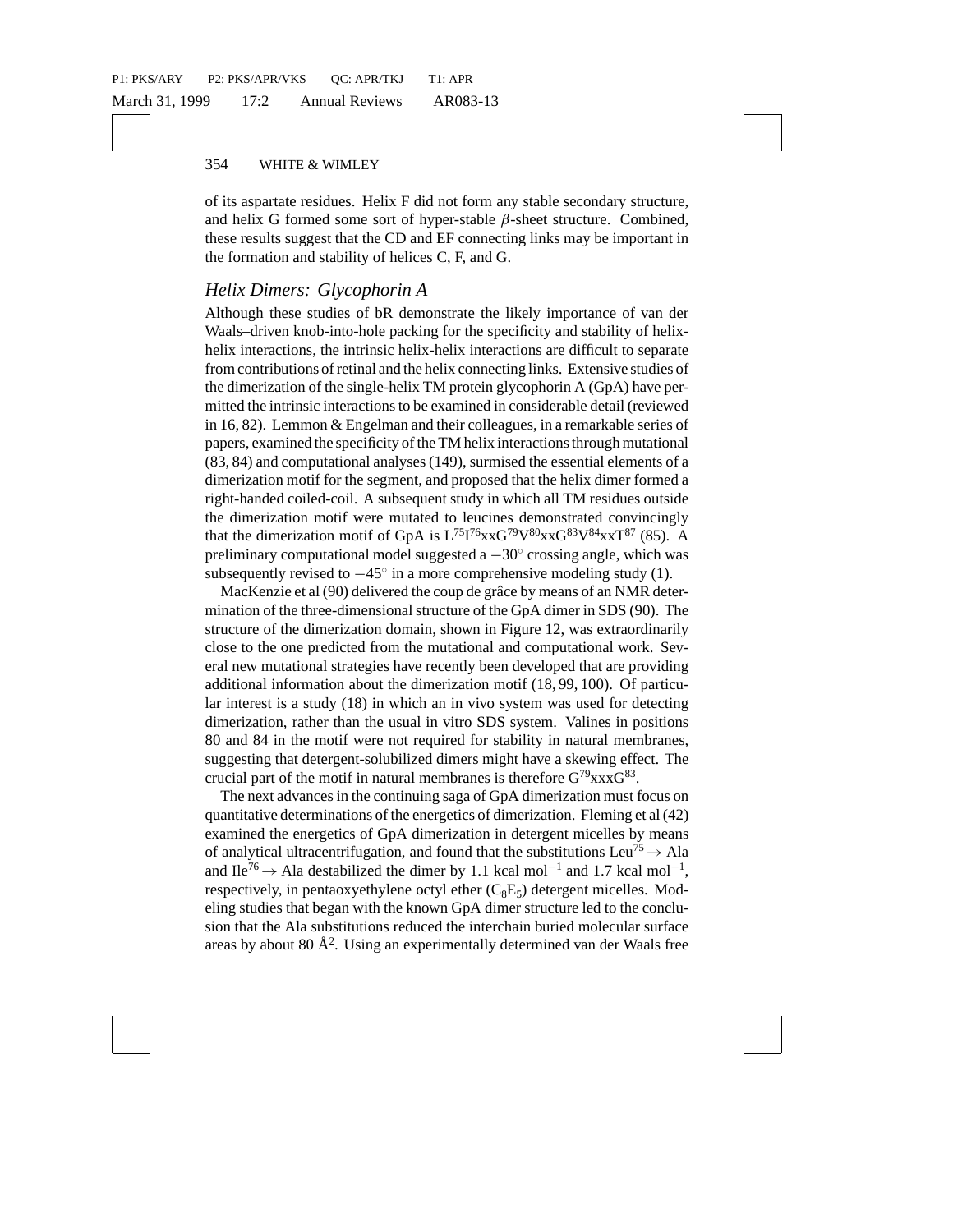

*Figure 12* The structure of the dimer of glycophorin A in detergent micelles determined using NMR methods (90). The  $C_{\alpha}$  backbones of the helices are shown as *ribbons* and the side chains comprising the contact surfaces as *space-filling models*. The structure consists of a right-handed supercoil of helices with a  $-40°$  crossing angle [the theoretically expected crossing angle is  $-37°$ (158)] and, as anticipated, the helices mesh in a knob-into-hole or, more accurately, a ridge-intogroove arrangement. The ridge is formed by the valines and isoleucine of the motif and the groove by the glycines and threonine, completely consistent with the specificity and compactness expected from van der Waals interactions. The knob-into-hole packing can be completely disrupted by seemingly innocuous substitutions, such as  $Gly83 \rightarrow Ala$ la. Structure constructed from PDB coordinates 1AFO.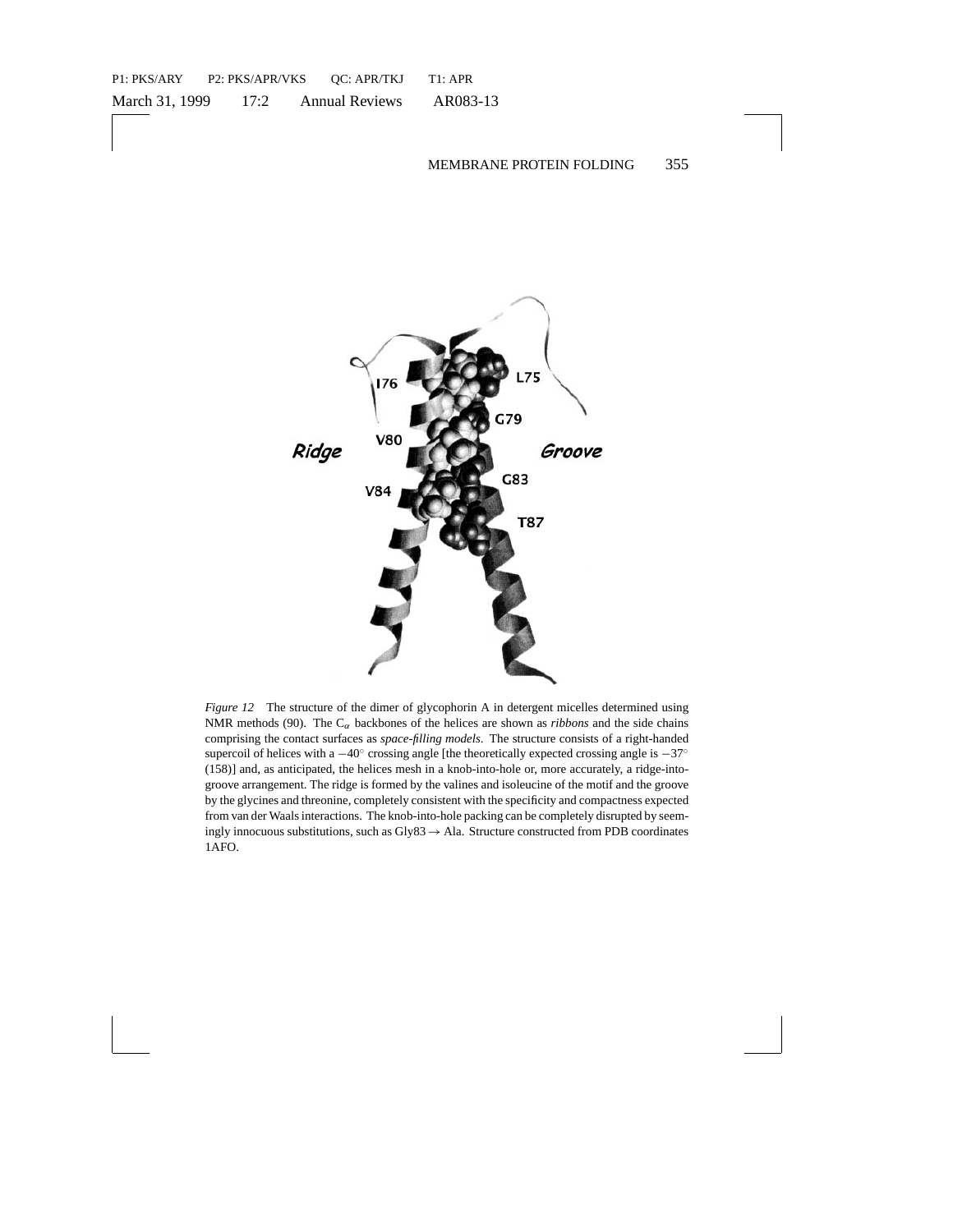energy parameter of 20 cal mol<sup>-1</sup>  $\rm \AA^{-2}$  (40), the calculated destabilizing effect of the Ala substitutions was found to be 1.6 kcal mol<sup>−</sup><sup>1</sup> , consistent with the experimental number.

MacKenzie & Engelman (89) have developed a structure-based algorithm for analyzing and predicting the energetics of GpA dimerization based on mutational analyses (84, 99, 100, 149), which allows coarse quantitation of the effects of the various mutants. Even though the algorithm is highly empirical and operates on a relative (and more or less arbitrary) energy scale, it nevertheless yields sharp insights into the dominant interactions controlling dimerization. The idea of the algorithm is to use the coarsely scored mutation results (four levels of stability, scored from 0 to 3) to determine the coefficients *k*, *A*, *B*, and *C*, in formulas such as

$$
calc = k + A \cdot clsh + B \cdot dsrot + C \cdot vdw,
$$

where *calc* is the calculated relative stability and *clsh, dsrot*, and *vdw* represent the contributions of steric clash, side chain rotamer entropy, and van der Waals interactions, respectively. Other models that included side chain hydrophobicity and volume were shown statistically not to be effective. Most encouraging is that a plot of values of *calc* from Equation 6 against the free energies of dissociation from the centrifugation analysis (42) yielded a straight line and consequently a calibration of the empirical four-level stability scale. The calibration of Equation 6 suggests that a single step in the four-level empirical scale corresponds to a dissociation free energy of 1 kcal mol<sup>-1</sup>. The range of free energies is about 4 kcal mol<sup>-1</sup>, very similar to the helix-helix interaction free energies  $\Delta G_{m\rightarrow a}$  estimated above (Equation 5). Thus,  $\Delta G_{ha}$  in the four-step thermodynamic cycle (Figure 4) seems to be in the range of  $1-5$  kcal mol<sup>-1</sup> for helices in stably folded MPs.

## IMPLICATIONS FOR PROTEIN FOLDING

Progress in protein folding and structure prediction has evolved around several persistent themes. One of the themes is "dominant forces" in protein folding (35, 69) concerned most often with the relative contributions of hydrogen bonding and the hydrophobic effect to protein stability, and occasionally van der Waals–London forces (116) and secondary-structure desolvation energies (181). Another theme, "hierarchical folding," holds that folding proceeds by the formation of secondary structure elements, followed by collapse into the final folded state (117). "Packing determines structure" (123), a third theme, posits that a protein's final compact structure is determined uniquely by the three-dimensional jigsaw puzzle of the meshing of side chains. There are other themes, of course, but the work reviewed here brings these three to mind.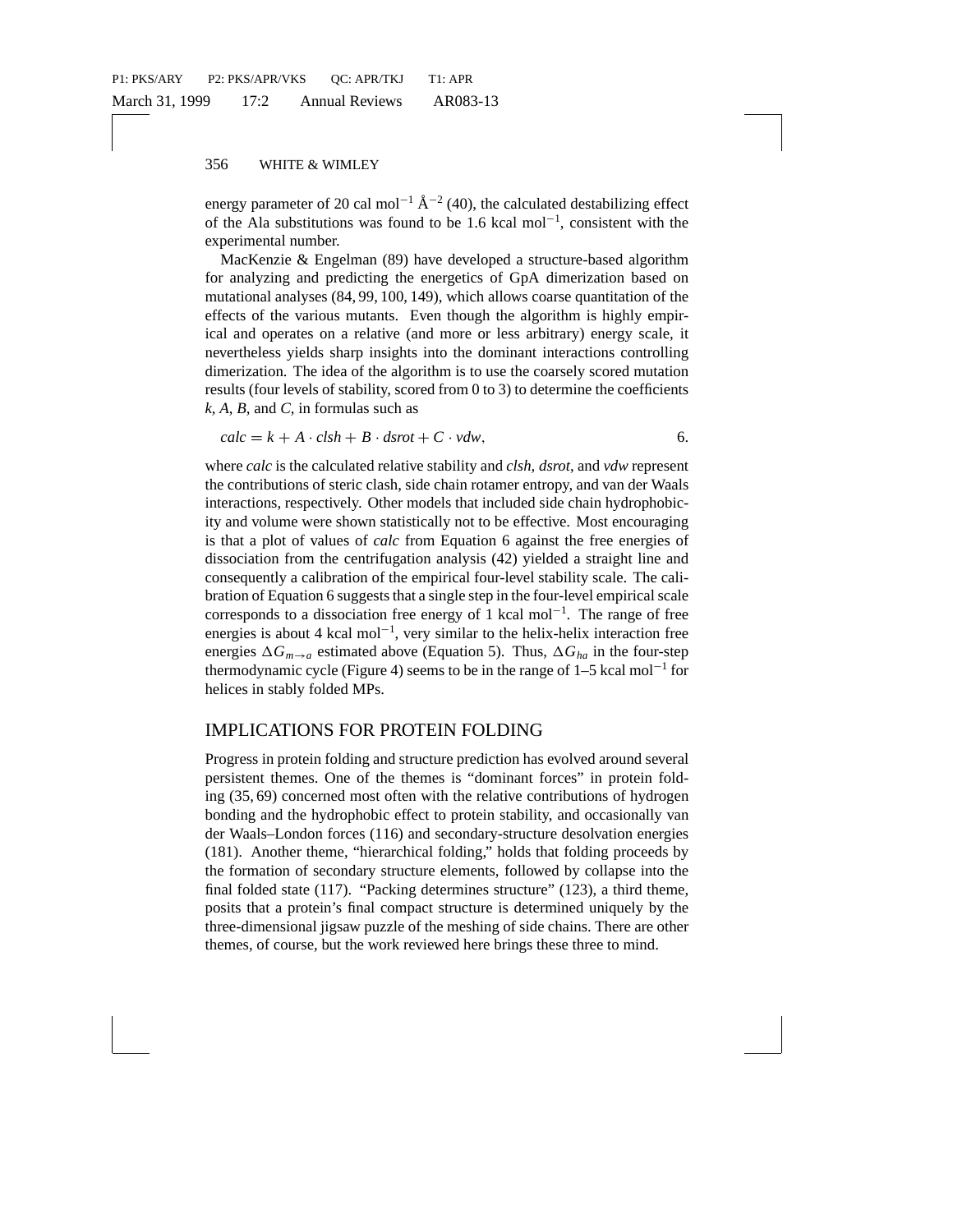There is little doubt that the hydrophobic effect (146), which causes water to expel nonpolar solutes, is the dominant force driving initial collapse of an unfolded chain toward the folded state—a collapse that is opposed by the unfavorable cost of desolvating secondary structure (181). The image of what happens between this initial event and the final compaction is rather vague for soluble proteins. If the hierarchical folding theme has merit, a condition is presumably reached in which the elements of secondary structure come into close proximity as water extrudes itself from between the elements as the finale of the hydrophobic effect. Such a condition would be equivalent in membrane proteins to the "establishment" (113) of secondary structure elements across the membrane. Other forces would have to take control at that point in the folding process—forces that undoubtedly arise from a balance of electrostatic forces of all sorts, among them the van der Waals–London force (25, 91). The interactions of helices with one another within the hydrocarbon core of the bilayer reveal the importance of this force. The interiors of membrane and soluble proteins are virtually indistinguishable. One must therefore conclude that the final compaction process of soluble proteins, as for membrane proteins, is driven by van der Waals–London forces, as concluded by Privalov (116) through indirect arguments.

The two-stage model for protein folding of Popot & Engelman (113) is hierarchical folding in a different guise. It is a neat one. With membrane proteins, freed from the worry of exactly how, when, and why the secondary structure elements form, one can focus more clearly on the final compaction event. The experiments with bacteriorhodopsin and other membrane proteins show that, even with disrupted external connecting loops, TM helices can find their way to the final compact state. This state, the unique one encoded in the amino acid sequence, is a result of the fitting together of the "knobs" into their proper "holes," as in the fitting together of cylindrical jigsaw puzzle pieces. If it works for membrane proteins, it must surely work for soluble proteins. Perhaps the idea (125) of trying to solve the 3D jigsaw puzzle of soluble proteins should be revisited. Membrane proteins may be a good place to start.

Even with membrane proteins, one must eventually return to a consideration of the physics that shape secondary structure elements. Studies of the folding of peptides in membrane interfaces (78, 176, 179) shed light on this subject. The hydrophobic effect and Coulombic attraction drive unfolded and partially folded peptides into the bilayer interface, where they experience an environment intermediate between water and pure hydrocarbon. Even though this environment is "wet," burial of peptide bonds is energetically costly. Hydrogen bonding can reduce the cost, and secondary structure is the result. One can speculate that this interfacial environment mimics the environment of collapsing chains of soluble proteins. A closer examination of electrostatic forces in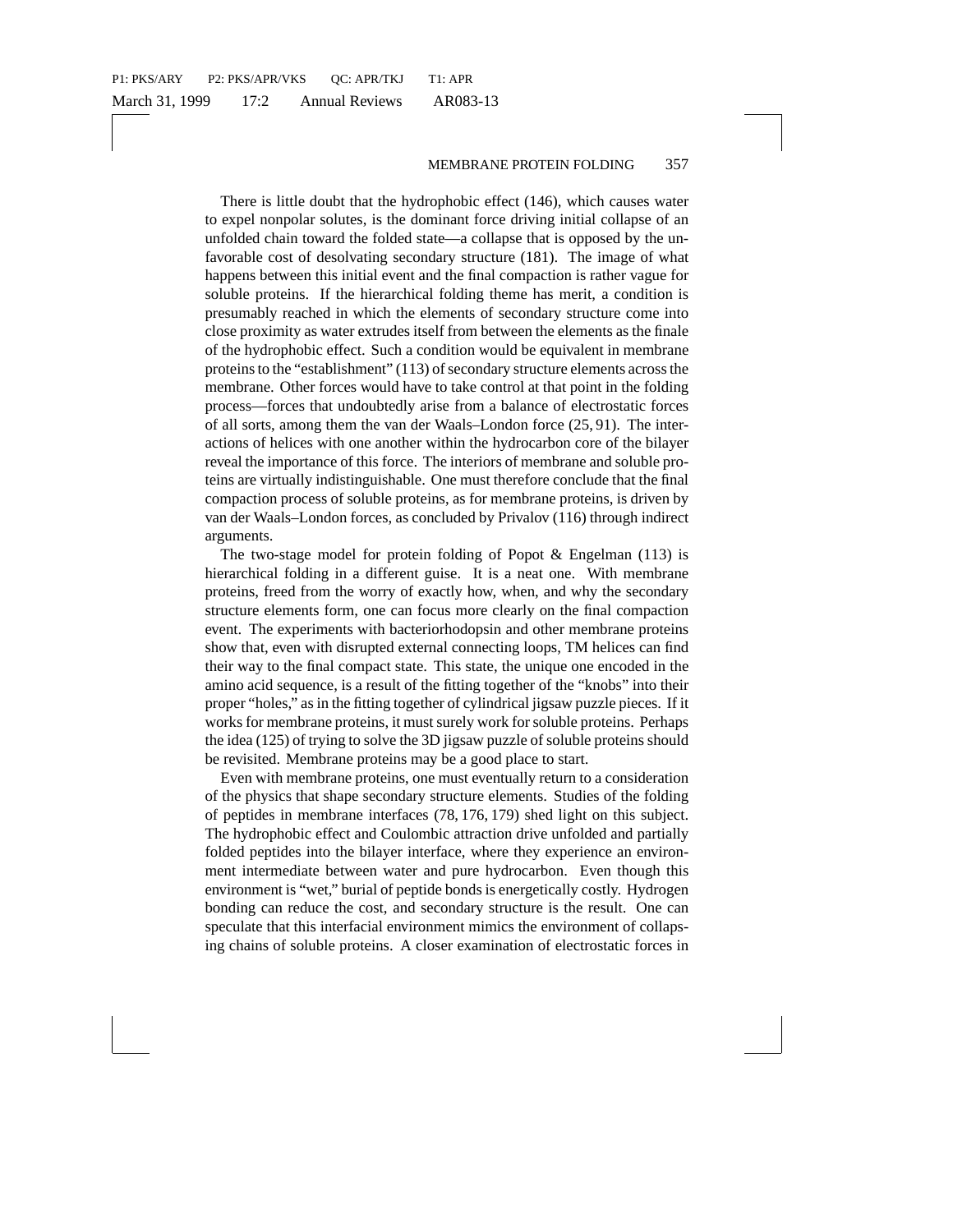the bilayer interfacial environment may therefore help us to understand what goes on in soluble proteins during compaction.

The interactions of the polypeptide chains of a protein with each other and with the surrounding medium determine the protein's structure and stability. The study of soluble proteins is both simplified and complicated by the bulk aqueous phase. It is simplified in that a bulk aqueous phase is easier to comprehend than the anisotropic and inhomogeneous bilayer phase. It is complicated by the fact that the aqueous phase provides few limitations on the structural motifs accessible to the polypeptide chain. For membrane proteins, although the environment is complicated, the bilayer imposes thermodynamic and geometric constraints that limit the number of accessible structural motifs. The advantage that MPs offer in the study of protein folding is that events interconnected in complex ways in soluble proteins can be disentangled to a remarkable extent.

#### ACKNOWLEDGMENTS

This work was supported in part by a grant from the National Institute of General Medical Sciences (GM46823). We thank Mr. Michael Myers for his editorial assistance and Drs. Kalina Hristova, Alexey Ladokhin, and Ronald McElhaney for useful discussions.

> **Visit the** *Annual Reviews home page* **at http://www.AnnualReviews.org**

#### *Literature Cited*

- 1. Adams PD, Engelman DM, Brünger AT. 1996. Improved prediction for the structure of the dimeric transmembrane domain of glycophorin A obtained through global searching. *Proteins* 26:257–61
- 2. Andrews DW, Johnson AE. 1996. The translocon: more than a hole in the ER membrane? *Trends Biochem. Sci.* 21: 365–69
- 3. Anfinsen CB. 1973. Principles that govern the folding of protein chains. *Science* 181:223–30
- 4. Arkin IT, Brünger AT, Engelman DM. 1997. Are there dominant membrane protein families with a given number of helices? *Proteins* 28:465–66
- 5. Bechinger B. 1996. Towards membrane protein design: pH-sensitive topology of histidine-containing polypeptides. *J. Mol. Biol.* 263:768–75
- 6. Ben-Shaul A, Ben-Tal N, Honig B. 1996. Statistical thermodynamic analysis of peptide and protein insertion into lipid membranes. *Biophys. J.* 71:130–37
- 7. Ben-Tal N, Ben-Shaul A, Nicholls A, Honig B. 1996. Free-energy determinants of α-helix insertion into lipid bilayers. *Biophys. J.* 70:1803–12
- 8. Ben-Tal N, Honig B. 1996. Helix-helix interactions in lipid bilayers. *Biophys. J.* 71:3046–50
- 9. Ben-Tal N, Honig B, Peitzsch RM, Denisov G, McLaughlin S. 1996. Binding of small basic peptides to membranes containing acidic lipids: theoretical models and experimental results. *Biophys. J.* 71:561–75
- 10. Ben-Tal N, Sitkoff D, Topol IA, Yang A-S, Burt SK, Honig B. 1997. Free energy of amide hydrogen bond formation in vacuum, in water, and in liquid alkane solution. *J. Phys. Chem. B* 101:450–57
- 11. Bibi E. 1998. The role of the ribosometranslocon complex in translation and assembly of polytopic membrane proteins. *Trends Biochem. Sci.* 23:51–55
- 12. Bibi E, Kaback HR. 1990. In vivo expression of the lacY gene in two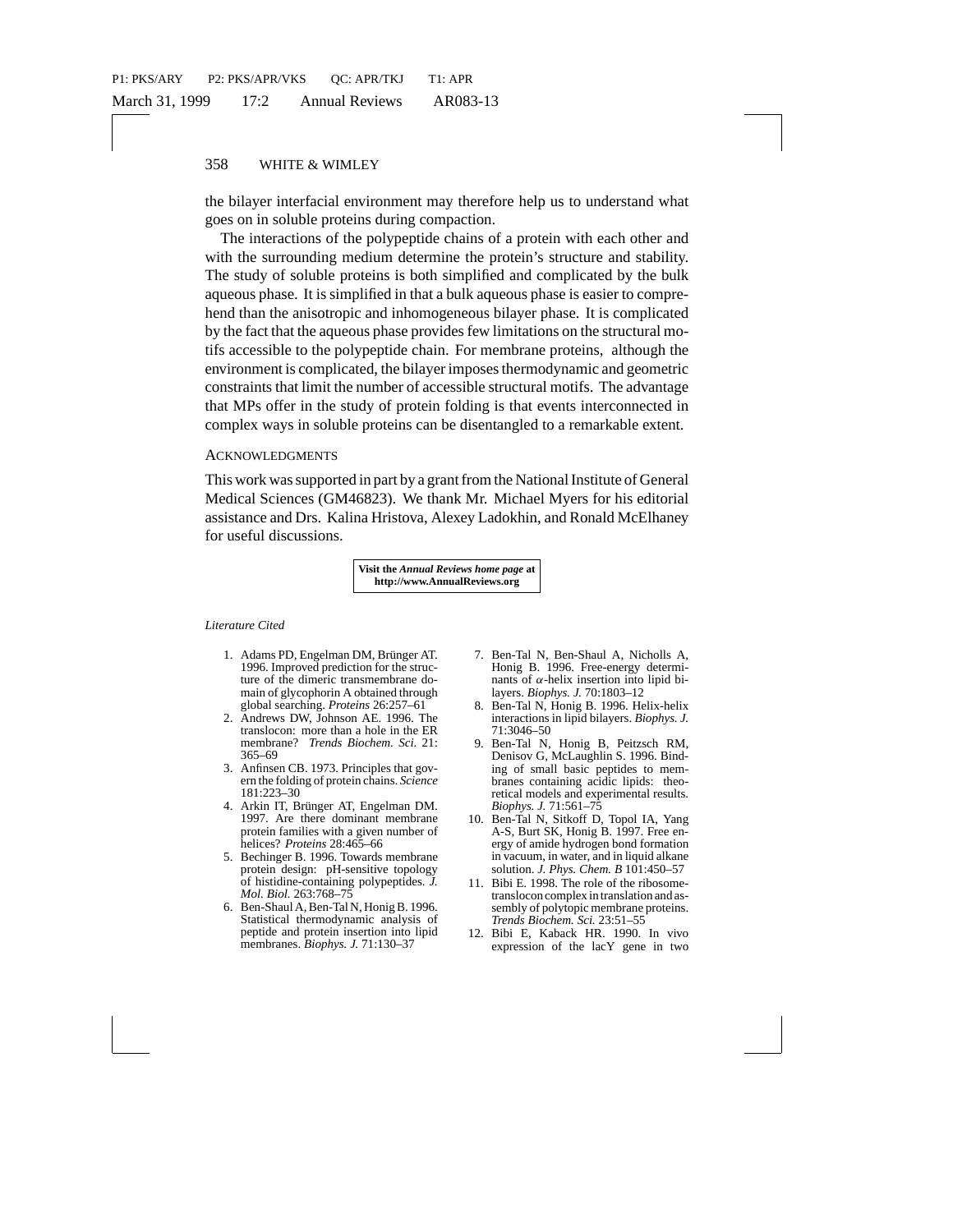segments leads to functional lac permease.*Proc. Natl. Acad. Sci. USA*87:4325–  $29$ 

- 13. Blobel G, Dobberstein B. 1975. Transfer of proteins across membranes. I. Presence of proteolytically processed and unprocessed nascent immunoglobulin light chains on membrane-bound ribosomes of murine myeloma. *J. Cell Biol.* 67:835–51
- 14. Blondelle SE, Forood B, Houghten RA, Pérez-Payá E. 1997. Secondary structure induction in aqueous vs. membrane-like environments. *Biopolymers* 42:489–98
- 15. Booth PJ, Riley ML, Flitsch SL, Templer RH, Farooq A, et al. 1997. Evidence that bilayer bending rigidity affects membrane protein folding.*Biochemistry* 36:197–203
- 16. Bormann BJ, Engelman DM. 1992. Intramembrane helix-helix association in oligomerization and transmembrane signaling. *Annu. Rev. Biophys. Biomol. Struct.* 21:223–42
- 17. Bowie JU. 1997. Helix packing in membrane proteins. *J. Mol. Biol.* 272:780–89
- 18. Brosig B, Langosch D. 1998. The dimerization motif of the glycophorin A transmembrane segment in membranes: importance of glycine residues.*Protein Sci.* 7:1052–56
- 19. Brouillette CG, McMichens RB, Stern LJ, Khorana HG. 1989. Structure and thermal stability of monomeric bacteriorhodopsin in mixed phospholipid/ detergent micelles. *Proteins* 5:38–46
- 19a. Buchanan SK, Smith BS, Venkatramani L, Xia D, Esser L, et al. 1999. Crystal structure of the outer membrane active transporter FepA from *Escherichia coli*. *Nat. Struct. Biol.* 6:56–63
- 20. Chan HS, Dill KA. 1997. Solvation: how to obtain microscopic energies from partitioning and solvation experiments. *Annu. Rev. Biophys. Biomol. Struct.* 26: 425–59
- 21. Chang CH, Elkabbani O, Tiede D, Norris J, Schiffer M. 1991. Structure of the membrane-bound protein photosynthetic reaction center from *Rhodobacter sphaeroides*. *Biochemistry* 30:5352–60
- 21a. Chang G, Spencer RH, Lee AT, Barclay MT, Rees DC. 1998. Structure of the MscL homolog from *Mycobacterium tuberculosis*: a gated mechanosensitive ion channel. *Science* 282:2220–26
- 22. Charifson PS, Hiskey RG, Pedersen LG. 1997. Construction and molecular modeling of phospholipid surfaces. *J. Comput. Chem.* 11:1181–86
- 23. Chothia C. 1974. Hydrophobic bonding

and accessible surface area in proteins. *Nature* 248:338–39

- 24. Chothia C. 1975. Structural invariants in protein folding. *Nature* 254:304–8
- 25. Chu B. 1967. *Molecular Forces* (based on the Baker lectures of Peter JW Debye). New York: Wiley. 176 pp.
- 26. Cowan SW, Schirmer T, Rummel G, Steiert M, Ghosh R, et al. 1992. Crystal structures explain functional properties of two *E. coli* porins. *Nature* 358:727– 33
- 27. Cramer WA, Engelman DM, von Heijne G, Rees DC. 1992. Forces involved in the assembly and stabilization of membrane proteins. *FASEB J.* 6:3397–402
- 28. Cramer WA, Heymann JB, Schendel SL, Deriy BN, Cohen FS, et al. 1995. Structure-function of the channelforming colicins. *Annu. Rev. Biophys. Biomol. Struct.* 24:611–41
- 29. Dathe M, Schümann M, Wieprecht T, Winkler A, Beyermann M, et al. 1996. Peptide helicity and membrane surface charge modulate the balance of electrostatic and hydrophobic interactions with lipid bilayers and biological membranes. *Biochemistry* 35:12612–22
- 30. Deber CM, Li S-C. 1995. Peptides in membranes: helicity and hydrophobicity. *Biopolymers* 37:295–318
- 31. Deisenhofer J, Epp O, Miki K, Huber R, Michel H. 1985. Structure of the protein subunits in the photosynthetic reaction centre of *Rhodospeudomonas viridis* at 3 Å resolution. *Nature* 318:618-24
- 32. Dempsey CE. 1990. The actions of melittin on membranes. *Biochim. Biophys. Acta* 1031:143–61
- 33. de Planque MRR, Greathouse DV, Koeppe RE II, Schäfer H, Marsh D, Killian JA. 1998. Influence of lipid/peptide hydrophobic mismatch on the thickness of diacylphosphatidylcholine bilayers. A 2H NMR and ESR study using designed transmembrane  $\alpha$ -helical peptides and gramicidin A. *Biochemistry* 37:9333–45
- 34. De Young LR, Dill KA. 1990. Partitioning of nonpolar solutes into bilayers and amorphous n-alkanes. *J. Phys. Chem.* 94:801–9
- 35. Dill KA. 1990. Dominant forces in protein folding. *Biochemistry* 29:7133–55
- 36. Doyle DA, Cabral JM, Pfuetzner RA, Kuo AL, Gulbis JM, et al. 1998. The structure of the potassium channel: molecular basis of  $K^+$  conduction and selectivity. *Science* 280:69–77
- 37. Eisenberg D, Schwarz E, Komaromy M, Wall R. 1984. Analysis of membrane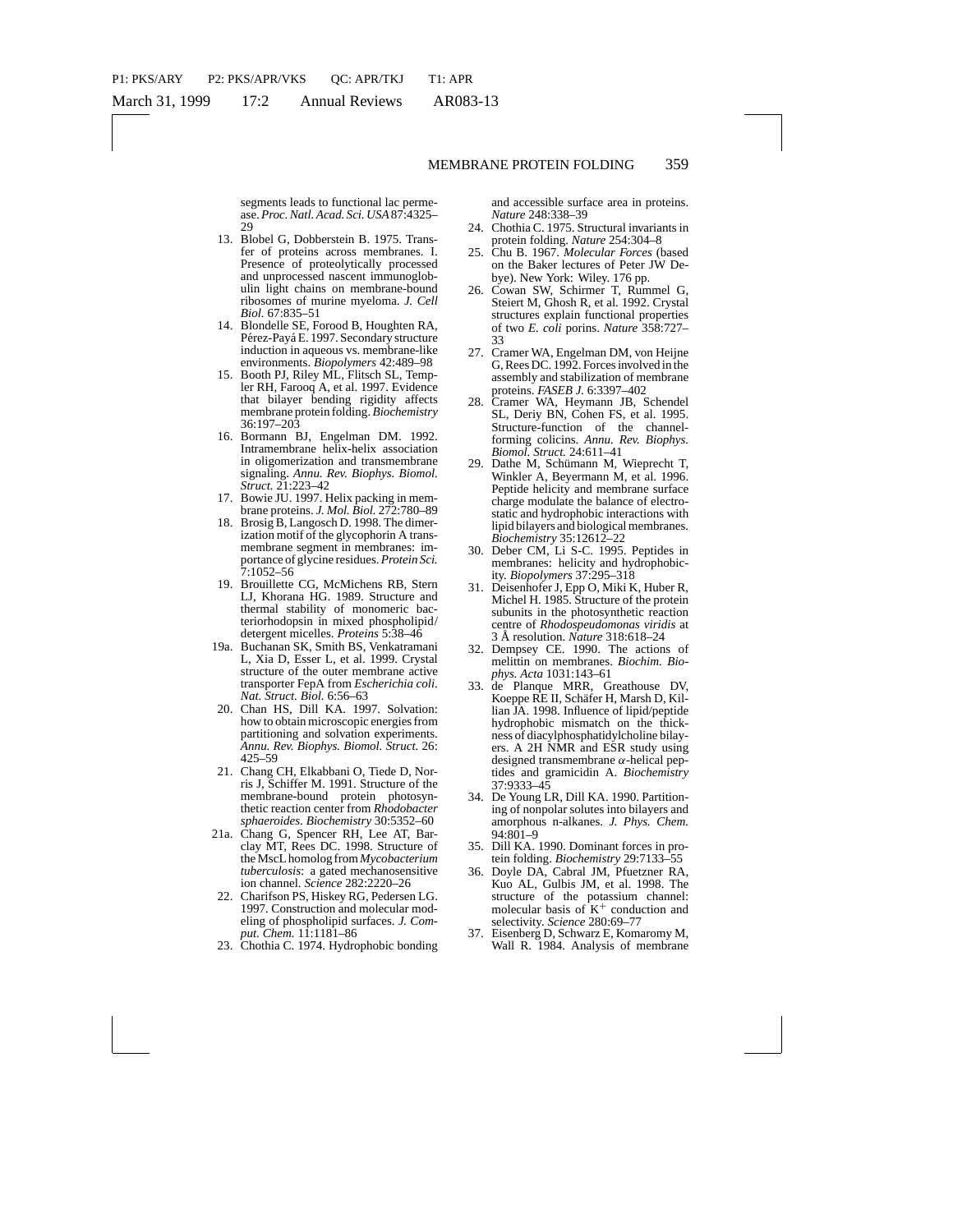and surface protein sequences with the hydrophobic moment plot. *J. Mol. Biol.* 179:125–42

- 38. Engelman DM, Steitz TA. 1981. The spontaneous insertion of proteins into and across membranes: the helical hairpin hypothesis. *Cell* 23:411–22
- 39. Engelman DM, Steitz TA, Goldman A. 1986. Identifying nonpolar transbilayer helices in amino acid sequences of membrane proteins. *Annu. Rev. Biophys. Biophys. Chem.* 15:321–53
- 40. Eriksson AE, Baase WA, Zhang XJ, Heinz DW, Blaber M, et al. 1992. Response of a protein structure to cavitycreating mutations and its relation to the hydrophobic effect. *Science* 255:178– 83
- 41. Fauchère J-L, Pliska V. 1983. Hydrophobic parameters  $\pi$  of amino-acid side chains from the partitioning of N-acetyl– amino-acid amides. *Eur. J. Med. Chem. C* 18:369–75
- 42. Fleming KG, Ackerman AL, Engelman DM. 1997. The effect of point mutations on the free energy of transmembrane α-helix dimerization. *J. Mol. Biol.* 272:266–75
- 42a. Ferguson AD, Hofmann E, Coulton JW, Diederichs K, Welte W. 1998. Siderophore-mediated iron transport: crystal structure of FhuA with bound lipopolysaccharide. *Science* 282:2215– 20
- 43. Gill SJ, Dec SF, Olofsson G, Wadsö I. 1985. Anomalous heat capacity of hydrophobic solvation. *J. Phys. Chem.* 89: 3758–61
- 44. Grigorieff N, Ceska TA, Downing KH, Baldwin JM, Henderson R. 1996. Electron-crystallographic refinement of the structure of bacteriorhodopsin. *J. Mol. Biol.* 259:393–421
- 45. Groves JD, Tanner MJA. 1995. Coexpressed complementary fragments of the human red cell ion exchanger (Band3, AE1) generate stilbene disulfonate-sensitive anion transport. *J. Biol. Chem.* 270:9097–105
- 46. Haltia T, Freire E. 1995. Forces and factors that contribute to the structural stability of membrane proteins. *Biochim. Biophys. Acta* 1241:295–322
- 47. He K, Ludtke SJ, Heller WT, Huang HW. 1996. Mechanism of alamethicin insertion into lipid bilayers. *Biophys. J.* 71:2669–79
- 48. Henderson R, Baldwin JM, Ceska TA, Zemlin F, Beckmann E, Downing KH. 1990. Model for the structure of bacteriorhodopsin based on high-resolution

electron cryo-microscopy. *J. Mol. Biol.* 213:899–929

- 49. Hendsch ZS, Tidor B. 1994. Do salt bridges stabilize proteins? A continuum electrostatic analysis. *Protein Sci.* 3:211–26
- 50. Hiraki K, Hamanaka T, Mitsui T, Kito Y. 1981. Phase transitions of the purple membrane and the brown holomembrane: X-ray diffraction, circular dichroism spectrum and absorption spectrum studies. *Biochim. Biophys. Acta* 647:18–28
- 51. Hristova K, Selsted ME, White SH. 1997. Critical role of lipid composition in membrane permeabilization by rabbit neutrophil defensins. *J. Biol. Chem.* 272:24224–33
- 52. Hristova K, White SH. 1998. Determination of the hydrocarbon core structure of fluid dioleoylphosphocholine (DOPC) bilayers by x-ray diffraction using specific bromination of the double-bonds: effect of hydration. *Biophys. J.* 74:2419– 33
- 53. Hunt JF, Earnest TN, Bousché O, Kalghatgi K, Reilly K, et al. 1997. A biophysical study of integral membrane protein folding. *Biochemistry* 36: 15156–76
- 54. Hunt JF, Rath P, Rothschild KJ, Engelman DM. 1997. Spontaneous, pHdependent membrane insertion of a transbilayer α-helix. *Biochemistry* 36: 15177–92
- 55. Huschilt JC, Hodges RS, Davis JH. 1985. Phase equilibria in an amphiphilic peptide-phospholipid model membrane by deuterium magnetic resonance difference spectroscopy. *Biochemistry* 24:1377–86
- 56. Hyde CC, Ahmed SA, Padlan EA, Miles EW, Davies DR. 1988. Threedimensional structure of the tryptophan synthase  $\alpha$ 2 $\beta$ 2 multienzyme complex from *Salmonella typhimurium*. *J. Biol. Chem.* 263:17857–71
- 57. Iwata S, Lee JW, Okada K, Lee JK, Iwata M, et al. 1998. Complete structure of the 11-subunit bovine mitochondrial cytochrome bc1 complex. *Science* 281:64– 71
- 58. Iwata S, Ostermeier C, Ludwig B, Michel H. 1995. Structure at 2.8 Å resolution of cytochrome c oxidase from *Paracoccus denitrificans*. *Nature* 376:660–69
- 59. Jackson MB, Sturtevant JM. 1978. Phase transitions of the purple membranes of *Halobacterium halobium*. *Biochemistry* 17:911–15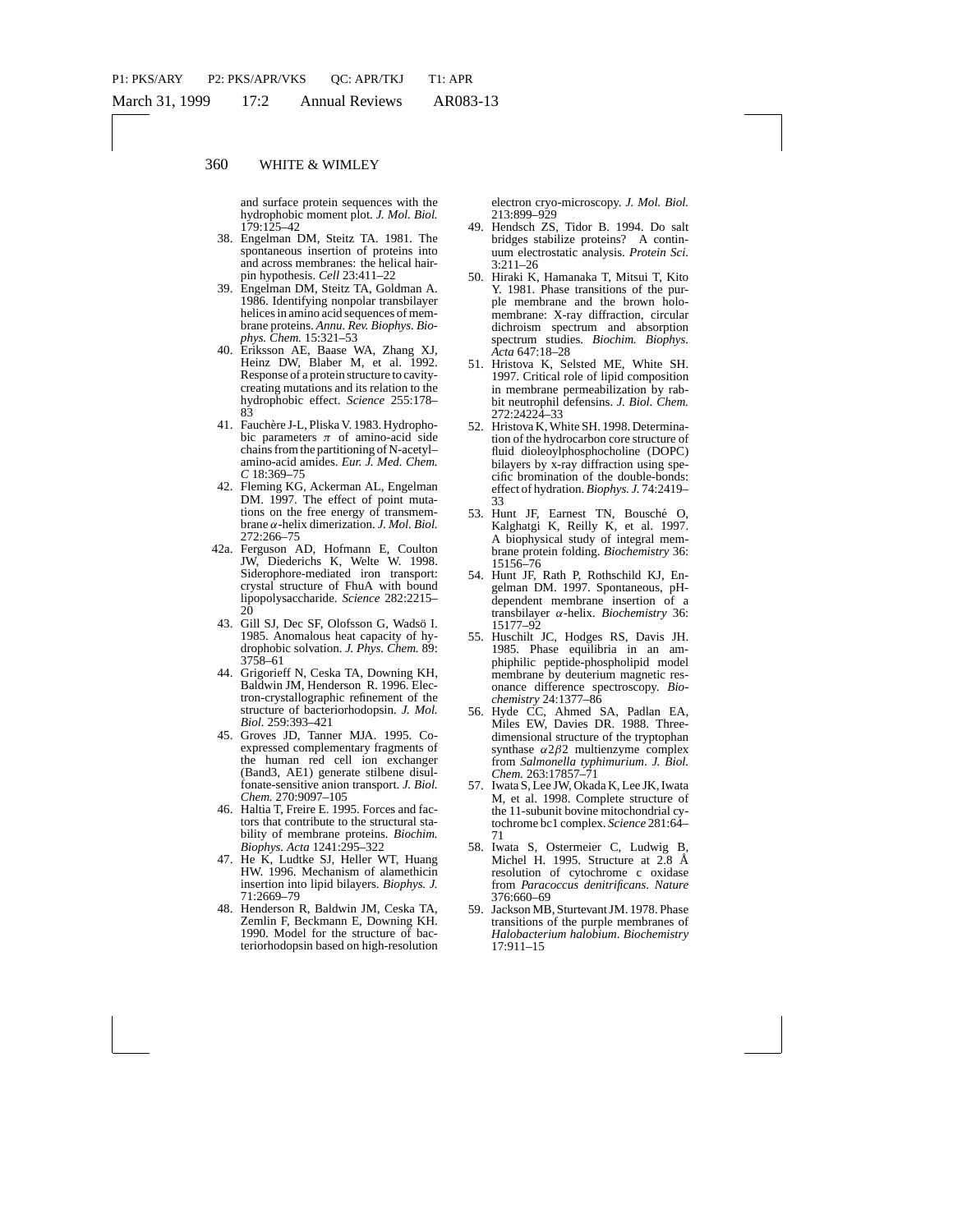- 60. Jacobs RE, White SH. 1984. Behavior of hexane dissolved in dioleoylphosphatidylcholine bilayers: an NMR and calorimetric study. *J. Am. Chem. Soc.* 106:6909–12
- 61. Jacobs RE, White SH. 1989. The nature of the hydrophobic binding of small peptides at the bilayer interface: implications for the insertion of transbilayer helices. *Biochemistry* 28:3421–37
- 62. Jähnig F. 1983. Thermodynamics and kinetics of protein incorporation into membranes. *Proc. Natl. Acad. Sci. USA* 80:3691–95
- 63. Janin J. 1996. For Guldberg and Waage, with love and cratic entropy. *Proteins* 24:i–ii
- 64. Johnson AE, Liao S, Lin J, Hamman B, Do H, et al. 1995. The environment of nascent secretory and membrane proteins at the endoplasmic reticulum membrane during translocation and integration. *Cold Spring Harbor Symp. Quant. Biol.* 60:71–82
- 65. Kaback HR, Voss J, Wu J. 1997. Helix packing in polytopic membrane proteins: the lactose permease of *Escherichia coli*. *Curr. Opin. Struct. Biol.* 7:537–42
- 66. Kahn TW, Engelman DM. 1992. Bacteriorhodopsin can be refolded from two independently stable transmembrane helices and the complementary five-helix fragment. *Biochemistry* 31:6144–51
- 67. Kahn TW, Sturtevant JM, Engelman DM. 1992. Thermodynamic measurements of the contributions of helixconnecting loops and of retinal to the stability of bacteriorhodopsin. *Biochemistry* 31:8829–39
- 68. Kaiser ET, Kézdy FJ. 1983. Secondary structures of proteins and peptides in amphiphilic environments (a review). *Proc. Natl. Acad. Sci. USA* 80:1137–43
- 69. Kauzmann W. 1959. Some factors in the interpretation of protein denaturation. *Adv. Protein Chem.* 14:1–63
- 70. Khan SMA, Bolen W, Hargrave PA, Santoro MM, McDowell JH. 1991. Differential scanning calorimetry of bovine rhodopsin in rod-outer-segment disk membranes. *Eur. J. Biochem.* 200:53– 59
- 71. Kimura Y, Vassylyev DG, Miyazawa A, Kidera A, Matsushima M, et al. 1997. Surface of bacteriorhodopsin revealed by high-resolution electron crystallography. *Nature* 389:206–11
- 72. Kleinschmidt JH, Tamm LK. 1996. Folding intermediates of a  $\beta$ -barrel membrane protein. Kinetic evidence for

a multi-step membrane insertion mechanism. *Biochemistry* 35:12993–3000

- 73. Koebnik R. 1996. In vivo membrane assembly of split variants of the *E. coli* outer membrane protein OmpA. *EMBO J.* 15:3529–37
- 74. Koepke J, Hu XC, Muenke C, Schulten K, Michel H. 1996. The crystal structure of the light-harvesting complex II (B800–850) from *Rhodospirillum molischianum*. *Structure* 4:581–97
- 75. Kurumbail RG, Stevens AM, Gierse JK, McDonald JJ, Stegeman RA, et al. 1996. Structural basis for selective inhibition of cyclooxygenase-2 by antiinflammatory agents. *Nature* 384:644– 48
- 76. Kühlbrandt W, Wang DN, Fujiyoshi Y. 1994. Atomic model of plant lightharvesting complex by electron crystallography. *Nature* 367:614–21
- 77. Kyte J, Doolittle RF. 1982. A simple method for displaying the hydropathic character of a protein. *J. Mol. Biol.* 157: 105–32
- 78. Ladokhin AS, White SH. 1999. Folding of amphipathic  $α$ -helices on membranes: energetics of helix formation by melittin. *J. Mol. Biol.* 285:1363–69
- 79. Landolt-Marticorena C, Williams KA, Deber CM, Reithmeier RAF. 1993. Nonrandom distribution of amino acids in the transmembrane segments of human type I single span membrane proteins. *J. Mol. Biol.* 229:602–8
- 80. Langosch D, Heringa J. 1998. Interaction of transmembrane helices by a knobs-into-holes packing characteristic of soluble coiled coils. *Proteins* 31:150– 59
- 81. Lau FW, Bowie JU. 1997. A method for assessing the stability of a membrane protein. *Biochemistry* 36:5884–92
- 82. Lemmon MA, Engelman DM. 1994. Specificity and promiscuity in membrane helix interactions. *Q. Rev. Biophys.* 27:157–218
- 83. Lemmon MA, Flanagan JM, Hunt JF, Adair BD, Bormann BJ, et al. 1992. Glycophorin-A dimerization is driven by specific interactions between transmembrane α-helices. *J. Biol. Chem.* 267: 7683–89
- 84. Lemmon MA, Flanagan JM, Treutlein HR, Zhang J, Engelman DM. 1992. Sequence specificity in the dimerization of transmembrane alpha-helices. *Biochemistry* 31:12719–25
- 85. Lemmon MA, Treutlein HR, Adams PD, Brünger AT, Engelman DM. 1994. A dimerization motif for transmembrane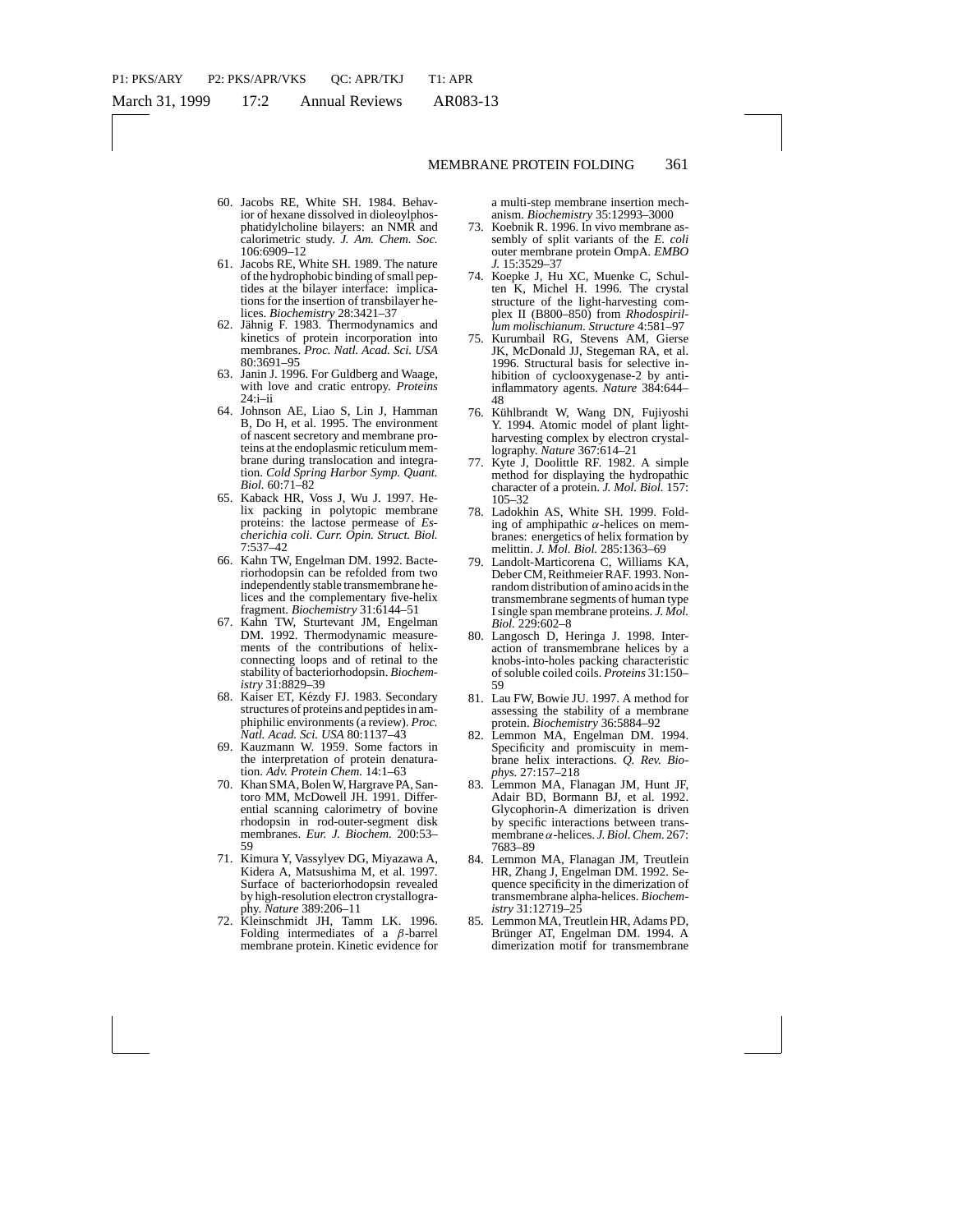alpha-helices. *Nat. Struct. Biol.* 1:157– 63

- 86. Li S-C, Deber CM. 1994. A measure of helical propensity for amino acids in membrane environments. *Nat. Struct. Biol.* 1:368–73
- 87. Luecke H, Richter HT, Lanyi JK. 1998. Proton transfer pathways in bacteriorhodopsin at 2.3 Angstrom resolution. *Science* 280:1934–37
- 88. Lupas A. 1996. Coiled coils: new structures and new functions. *Trends Biochem. Sci.* 21:375–82
- 89. MacKenzie KR, Engelman DM. 1998. Structure-based prediction of the stability of transmembrane helix-helix interactions: the sequence dependence of glycophorin A dimerization. *Proc. Natl. Acad. Sci. USA* 95:3583–90
- 90. MacKenzie KR, Prestegard JH, Engelman DM. 1997. A transmembrane helix dimer: structure and implications. *Science* 276:131–33
- 91. Mahanty J, Ninham BW. 1976. *Dispersion Forces*. London: Academic. 236 pp.
- 92. Marsh D. 1997. Stoichiometry of lipidprotein interaction and integral membrane protein structure. *Eur. Biophys. J.* 26:203–8
- 93. Marti T. 1998. Refolding of bacteriorhodopsin from expressed polypeptide fragments. *J. Biol. Chem.* 273:9312–22
- 94. Matlack KES, Mothes W, Rapoport TA. 1998. Protein translocation: tunnel vision. *Cell* 92:381–90
- 95. McDermott G, Prince SM, Freer AA, Hawthornthwaite-Lawless AM, Papiz MZ, et al. 1995. Crystal structure of an integral membrane light-harvesting complex from photosynthetic bacteria. *Nature* 374:517–21
- 96. McDonnell PA, Shon K, Kim Y, Opella SJ. 1993. fd coat protein structure in membrane environments. *J. Mol. Biol.* 233:447–63
- 97. Meyer JEW, Hofnung M, Schulz GE. 1997. Structure of maltoporin from *Salmonella typhimurium* ligated with a nitrophenyl-maltotrioside. *J. Mol. Biol.* 266:761–75
- 98. Milik M, Skolnick J. 1993. Insertion of peptide chains into lipid membranes: an off-lattice Monte Carlo dynamics model. *Proteins* 15:10–25
- 99. Mingarro I, Elofsson A, von Heijne G. 1997. Helix-helix packing in a membrane-like environment. *J. Mol. Biol.* 272:633–41
- 100. Mingarro I, Whitley P, Lemmon MA, von Heijne G. 1996. Ala-insertion scanning mutagenesis of the glycophorin

A transmembrane helix: a rapid way to map helix-helix interactions in integral membrane proteins. *Protein Sci.* 5:1339–41

- 101. Moll TS, Thompson TE. 1994. Semisynthetic proteins: model systems for the study of the insertion of hydrophobic peptides into preformed lipid bilayers. *Biochemistry* 33:15469–82
- 102. Morein S, Strandberg E, Killian JA, Persson S, Arvidson G, et al. 1997. Influence of membrane-spanning  $\alpha$ -helical peptides on the phase behavior of the dioleoylphosphatidylcholine/water system. *Biophys. J.* 73:3078–88
- 103. Morrow MR, Huschilt JC, Davis JH. 1985. Simultaneous modeling of phase and calorimetric behavior in an amphiphilic peptide/phospholipid model membrane. *Biochemistry* 24:5396–406
- 104. Mouritsen OG, Biltonen RL. 1993. Protein-lipid interactions and membrane heterogeneity. In *Protein-Lipid Interactions*, ed. A Watts, pp. 1–39. Amsterdam: Elsevier
- 105. Mouritsen OG, Bloom M. 1984. Mattress model of lipid-protein interactions in membranes. *Biophys. J.* 46:141–53
- 106. Mouritsen OG, Bloom M. 1993. Models of lipid-protein interactions in membranes. *Annu. Rev. Biophys. Biomol. Struct.* 22:145–71
- 107. Oren Z, Shai Y. 1997. Selective lysis of bacteria but not mammalian cells by diastereomers of melittin: structurefunction study. *Biochemistry* 36:1826– 35
- 108. Pace CN. 1986. Determination and analysis of urea and guanidine hydrochloride denaturation curves. *Methods Enzymol.* 131:266–80
- 108a. Pautsch A, Schulz GE. 1998. Structure of the outer membrane protein A transmembrane domain. *Nat. Struct. Biol.* 5:1013–17
- 109. Pebay-Peyroula E, Rummel G, Rosenbusch JP, Landau EM. 1997. X-ray structure of bacteriorhodopsin at  $2.5 \text{ Å}$  from microcrystals grown in lipidic cubic phases. *Science* 277:1676–81
- 110. Persson S, Killian JA, Lindblom G. 1998. Molecular ordering of interfacially localized tryptophan analogs in ester- and ether-lipid bilayers studied by 2H-NMR. *Biophys. J.* 75:1365–71
- 111. Picot D, Loll PJ, Garavito RM. 1994. The X-ray crystal structure of the membrane protein prostaglandin H2 synthase-1. *Nature* 367:243–49
- 112. Pitzer KS. 1995. *Thermodynamics*. New York: McGraw-Hill. 626 pp. 3rd ed.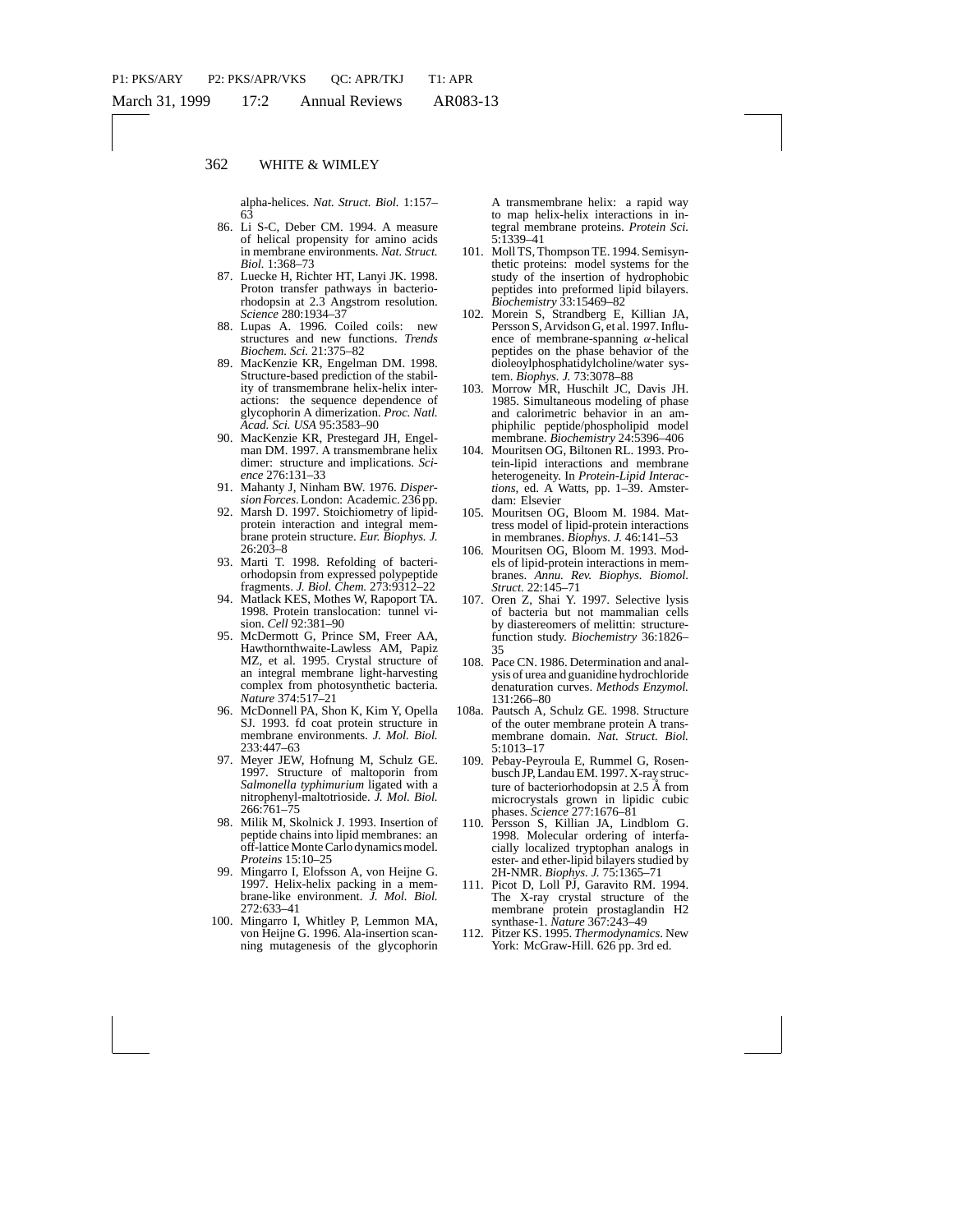- 113. Popot J-L, Engelman DM. 1990. Membrane protein folding and oligomerization—the 2-stage model. *Biochemistry* 29:4031–37
- 114. Popot J-L, Gerchman S-E, Engelman DM. 1987. Refolding of bacteriorhodopsin in lipid bilayers. A thermodynamically controlled two-stage process. *J. Mol. Biol.* 198:655–76
- 115. Preusch PC, Norvell JC, Cassatt JC, Cassman M. 1998. Progress away from 'no crystals, no grant'. *Nat. Struct. Biol.* 5:12–14
- 116. Privalov PL. 1992. Physical basis of the stability of the folded conformations of proteins. In *Protein Folding*, ed. TE Creighton, pp. 83–126. New York: Freeman
- 117. Ptitsyn OB. 1992. The molten globule state. See Ref. 116, pp. 243–300
- 118. Rees DC, Chirino AJ, Kim K-H, Komiya H. 1994. Membrane protein structure and stability: implications of the first crystallographic analyses. See Ref. 163, pp. 3–26
- 119. Rees DC, De Antonio L, Eisenberg D. 1989. Hydrophobic organization of membrane proteins. *Science* 245:510– 13
- 120. Rees DC, Komiya H, Yeates TO, Allen JP, Feher G. 1989. The bacterial photosynthetic reaction center as a model for membrane proteins. *Annu. Rev. Biochem.* 58:607–33
- 121. Reithmeier RAF. 1995. Characterization and modeling of membrane proteins using sequence analysis. *Curr. Opin. Struct. Biol.* 5:491–500
- 122. Reynolds JA, Gilbert DB, Tanford C. 1974. Empirical correlation between hydrophobic free energy and aqueous cavity surface area. *Proc. Natl. Acad. Sci. USA* 71:2925–27
- 123. Richards FM. 1977. Areas, volumes, packing, and protein structure. *Annu. Rev. Biophys. Bioeng.* 6:151–76
- 124. Richards FM. 1992. Folded and unfolded proteins: an introduction. See Ref. 116, pp. 1–58
- 125. Richards FM, Lim WA. 1993. An analysis of packing in the protein folding problem. *Q. Rev. Biophys.* 26:423– 98
- 126. Richardson JS. 1981. The anatomy and taxonomy of protein structure. *Adv. Protein Chem.* 34:167–339
- 127. Ridge KD, Lee SSJ, Yao LL. 1995. In vivo assembly of rhodopsin from expressed polypeptide fragments. *Proc. Natl. Acad. Sci. USA* 92:3204–8
- 128. Rose GD. 1978. Prediction of chain turns

in globular proteins on a hyrophobic basis. *Nature* 272:586–90

- 129. Rose GD, Geselowitz AR, Lesser GJ, Lee RH, Zehfus MH. 1985. Hydrophobicity of amino acid residues in globular proteins. *Science* 229:834–38
- 130. Roseman MA. 1988. Hydrophobicity of the peptide  $C=O \cdots H-N$  hydrogenbonded group. *J. Mol. Biol.* 201:621–25
- 131. Russell CJ, Thorgeirsson TE, Shin Y-K. 1996. Temperature dependence of polypeptide partitioning between water and phospholipid bilayers. *Biochemistry* 35:9526–32
- 132. Samatey FA, Xu C, Popot J-L. 1995. On the distribution of amino acid residues in transmembrane α-helix bundles. *Proc. Natl. Acad. Sci. USA* 92:4577–81
- 133. Schatz G, Dobberstein B. 1996. Common principles of protein translocation across membranes. *Science* 271:1519– 26
- 134. Schiffer M, Chang CH, Stevens FJ. 1992. The functions of tryptophan residues in membrane proteins. *Protein Eng.* 5:213–14
- 135. Schubert W-D, Klukas O, Krauss N, Saenger W, Fromme P, Witt HT. 1997. Photosystem I of *Synechococcus elongatus* at 4 Å resolution: comprehensive structure analysis. *J. Mol. Biol.* 272:741– 69
- 136. Schwarz G. 1996. Electrical interactions of membrane active peptides at lipid/water interfaces. *Biophys. Chem.* 58:67–73
- 137. Seelig A, Seelig J. 1974. The dynamic structure of fatty acyl chains in a phospholipid bilayer measured by deuterium magnetic resonance. *Biochemistry* 13:4839–45
- 138. Seelig J, Ganz P. 1991. Nonclassical hydrophobic effect in membrane binding equilibria. *Biochemistry* 30:9354–59
- 139. Sharp KA, Nicholls A, Friedman R, Honig B. 1991. Extracting hydrophobic free energies from experimental data: relationship to protein folding and theoretical models. *Biochemistry* 30:9686– 97
- 140. Simon SA, Stone WL, Busto-Latorre P. 1977. A thermodynamic study of the partition of n-hexane into phosphatidylcholine and phosphatidylcholine-cholesterol bilayers. *Biochim. Biophys. Acta* 468:378–88
- 141. Simon SM. 1995. Protein-conducting channels for the translocation of proteins into and across membranes. *Cold Spring Harbor Symp. Quant. Biol.* 60:57–69
- 142. Soekarjo M, Eisenhawer M, Kuhn A,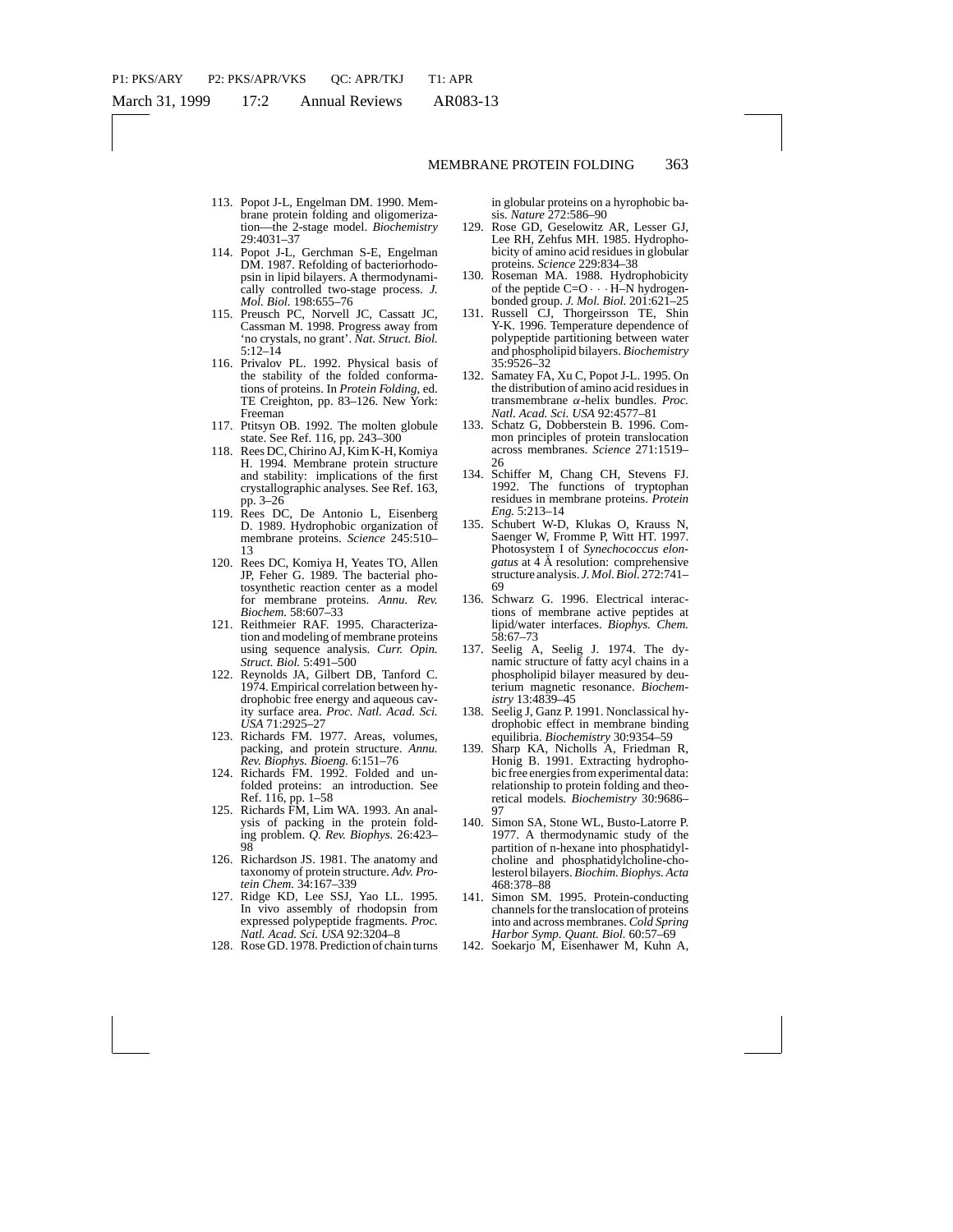Vogel H. 1996. Thermodynamics of the membrane insertion process of the M13 procoat protein, a lipid bilayer traversing protein containing a leader sequence. *Biochemistry* 35:1232–41

- 143. Song L, Hobaugh MR, Shustak C, Cheley S, Bayley H, Gouaux JE. 1996. Structure of staphylococcal α-hemolysin, a heptameric transmembrane pore. *Science* 274:1859–66
- 144. Subczynski WK, Lewis RNAH, McElhaney RN, Hodges RS, Hyde JS, Kusumi A. 1998. Molecular organization and dynamics of 1-palmitoyl-2-oleoylphosphatidylcholine bilayers containing a transmembrane α-helical peptide. *Biochemistry* 37:3156–64
- 145. Surrey T, Schmid A, Jähnig F. 1996. Folding and membrane insertion of the trimeric β-barrel protein OmpF. *Biochemistry* 35:2283–88
- 146. Tanford C. 1973. *The Hydrophobic Effect: Formation of Micelles and Biological Membranes*. New York: Wiley 200 pp. 1st ed.
- 147. Terzi E, Hölzemann G, Seelig J. 1994. Reversible random coil- $\dot{\beta}$ -sheet transition of the Alzheimer  $\beta$ -amyloid fragment. *Biochemistry* 33:1345–50
- 148. Thorgeirsson TE, Yu YG, Shin Y-K. 1995. A limiting law for the electrostatics of the binding of polypeptides to phospholipid bilayers. *Biochemistry* 34:5518–22
- 149. Treutlein HR, Lemmon MA, Engelman DM, Brünger AT. 1992. The glycophorin A transmembrane domain dimer: sequence-specific propensity for a righthanded supercoil of helices. *Biochemistry* 31:12726–33
- 150. Tristram-Nagle S, Yang C-P, Nagle JF. 1986. Thermodynamic studies of purple membrane. *Biochim. Biophys. Acta* 854:58–66
- 151. Tsukihara T, Aoyama H, Yamashita E, Tomizaki T, Yamaguchi H, et al. 1996. The whole structure of the 13-subunit oxidized cytochrome c oxidase at 2.8 Å. *Science* 272:1136–44
- 152. Vogel H. 1981. Incorporation of melittin into phosphatidylcholine bilayers: study of binding and conformational changes. *FEBS Lett.* 134:37–42
- 153. von Heijne G. 1992. Membrane protein structure prediction—hydrophobicity analysis and the positive-inside rule. *J. Mol. Biol.* 225:487–94
- 154. von Heijne G. 1994. Membrane proteins: from sequence to structure. *Annu. Rev. Biophys. Biomol. Struct.* 23:167–92
- 155. Waldburger CD, Schildbach JF, Sauer

RT. 1995. Are buried salt bridges important for protein stability and conformational specificity? *Nat. Struct. Biol.* 2:122–28

- 156. Wallin E, Tsukihara T, Yoshikawa S, von Heijne G, Elofsson A. 1997. Architecture of helix bundle membrane proteins: an analysis of cytochrome c oxidase from bovine mitochondria. *Protein Sci.* 6:808–15
- 157. Wallin E, von Heijne G. 1998. Genomewide analysis of integral membrane proteins from eubacterial, archaean, and eukaryotic organisms. *Protein Sci.* 7: 1029–38
- 158. Walther D, Eisenhaber F, Argos P. 1996. Principles of helix-helix packing in proteins: the helical lattice superposition model. *J. Mol. Biol.* 255:536–53
- 159. Weiss MS, Abele U, Weckesser J, Welte W, Schiltz E, Schulz GE. 1991. Molecular architecture and electrostatic properties of a bacterial porin. *Science* 254:1627–30
- 160. Weiss MS, Schulz GE. 1992. Structure of porin refined at 1.8 Å resolution. *J*. *Mol. Biol.* 227:493–509
- 161. White SH. 1977. Studies of the physical chemistry of planar bilayer membranes using high precision measurements of specific capacitance. *Ann. NY Acad. Sci.* 303:243–65
- 162. White SH. 1980. How electric fields modify alkane solubility in lipid bilayers. *Science* 207:1075–77
- 163. White SH. 1994. Hydropathy plots and the prediction of membrane protein topology. In *Membrane Protein Structure: Experimental Approaches*, ed. SH White, pp. 97–124. New York: Oxford Univ. Press
- 164. White SH, King GI, Cain JE. 1981. Location of hexane in lipid bilayers determined by neutron diffraction. *Nature* 290:161–63
- 165. White SH, Wiener MC. 1995. Determination of the structure of fluid lipid bilayer membranes. In *Permeability and Stability of Lipid Bilayers*, ed. EA Disalvo, SA Simon, pp. 1–19. Boca Raton, FL: CRC Press
- 166. White SH, Wiener MC. 1996. The liquid-crystallographic structure of fluid lipid bilayer membranes. In *Membrane Structure and Dynamics*, ed. KM Merz, B Roux, pp. 127–44. Boston: **Birkhäuser**
- 167. White SH, Wimley WC. 1994. Peptides in lipid bilayers: structural and thermodynamic basis for partitioning and folding. *Curr. Opin. Struct. Biol.* 4:79–86